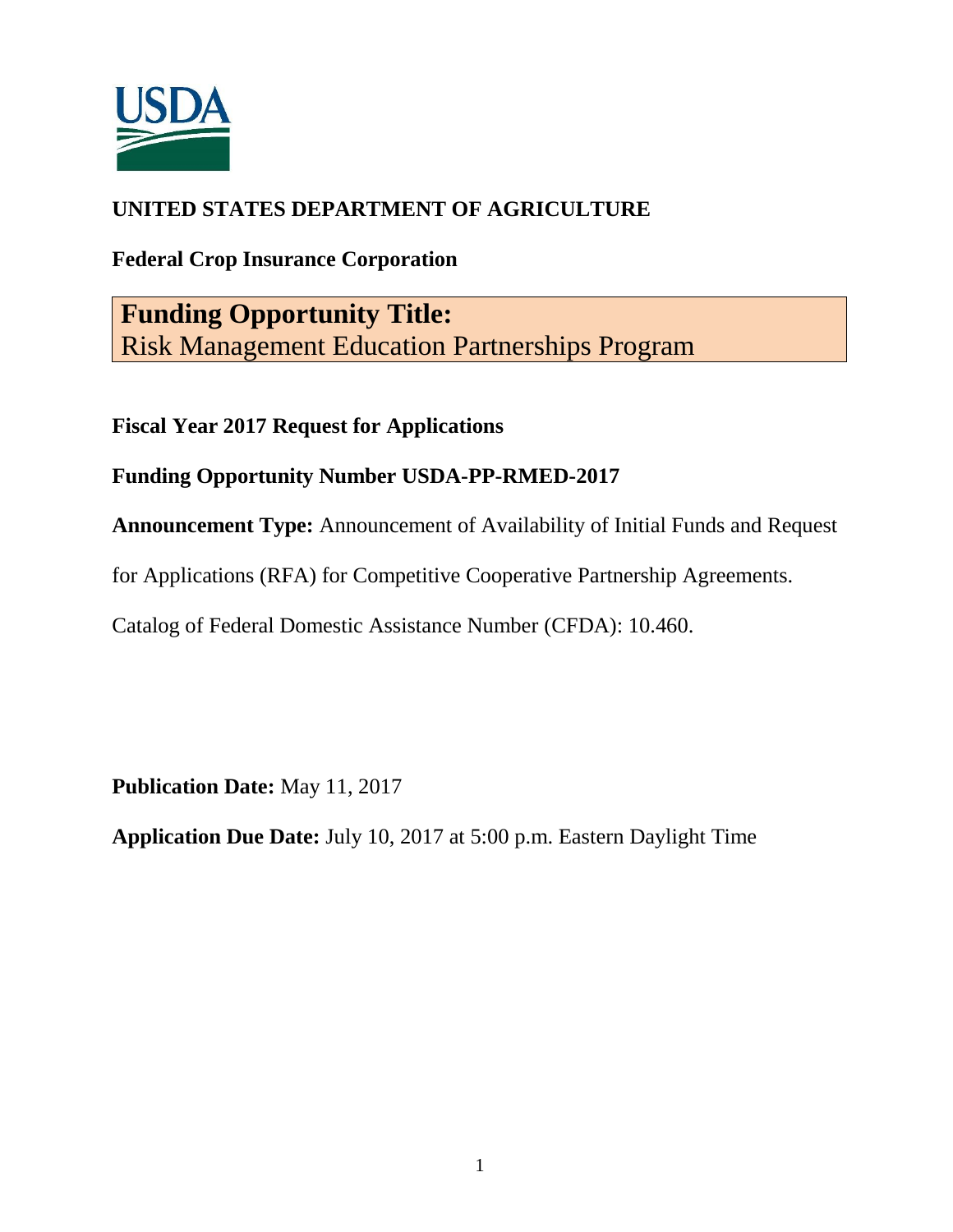## **Highlights and Changes for 2017**

It is important that applicants read and adhere to the guidance contained in this Request for Applications (RFA) when preparing their applications. Below are highlights of major changes to the program since last year.

- Incorporated Highlights and Changes Section
- Changed closing submission time of day from 11:59 p.m. Eastern Daylight Time to 5:00 p.m. Eastern Daylight Time
- Updated Agency Priorities for 2017
- Removed maximum award amount.
- $\bullet$  Includes two (2) funding thresholds for applications by dollar amount. This is to expand the partnership reach to a broader group of recipients with small to large dollar funding needs.
- Applications may select more than one state, including states across multiple RMA regions.
- Removal of Strikeforce and Promise Zone areas.
- Include requirement for applicants to identify or disclose possible recipient or subrecipient conflicts of interest.
- Scoring criteria has changed in Section E, Application Review Information.
- Includes RMA Program References

**Summary:** The Federal Crop Insurance Corporation (FCIC), operating through the Risk Management Agency (RMA), announces its intent to award up to \$4 million to fund the Risk Management Education Partnerships Program. The Request for Application (RFA) includes two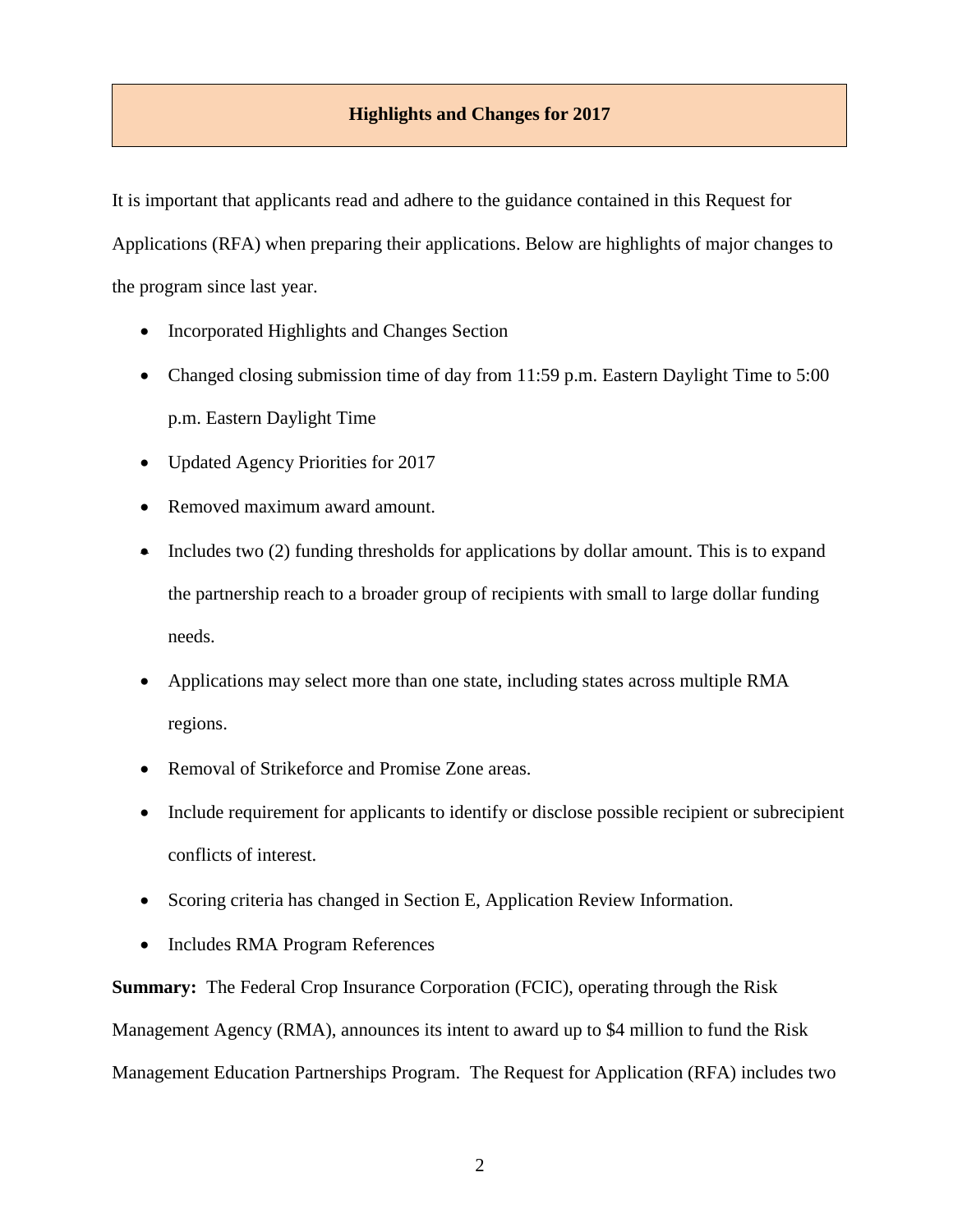(2) competitive funding categories: (a) up to \$99,999; and (b) \$100,000 and above. The

cooperative agreements will be awarded on a competitive basis up to one year from the date of the award.

Dates: All applications, which must be submitted electronically through

[https://rvs.umn.edu/Home.aspx,](https://rvs.umn.edu/Home.aspx) must be received by July 10, 2017 at 5:00 p.m. EDT, 60 calendar days from date of publication in Grants.gov.**Hard copy applications will NOT be accepted.** A tutorial on how to apply is available at [http://rvs.umn.edu/rmaresources.](http://rvs.umn.edu/rmaresources)

Key dates in the following table are provided to illustrate the timing of actions related to this RFA announcement.

| <b>Key Dates</b>        | <b>Actions</b>                                                         |
|-------------------------|------------------------------------------------------------------------|
| May 11, 2017            | RFAs Announced in Grants.gov. RFA Open for 60 days.                    |
| May 18, 2017            | RFA/RVS Training Conducted for Potential Applicants 11:00 a.m. EDT     |
| June 1, 2017            | RFA/RVS Training Conducted for Potential Applicants 3:00 p.m. EDT      |
| July 10, 2017           | RFA Closes 5:00 p.m. EDT                                               |
| Week of August 28, 2017 | Award Notifications are E-mailed; Unsuccessful Applicants are Notified |
|                         | by E-mail.                                                             |
| September 29, 2017      | Project Start Date.                                                    |

**Purpose:** The purpose of this competitive cooperative partnership agreement program is to deliver crop insurance education and risk management training to U.S. agricultural producers to assist them in identifying and managing production, marketing, legal, financial, and human risk. The program gives priority to: (1) educating producers of crops currently not insured under Federal crop insurance, specialty crops, and underserved commodities, including livestock and forage; and (2) providing collaborative partnerships to develop and deliver crop insurance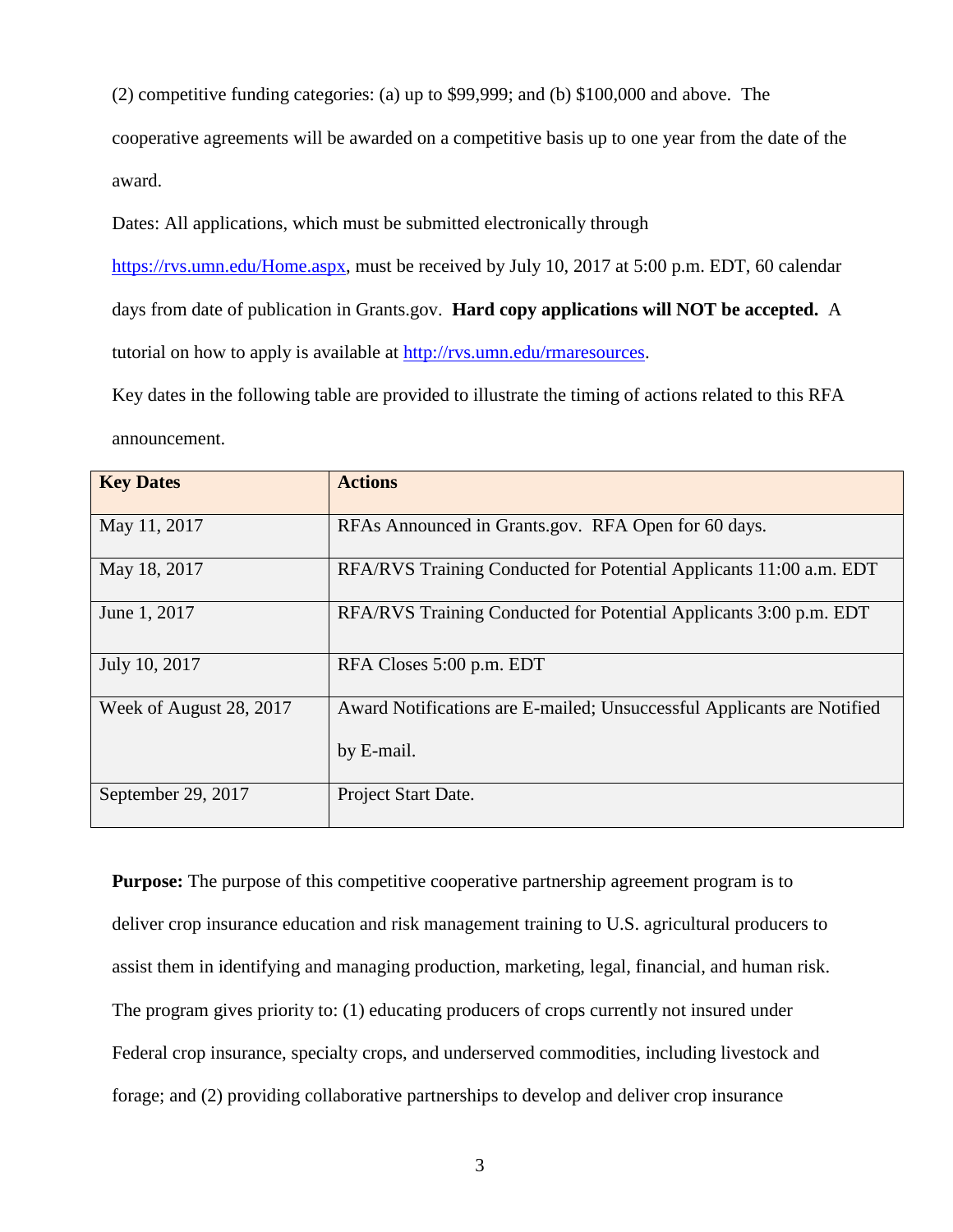education and other risk management training. Education activities developed under the Risk Management Education Partnerships Program will provide U.S. farmers and ranchers, including limited resource, socially disadvantaged, and other traditionally under-served farmers and ranchers with training and information opportunities to be able to understand:

- i. The kinds of risks addressed by existing and emerging risk management tools;
- ii. The features and appropriate use of existing and emerging risk management tools; and
- iii. How to make sound risk management decisions.

Funding availability for this program may be announced at approximately the same time as funding availability for similar but separate programs:—CFDA No. 10.458 (Crop Insurance Education in Targeted States). Prospective applicants should carefully examine and compare the notices of each announcement.

The collections of information in this Announcement have been approved by Office of

Management and Budget (OMB) under control number 0563-0067.

# **TABLE OF CONTENTS: THIS ANNOUNCEMENT CONSISTS OF EIGHT SECTIONS**

## **Section A—Funding Opportunity Description**

- 1. *Legislative Authority*
- 2. *Background*
- 3. *Project Goal*
- 4. *Definition of Priority Commodities*
- 5. *Fiscal Year 2017 Priorities*

## **Section B—Award Information**

- *1. Type of Application*
- *2. Funding Availability*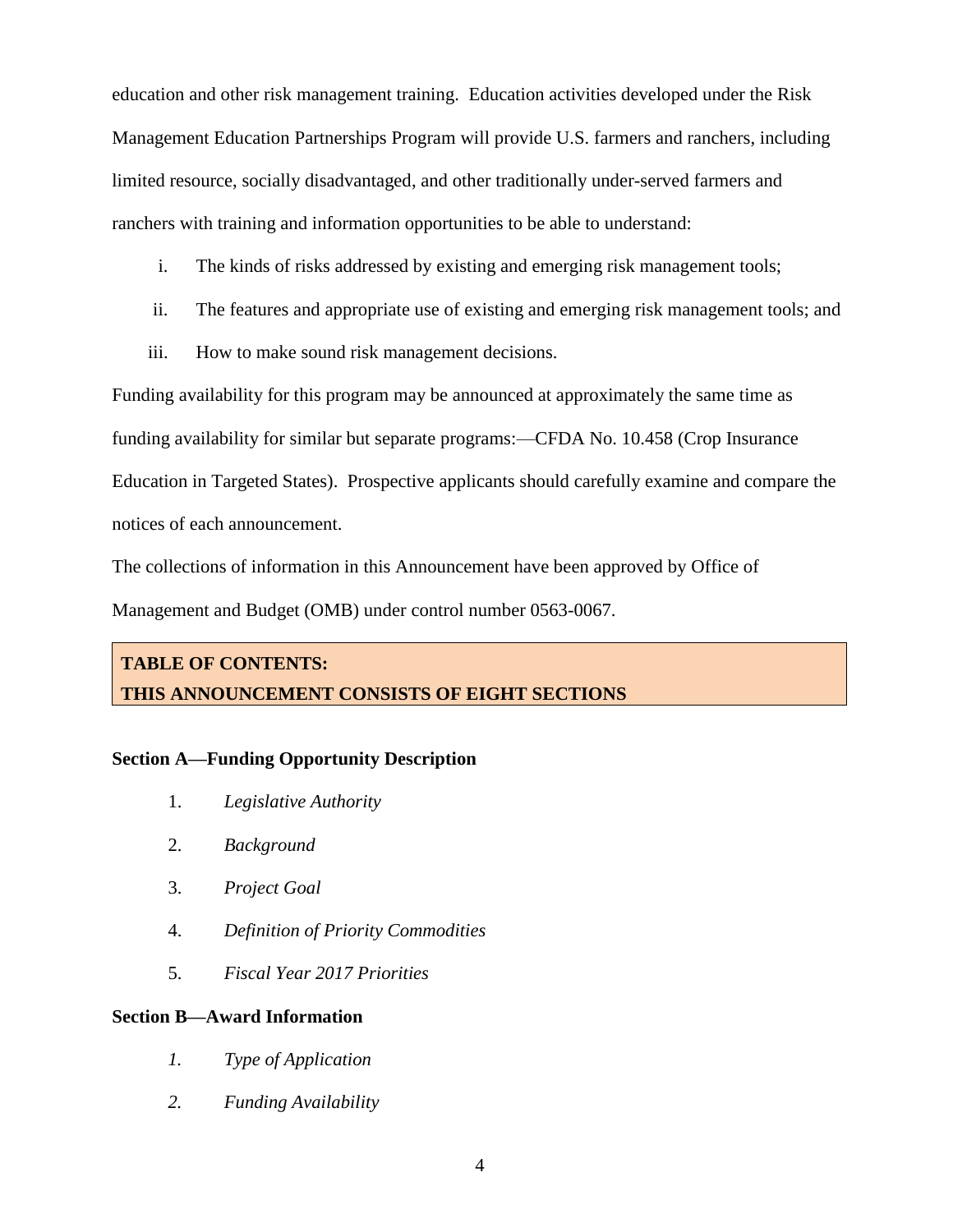- *3. Maximum Award*
- *4. Project Period*
- *5. Location*
- *6. Audience Emphasis*
- *7. RMA Substantial Involvement*
- *8. Description of Agreement Award - Recipient Tasks*
- *9. Other Tasks*

## **Section C—Eligibility Information**

- 1. *Eligible Applicants*
- 2. *Cost Sharing or Matching Funding*

## **Section D—Application and Submission Information**

- 1. *Electronic Application Package*
- 2. *Content and Form of Application Submission*
- 3. *Funding Restrictions*
- 4. *Indirect Cost Rates*
- 5. *Other Submission Requirements*

## **Section E—Application Review Information**

- *1. Criteria*
- *2. Review and Selection Process*

## **Section F—Award Administration Information**

- *1. Information Contained in a Federal Award*
- *2. Administrative and National Policy Requirements*
	- *i. Requirement to acknowledge USDA support.*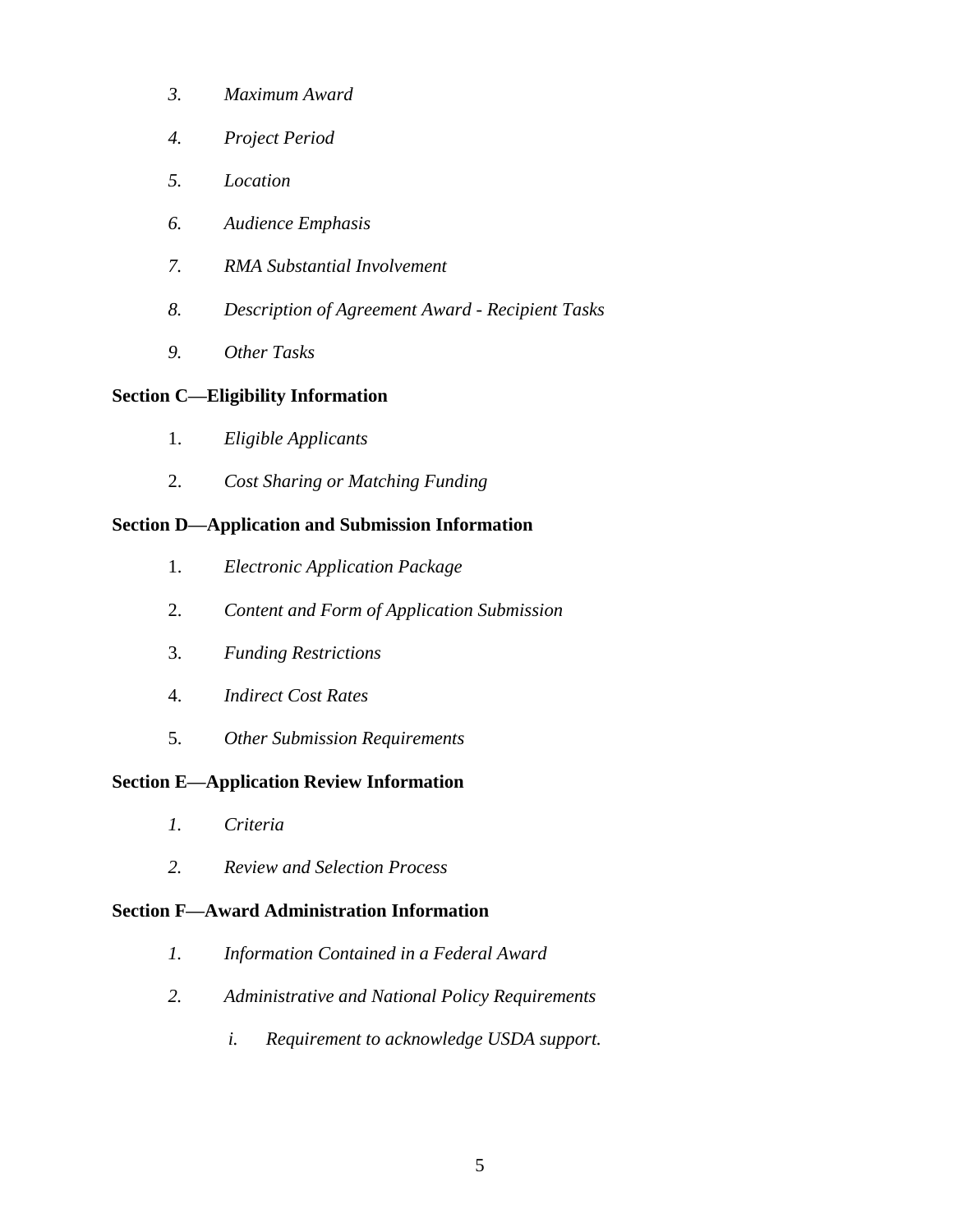- *ii. Requirement to Provide Project Information to an RMA-selected Representative*
- *iii. Access to Panel Review Information*
- *iv. Confidential Aspects of Applications and Awards*
- *v. Risk Assessment*
- *vi. Audit Requirements*
- *vii. Prohibitions and Requirements Regarding Lobbying*
- *viii. Representation Regarding the Prohibition on Using Funds under Grants and Cooperative Agreements with Entities that Require Certain Internal Confidentiality Agreements*
	- *ix. Applicable OMB Circulars*
	- *x. Requirement to Assure Compliance with Federal Civil Rights Laws*
- *xi. Requirement to Participate in a Post Award Teleconference*
- *xii. Requirement to Participate in a Post Award Civil Rights Training*
- 3. *Reporting Requirements*

## **Section G—Agency Contact**

## **Section H—Additional Information**

- *1. The Restriction of the Expenditure of Funds to Enter into Financial Transactions*
- *2. Required Registration with the System for Awards Management (SAM) for Submission of Proposals*

## **Attachment A—RMA Program References**

## **Attachment B—System for Award Management (SAM) Registration and Universal**

## **Identifier Requirements**

## **Attachment C—Reporting Subawards and Executive Compensation.**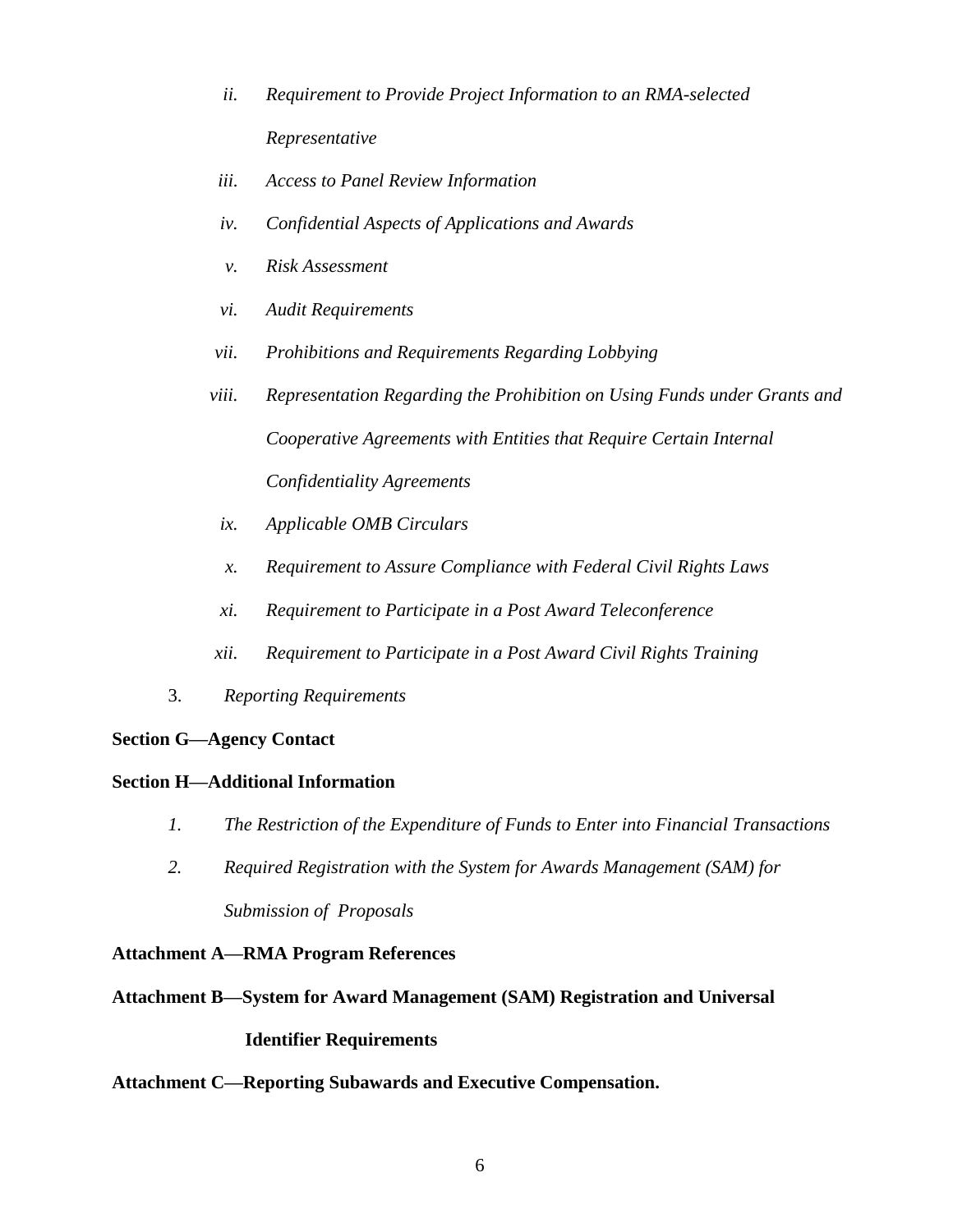#### **Section A. Funding Opportunity Description**

#### *1. Legislative Authority*

The Risk Management Education Partnership Program is authorized under Section 522(d)(3)(F) of the Federal Crop Insurance Act (FCIA), (7 U.S.C. § 1522(d)(3)(F)), and provides FCIC funding for risk management training and informational efforts for agricultural producers through the formation of partnerships with public and private organizations.

#### *2. Background*

RMA promotes and regulates sound risk management solutions to improve the economic stability of American agriculture. On behalf of FCIC, RMA does this by offering Federal crop insurance products through a network of private-sector partners, overseeing the creation of new risk management products, seeking enhancements in existing products, ensuring the integrity of crop insurance programs, offering programs aimed at equal access and participation of underserved communities, and providing risk management education and information.

Call for Stakeholder input: FCIC through the RMA, seeks your comments about this RFA. We will consider the comments when we develop the next RFA for the program, if applicable, and FCIC may consider these comments for changes to future RFAs. Submit written stakeholder comments by December 31, 2017 via e-mail to: [RMA.Risk-ED@rma.usda.gov.](mailto:RMA.Risk-ED@rma.usda.gov) In your comments, please state that you are responding to the **Risk Management Education Partnership Program** RFA. Comments are optional and voluntary.

#### *3. Project Goal*

The goal of this program is to ensure that "... producers will be better able to use financial management, farm financial benchmarking, crop insurance, marketing contracts, and other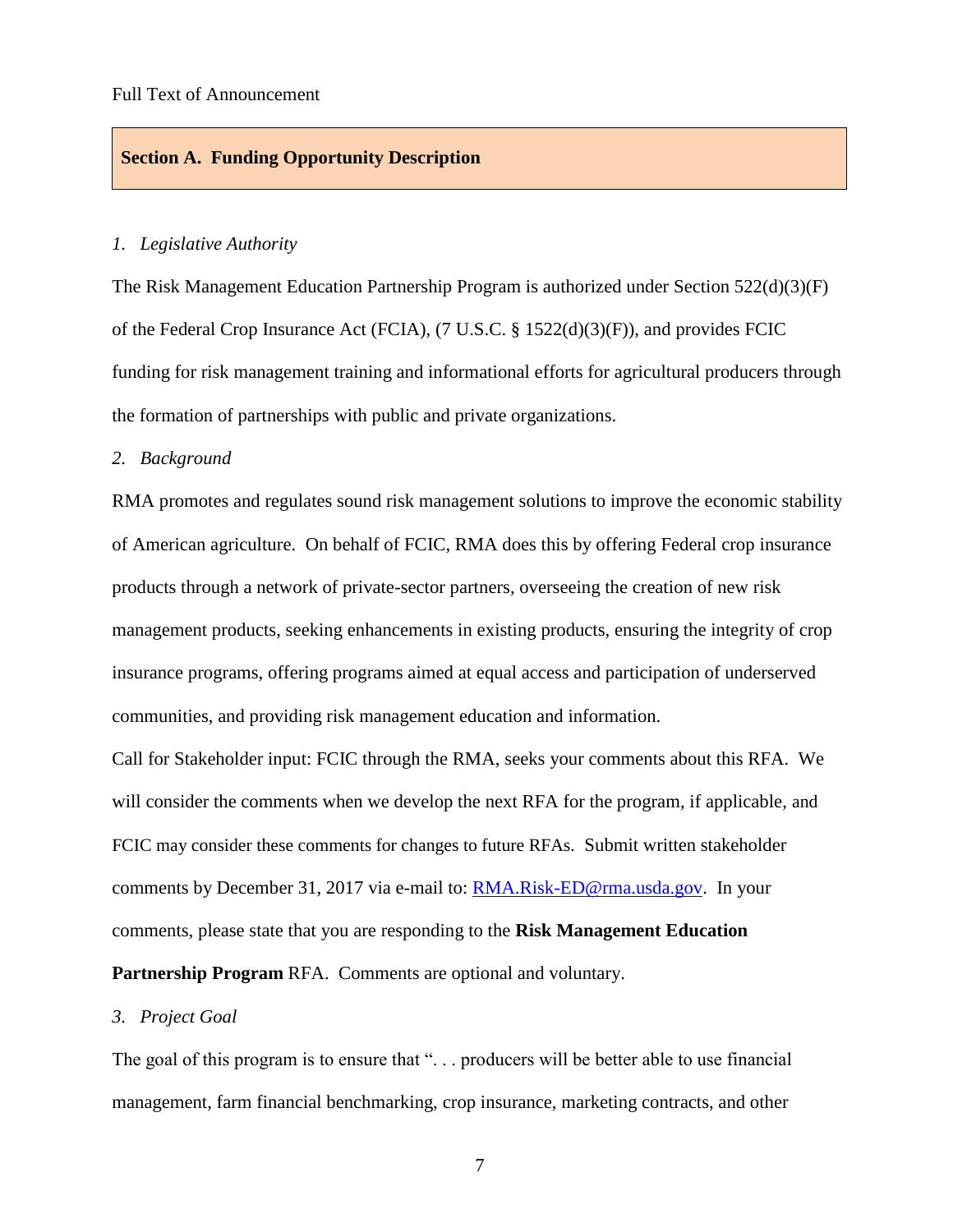existing and emerging risk management tools." One of RMA's strategic goals is to ensure that producers are well informed of the risk management solutions available to them. This educational goal is supported by Section 522(d)(3)(F) of the Federal Crop Insurance Act (FCIA) (7 U.S.C. § 1522(d)(3)(F)), which authorizes FCIC funding for risk management training and informational efforts for agricultural producers through the formation of partnerships with public and private organizations. Partnerships are awarded with the goal that FCIC will fund crop insurance and risk management projects that are likely to become self-sustaining and not indefinitely dependent on FCIC funds. With respect to such partnerships, priority is to be given to reaching producers of Priority Commodities, as defined below. A project is considered as giving priority to Priority Commodities if 75 percent of the educational and training activities of the project are directed to producers of any one of the three classes of commodities listed in the definition of Priority Commodities or any combination of the three classes.

## *4. Definition of Priority Commodities*

For purposes of this program, Priority Commodities are defined as:

i. Agricultural commodities covered by (7 U.S.C. 7333). Commodities in this group are commercial crops that are not covered by catastrophic risk protection crop insurance, are used for food or fiber (except livestock), and specifically include, but are not limited to, floricultural, ornamental nursery, Christmas trees, turf grass sod, aquaculture (including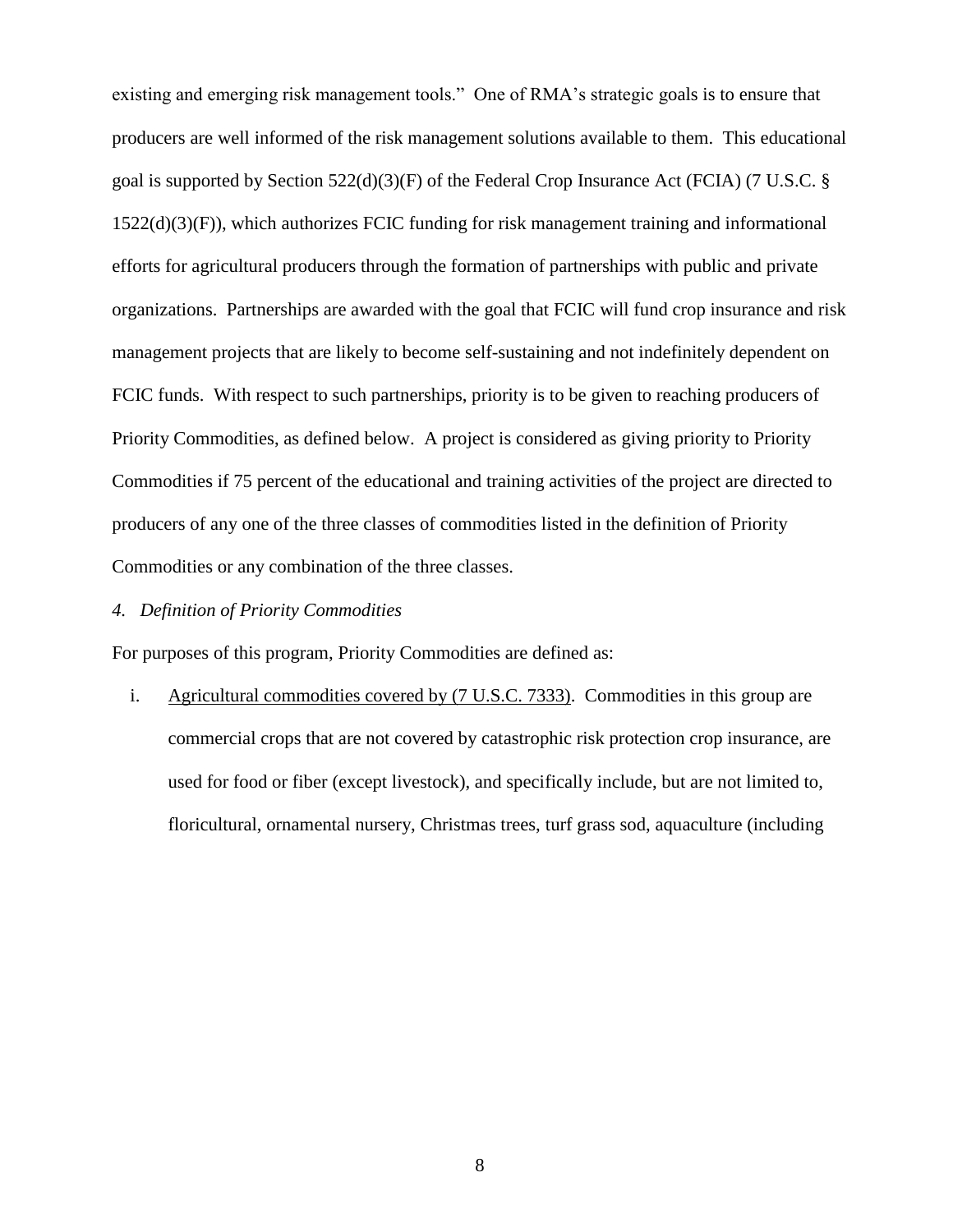ornamental fish), sea grass and sea oats, camelina, sweet sorghum, biomass sorghum, and industrial crops.

- ii. Specialty crops.Commodities in this group may or may not be covered under a Federal crop insurance plan and include, but are not limited to, fruits, vegetables, tree nuts, syrups, honey, roots, herbs, and highly specialized varieties of traditional crops.
- iii. Underserved commodities. This group includes: (a) commodities, including livestock and forage, that are covered by a Federal crop insurance plan but for which participation in an area is below the national average; and (b) commodities, including livestock and forage, with inadequate crop insurance coverage.
- *5. For Fiscal Year 2017:* FCIC through RMA is seeking projects that address one or more of the five (5) areas of risk described as Production, Legal, Financial, Marketing or Human Risk. Priorities include:
	- **i. Crop Insurance 101:** 
		- a. What crop insurance is available;
		- b. How different kinds of insurance work;
		- c. What options within each policy are available;
		- d. What if crop insurance isn't available in a county (written agreements-what they are/how they work/how to get them/when they are available);
		- e. Who the producer buys insurance from;
		- f. How the relationship with the insurance company/agent/loss adjuster/FCIC works;
		- g. Understanding policy selections;
		- h. Insurance tools available online;
		- i. Importance of unit selection;
		- j. Importance of record keeping;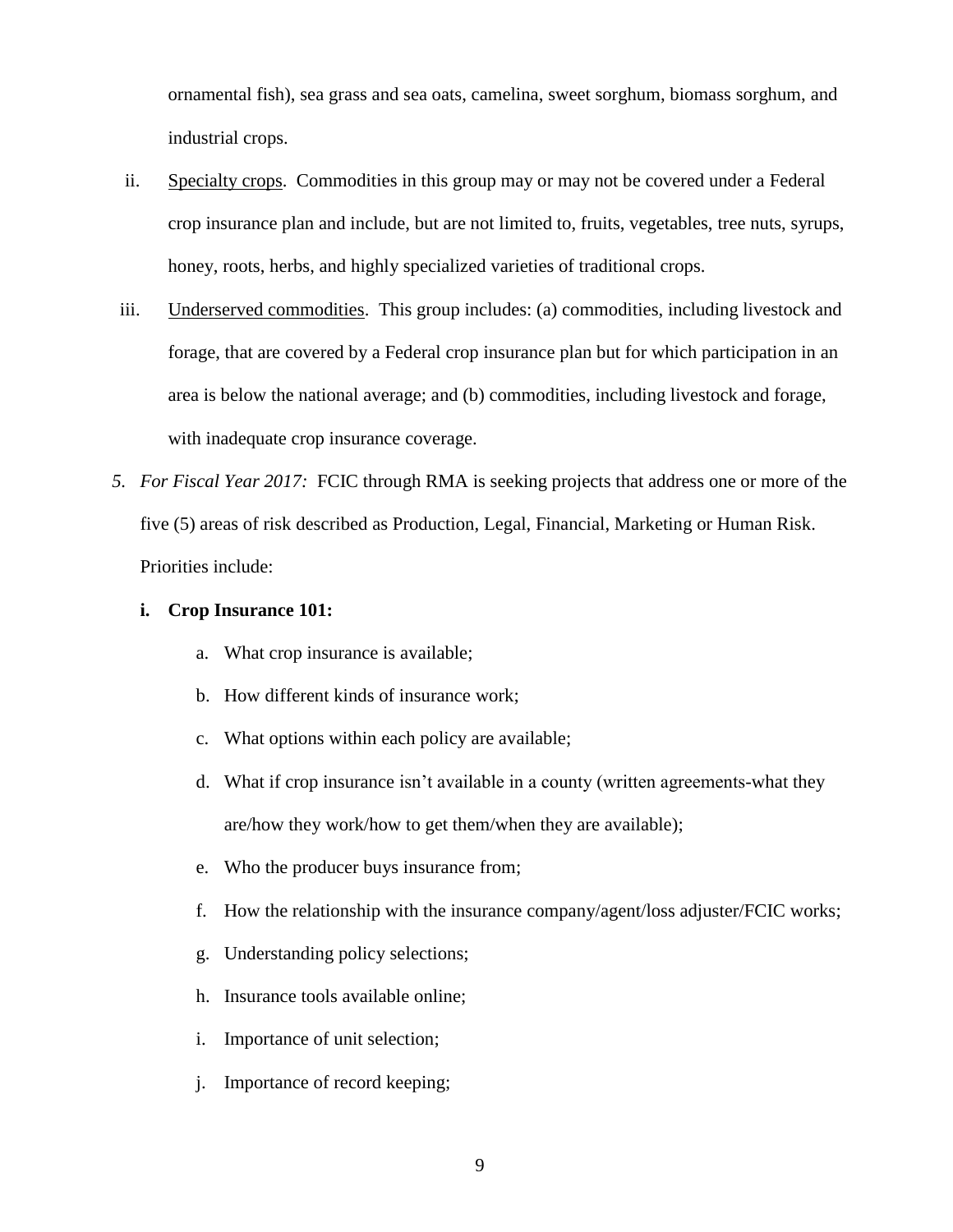- k. How actual production history and production reporting work and what's important to the producer;
- l. Price and coverage level interaction with options;
- m. Maintaining production records, etc.; and/or
- n. Specific information on crop insurance that is currently available.

## **ii. Whole-Farm Revenue Protection (WFRP) Training:**

- a. What is WFRP;
- b. How does it work;
- c. What records are required from the producer;
- d. How the amount of insurance is determined and expenses are used in the policy;
- e. How do producers evaluate WFRP for their farm;
- f. How a loss is determined (including replant payments);
- g. How do producers buy WFRP; and
- h. Recordkeeping for fruit/vegetable producers to meet WFRP requirements.

## **iii. Rainfall Index Insurance: Pasture, Rangeland, Forage (PRF)/Annual**

## **Forage/Apiculture:**

- a. Training on what PRF is (excluding Alaska and Hawaii), how it works, and how producers can evaluate PRF for their particular farm.
- b. Training on Annual Forage (for Colorado, Kansas, Nebraska, New Mexico, North Dakota, Oklahoma, South Dakota, Texas and any known new states).
- c. Training on Apiculture (all states except Alaska and Hawaii).
- d. For PRF, specific for Arizona, Idaho, New Mexico, Nevada, Oregon, Utah, Wyoming, include how the new Rainfall Index (RI-PRF) model works differently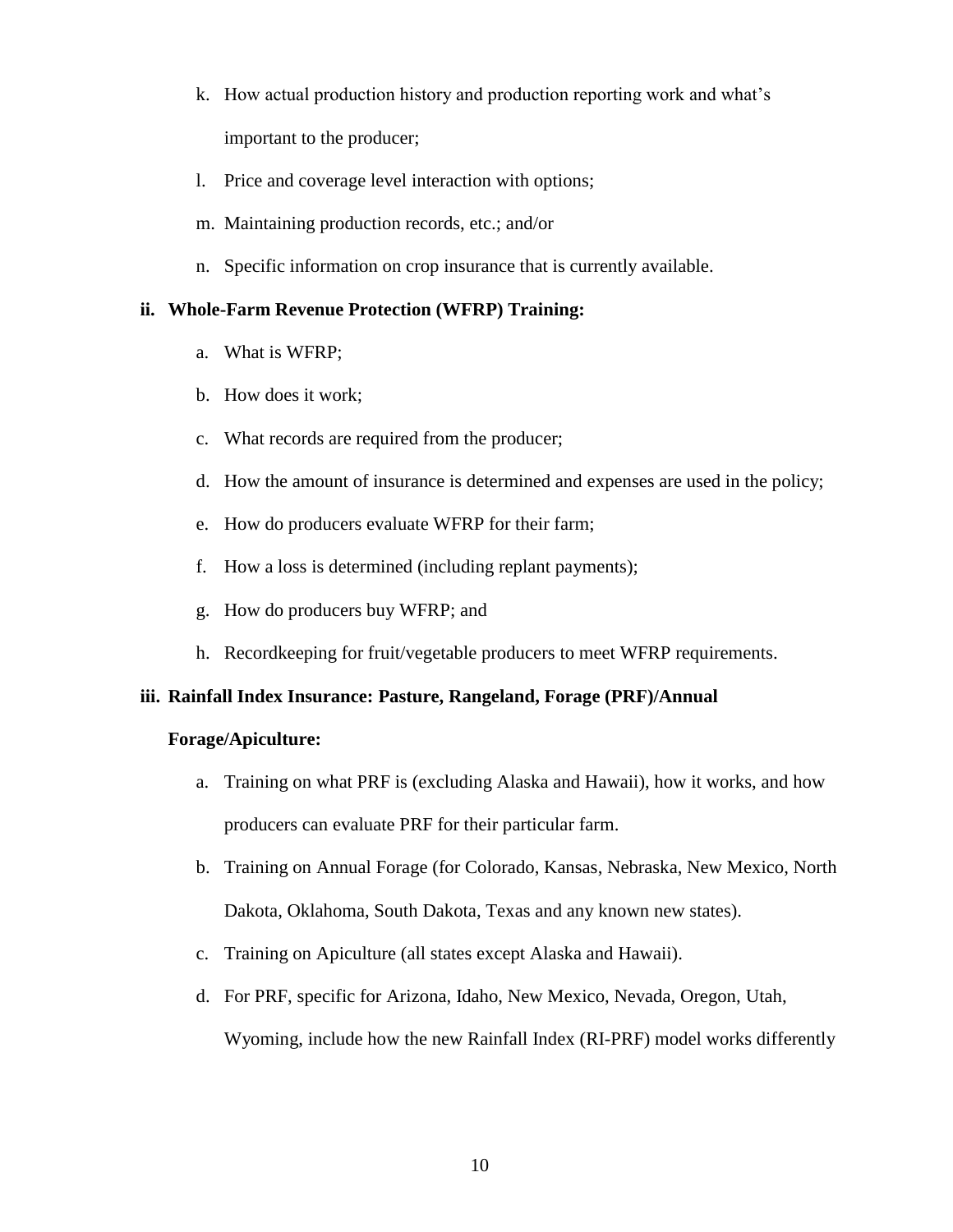from what policy offered previously (these areas converted from Vegetative Index VI-PRF).

iv. **All Livestock Products:** General education on all the livestock products so producers know what their choices of Federal crop insurance are.

## **v. Other Agency Priorities:**

- a. Cover Crops
- b. Drought
- c. Irrigation and Limited Irrigation
- d. Record Keeping for Organic Crops
- e. Prevented Planting
- f. Tools to Calculate Inadequate Chill for Blueberries and Peaches

### **Section B. Award Information**

#### *1. Type of Application*

Only electronic applications will be accepted and they must be submitted through

<https://rvs.umn.edu/Home.aspx> **Hard copy applications will NOT be accepted.** Applications submitted to the Risk Management Education Partnerships Program are new applications: there are no renewals. All applications will be reviewed competitively using the selection process and evaluation criteria described in Section E – Application Review Process. Each award will be designated as a Cooperative Partnership Agreement, which will require substantial involvement by RMA (Section B, 7).

#### *2. Funding Availability*

There is no commitment by USDA to fund any particular application or make a specific number of awards. Up to \$4 million is available in fiscal year 2017. The FCIC, through RMA will make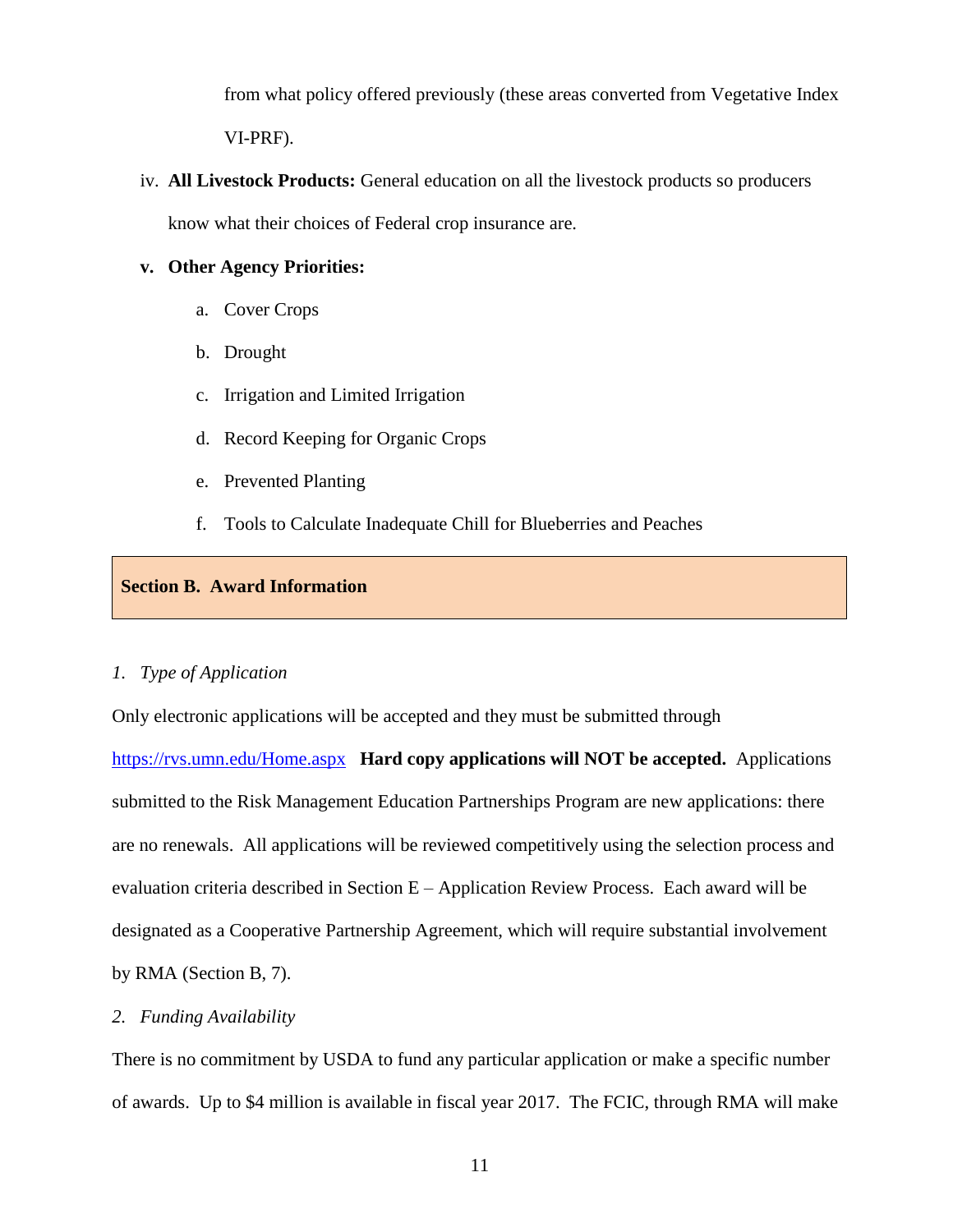awards from this announcement, subject to the availability of funds and the quality of applications received. RMA reserves the right to eliminate funding consideration categories once RMA receives the actual applications, and eliminate the categories because the overall award process used must always remain merit-based and competitive.

#### *3. Maximum Award*

To expand funding opportunities to a broader group of recipients with small to large dollar funding needs, the RFA includes two (2) competitive funding categories: (a) up to \$99,999; and (b) \$100,000 and above.

It is difficult to accurately estimate the number and amount of awards that RMA will provide this year. However, last year, RMA awarded approximately 58 cooperative agreements with an average of \$78,910 (the lowest amount being \$26,304 and the highest award at \$99,999). RMA also reserves the right to fund successful applications at an amount less than requested if it is determined that the application can be implemented at a lower funding level.

All awards will be made and agreements finalized no later than week of August 28, 2017 with the project start date of September 29, 2017.

#### *4. Project Period*

Projects will be funded for a period of up to one year from the project starting date.

## *5. Location*

RMA Regional Offices and the States available for competition for this award are listed below. Staff from the respective RMA Regional Offices and the Risk Management Education Division (RMED) DC Office will provide substantial involvement (as defined in B 7 below) for projects conducted in states and regions as applicable. When approved partnerships involve multiple RMA Regional Offices, RMED DC Office will coordinate substantial involvement.

Billings, Montana Regional Office: (MT, ND, SD, and WY)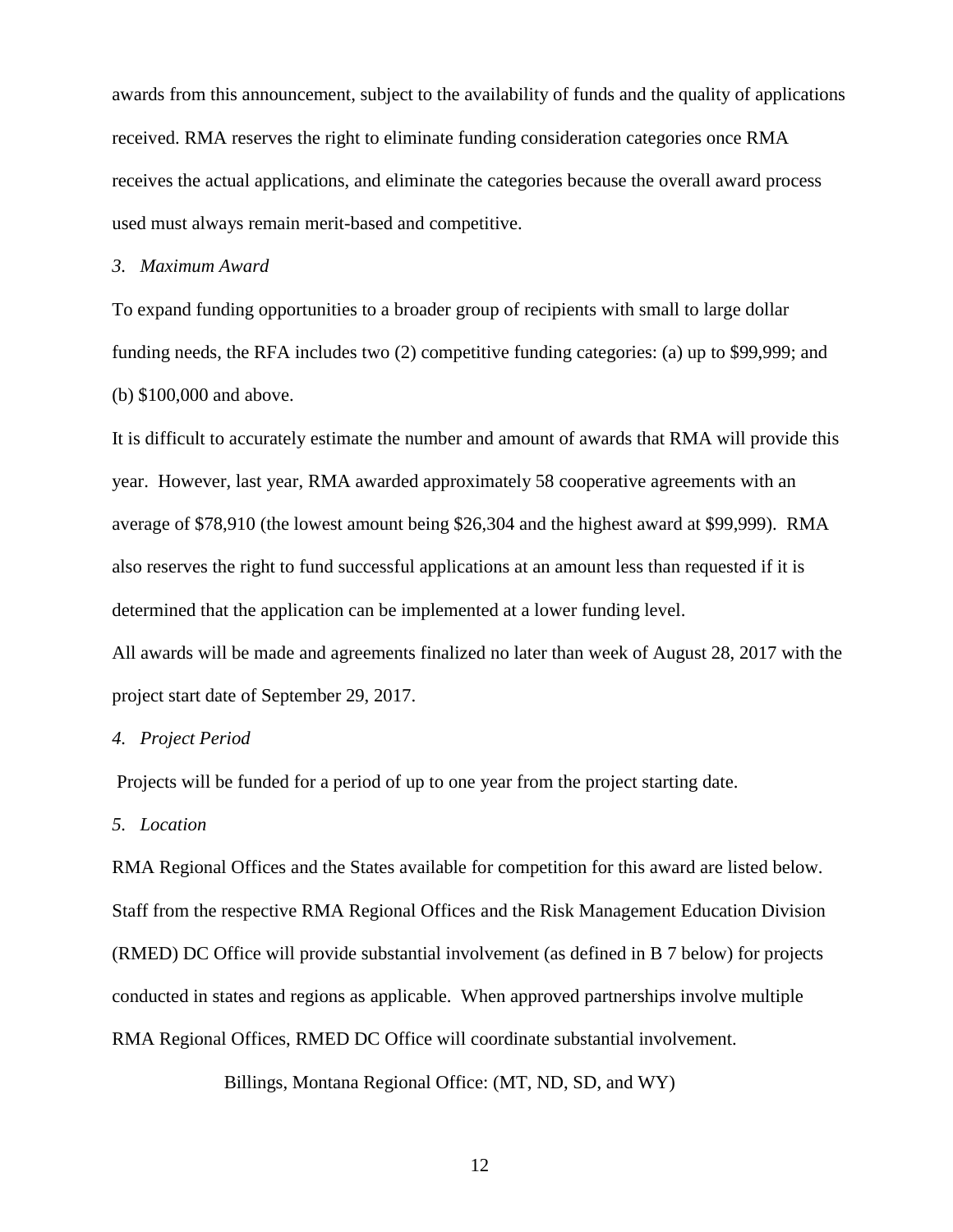Davis, California Regional Office: (AZ, CA, HI, NV, and UT) Jackson, Mississippi Regional Office: (AR, KY, LA, MS, and TN) Oklahoma City, Oklahoma Regional Office: (NM, OK, and TX) Raleigh, North Carolina Regional Office: (CT, DE, ME, MD, MA, NH, NJ, NY, NC, PA, RI, VT, VA, and WV) Spokane, Washington Regional Office: (AK, ID, OR, and WA) Springfield, Illinois Regional Office: (IL, IN, MI, and OH) St. Paul, Minnesota Regional Office: (IA, MN, and WI) Topeka, Kansas Regional Office: (CO, KS, MO, and NE) Valdosta, Georgia Regional Office: (AL, FL, GA, PR, and SC)

Each application must clearly designate the state(s) where educational activities will be conducted in the application. Applications may select more than one state, including states across multiple RMA regions. Applications serving Tribal Nations will be accepted and managed from the RMA Regional Office serving the designated Tribal Office.

*6. Audience Emphasis*

Audience emphasis is on U.S. producers and ranchers, and should specifically reach out to producer types not normally reached, such as limited resource and socially disadvantaged producers, to ensure they are given the opportunity to participate in educational activities. Audience groups may include: traditional farmers and ranchers; new and beginning farmers; farmers or ranchers that are preparing to retire and are using transition strategies to help new farmers or ranchers get started; legal immigrant farmers or ranchers, minority producers; veterans; women; farmers and ranchers marketing their products as part of a local or regional food system; livestock producers, organic producers, new or established farmers or ranchers that are converting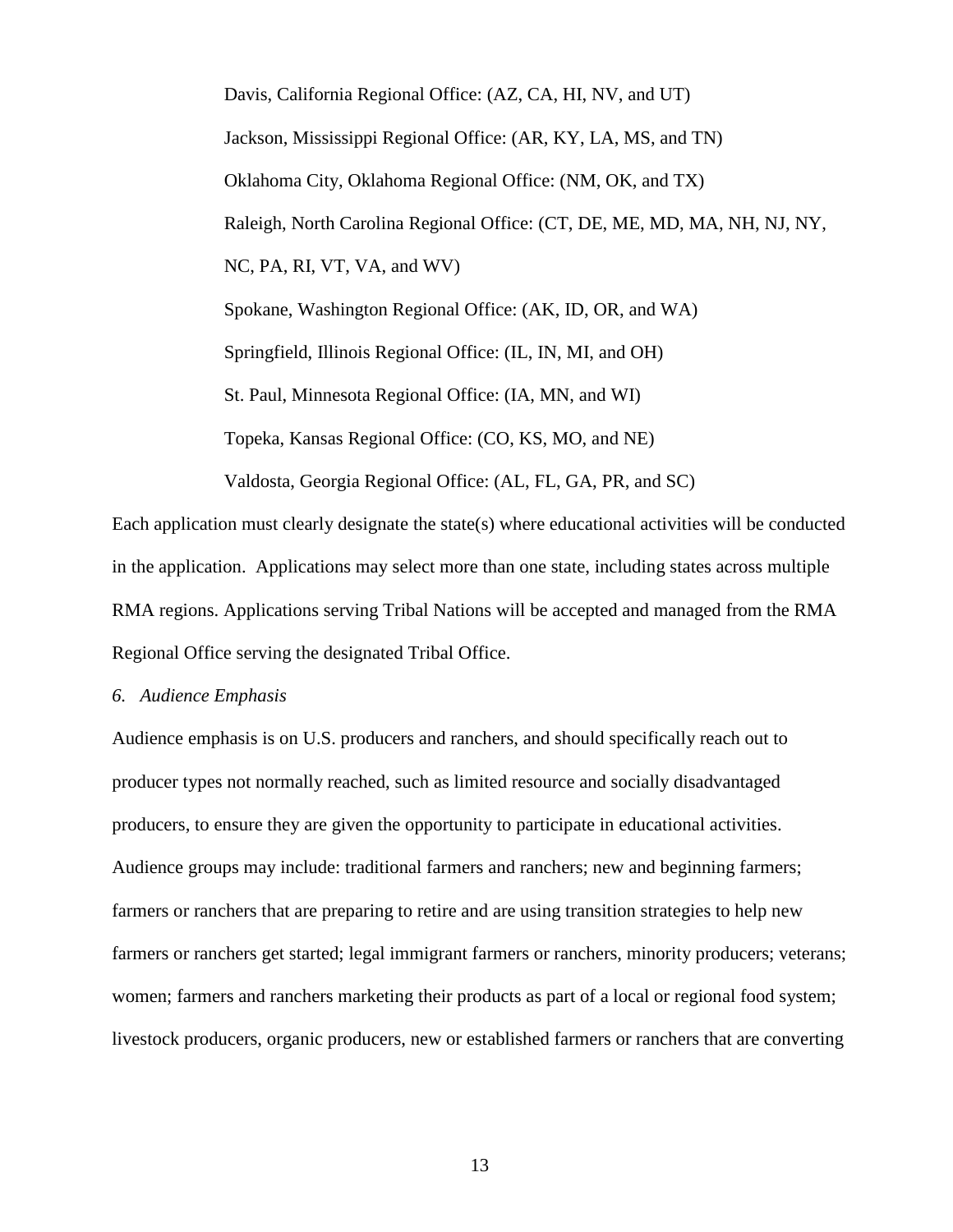production and marketing systems to pursue new markets; small farms or ranches, sustainable producers, and value-added producers.

*7. RMA Substantial Involvement*

RMA will be substantially involved during the performance of the funded project through RMED DC Office and RMA's ten (10) Regional Offices. Potential types of substantial involvement may include, but are not limited to, the following activities.

- i. Collaborate with the recipient in assembling, reviewing, and approving crop insurance and risk management materials for producers in the designated state(s) or RMA region(s).
- ii. Collaborate with the recipient in reviewing and approving a promotional program for raising awareness for crop insurance and risk management and for informing producers of training and informational opportunities in the designated state(s) or RMA region(s).
- iii. Collaborate with the recipient on the delivery of education to producers and agribusiness leaders in the designated state(s) or RMA region(s). This will include: (a) Regional Offices directly involved in proposed activities (dependent upon resources available); (b) reviewing and approving in advance all producer and agribusiness leader educational activities; (c) advising the project leader on technical issues related to crop insurance education and information; (d) assisting the project leader in informing crop insurance professionals about educational activity plans and scheduled meetings; and (e) promoting and creating awareness of scheduled partnership activities.
- iv. Conduct an evaluation of the performance of the recipient in meeting the tasks of the project.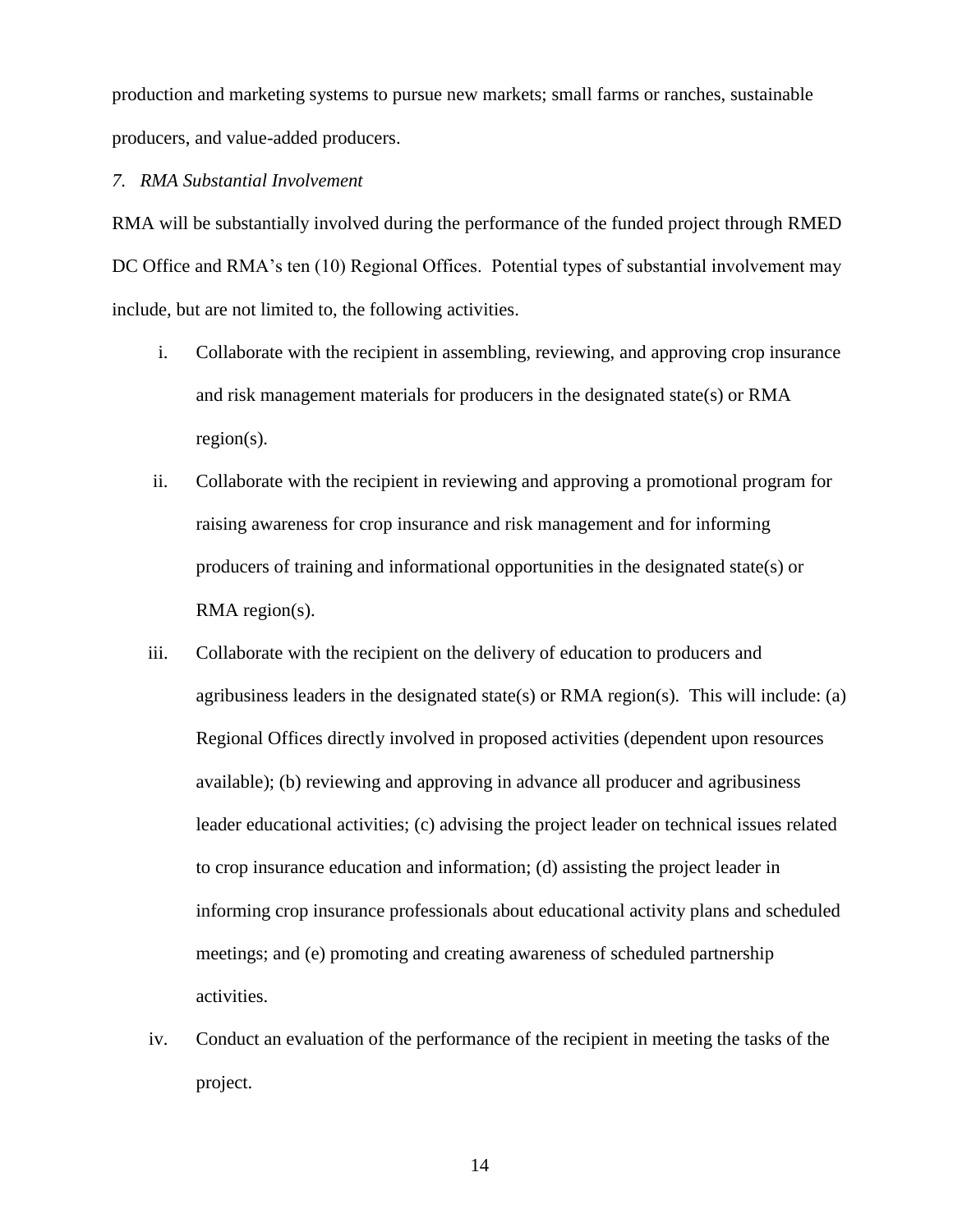Applications that do not address substantial involvement by RMA will be rejected.

#### *8. Description of Agreement Award - Recipient Tasks*

In conducting activities to achieve the purpose and goal of this program in a designated state(s) or RMA region(s), the recipient will be responsible for performing the following tasks:

- i. Develop and conduct a promotional program in English or a non-English language to producers as appropriate to the audience. This program will include activities using media, newsletters, publications, or other appropriate informational dissemination techniques that are designed to: (a) raise awareness for crop insurance and risk management; (b) inform producers of the availability of crop insurance and risk management tools; and (c) inform producers and agribusiness leaders in the designated state(s) or RMA region(s) of training and informational opportunities.
- ii. Deliver crop insurance and risk management training in English or non-English language as appropriate to the audience as well as informational opportunities to agricultural producers and agribusiness professionals in the designated state or RMA region(s). This will include organizing and delivering educational activities using the instructional materials assembled by the recipient to meet the local needs of agricultural producers. Activities should be directed primarily to agricultural producers, but may include those agribusiness professionals that have frequent opportunities to advise producers on risk management tools and decisions.
- iii. Document all educational activities conducted under the cooperative partnership agreement and the results of such activities, including criteria and indicators used to evaluate the success of the program. The recipient will also be required to provide information to RMA as requested for evaluation purposes.
- *9. Other Tasks*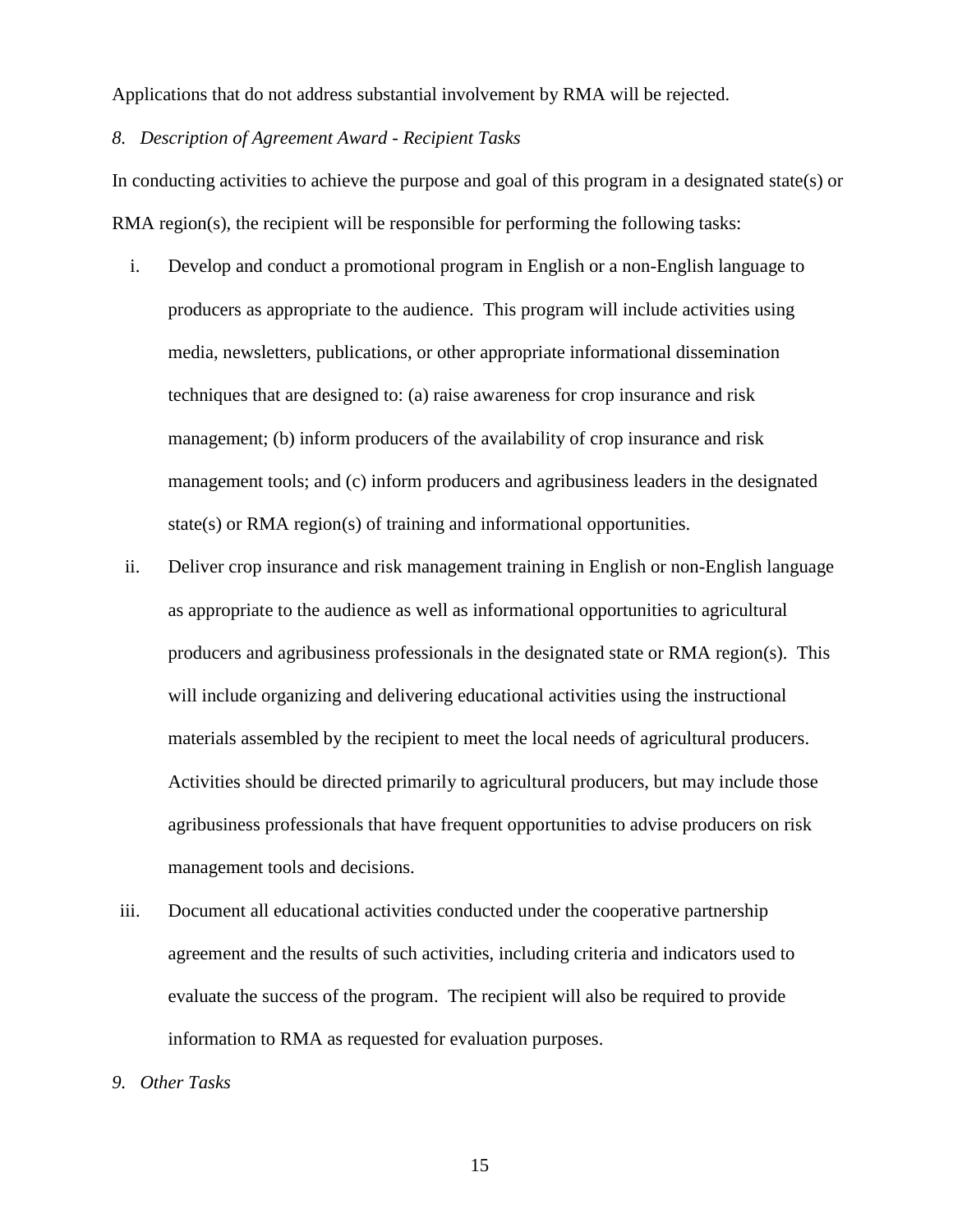In addition to the specific, required tasks listed above, the applicant may propose additional tasks that would contribute directly to the purpose of this program such as but not limited to individual or group Good Agricultural Practices (GAP) certification, other food-safety related education and training activities, or activities targeting producers engaged in local or regional food systems, such as those selling at farmers markets. For any proposed additional task, the applicant must clearly identify the objective of the task (e.g., for website tools or mobile phone Apps, applicants must clearly identify the what risk management tool they are developing, the targeted user and relationship to crop insurance or managing farm risk and can be self-sustaining for future utilization), specific timelines for performing the tasks, how they will measure the success of these tasks, and the specific responsibilities of partners. The applicant must also identify specific ways in which RMA would have substantial involvement in the proposed project task.

#### **Section C. Eligibility Information**

#### 1. *Eligible Applicants*

Eligible applicants include not-for profit organizations, State Departments of Agriculture, State Cooperative Extension Services; Federal, State, or tribal agencies; groups representing producers, community based organizations or a coalition of community-based organization that has demonstrated experience in providing agricultural or other agricultural-related services to producers; nongovernmental organizations; junior and four-year colleges or universities or foundations maintained by a college or university (including Minority Serving Institutions); faithbased organizations and other appropriate partners with the capacity to lead a local program of crop insurance and risk management education for producers in the designated state(s) or RMA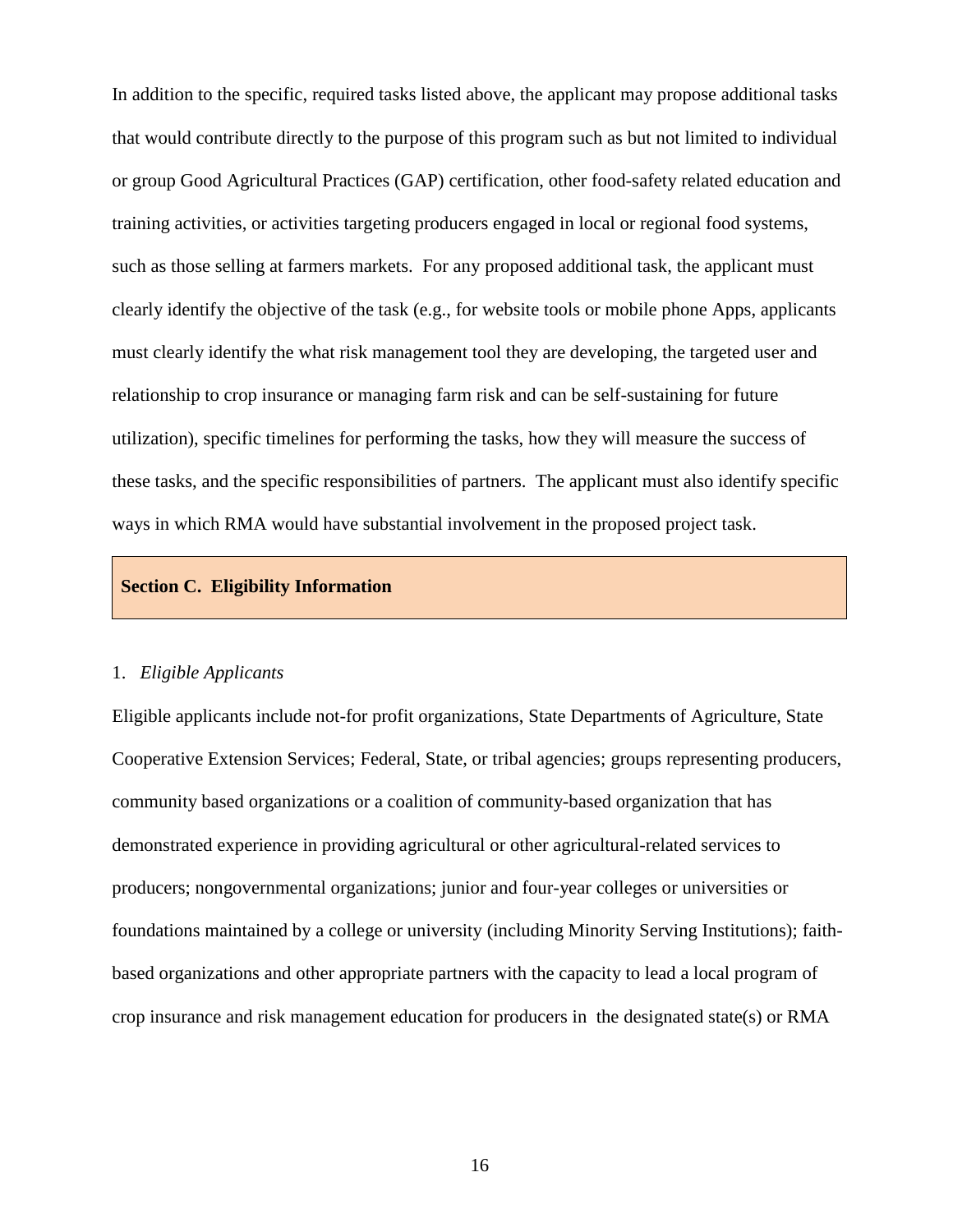region(s). RMA may request documents from applicants to verify eligibility requirements, proof of existence, or authority.

- i. Individuals are not eligible applicants.
- ii. Although an applicant may be eligible to compete for an award based on its status as an eligible entity, other factors may exclude an applicant from receiving Federal assistance under this program governed by Federal law and regulations (e.g., debarment and suspension; a determination of non-performance on a prior contract, cooperative partnership agreement; or a determination of a violation of applicable ethical standards). Reviewed applications in which the applicant or any of the partners are ineligible or excluded persons will be rejected in their entirety. Rejected applications will be retained during the RFA process, but will not be made an award.
- iii. Private organizations that are involved in the sale of Federal crop insurance, or that have financial ties to such organizations, are eligible to apply for funding under this Announcement. However, such entities and their partners, affiliates, and collaborators for this Announcement will not receive funding to conduct activities that are already required under a Standard Reinsurance Agreement or any other agreement in effect between FCIC/RMA and the entity, or between FCIC/RMA and any of the partners, affiliates, or collaborators for awards under this Announcement. In addition, such entities and their partners, affiliates, and collaborators for this Announcement will not be allowed to receive funding to conduct activities that could be perceived by producers as promoting the services or products of one company over the services or products of another company that provides the same or similar services or products. If applying for funding, such organizations must be aware of potential conflicts of interest and must describe in their application the specific actions they will take to avoid actual and perceived conflicts of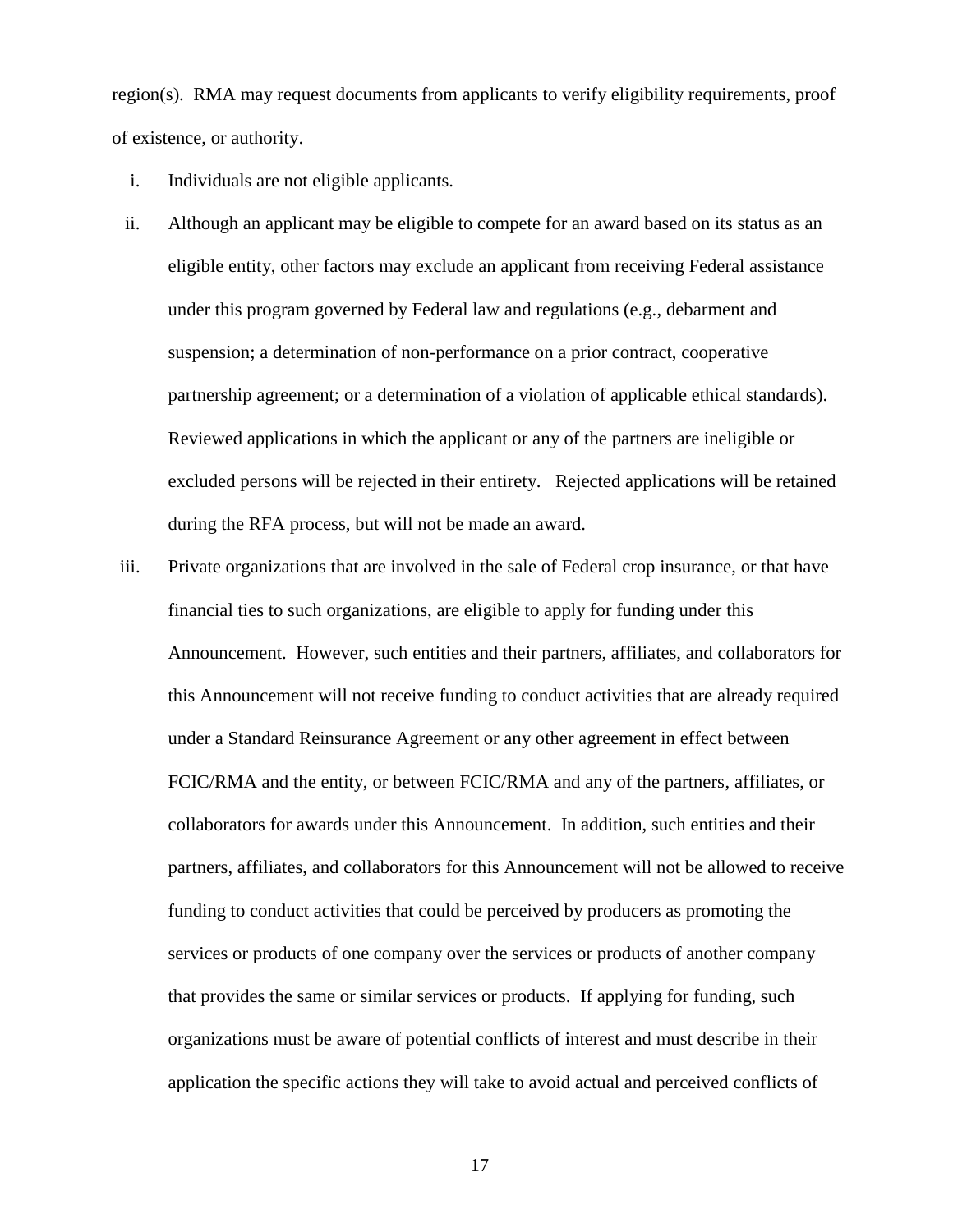interest. Applications for which applicants fail to identify and disclose possible or actual conflicts of interest may result in, among other possible outcomes, application rejection, funding reimbursement denial, and/or termination.

iv. Applicants must note funding restrictions found in Section D, 3.

#### *2. Cost Sharing or Matching Funding*

This program has neither a cost sharing nor a matching requirement, therefore does not result in any points assigned to an application.

#### **Section D. Application and Submission Information**

#### *1. Electronic Application Package*

For accessibility purposes, applicants may obtain an electronic copy at

<http://www.rma.usda.gov/aboutrma/agreements/> or request the application package by fax at 202-690-3607. Only electronic applications will be accepted and they must be submitted to <https://rvs.umn.edu/Home.aspx> in response to this Announcement. Applicants must register for an account on the Results Verification System (RVS) website, where users will be required to enter a user name, password, e-mail address, first and last name, address and phone number. For website and technical issues, call 1-612-624-7585 from 8:00 A.M. to 4:30 P.M. Central Time, Monday through Friday except for Federal holidays. Prior to preparing an application, it is recommended that the Project Director (PD) first contact an Authorized Representative (AR) or the Authorized Organizational Representative (AOR) to determine if the organization is prepared to submit electronic applications through [https://rvs.umn.edu/Home.aspx.](https://rvs.umn.edu/Home.aspx) Prior to submitting applications, each applicant must have a Unique Entity Identifier (UEI), a Data Universal Numbering System (DUNS) number and must be registered in System for Awards Management [\(www.SAM.gov\)](http://www.sam.gov/). No applicant can receive an award until the applicant has complied with all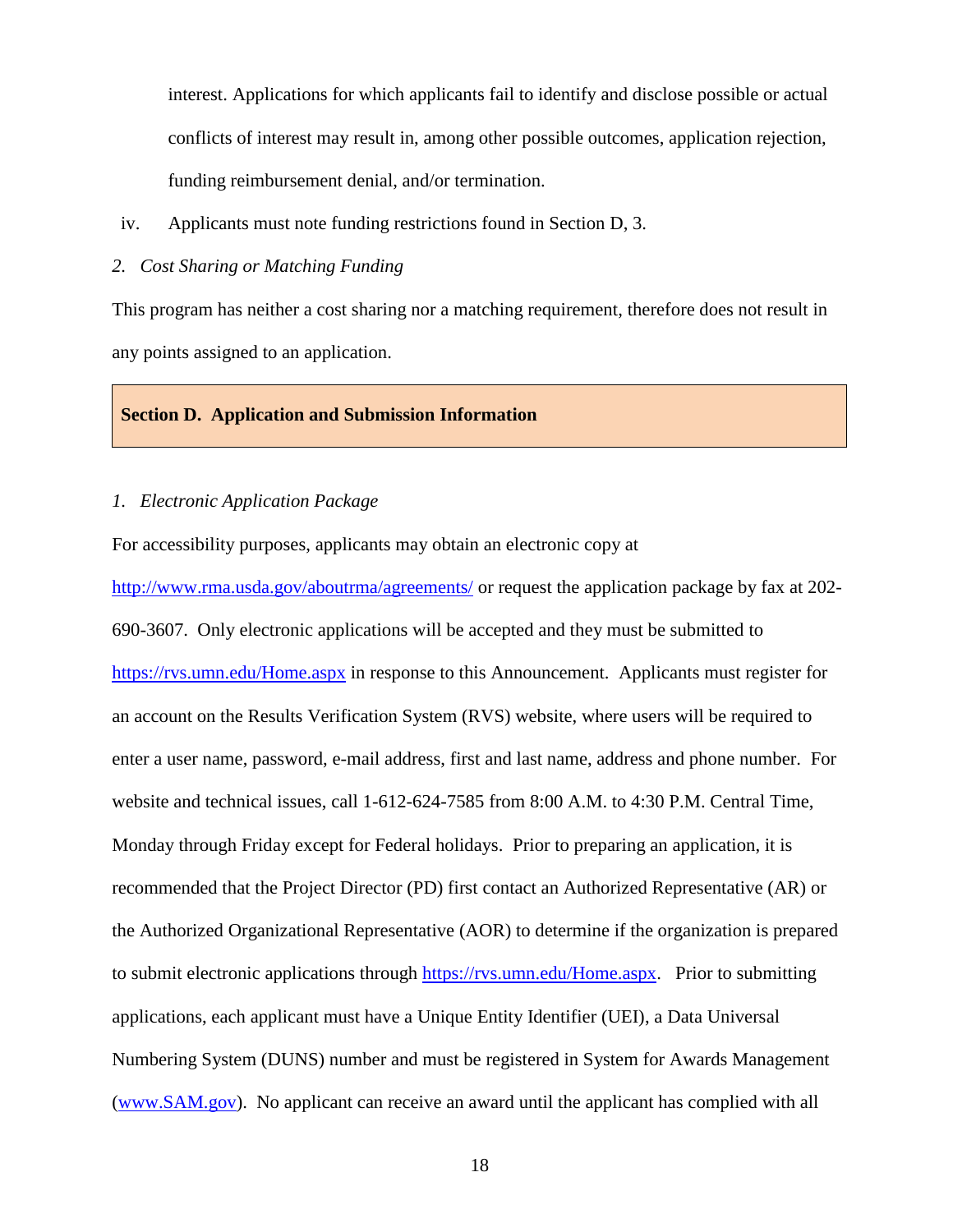UEI and SAM requirements. If an applicant has not fully complied with all UEI and SAM requirements by the time an award may be made, RMA may determine the applicant is not qualified to receive a Federal award and use that determination as a basis for making an award to another applicant. Each application must continue to maintain an active SAM registration with current information at all times in which the applicant has its application under consideration, and if an award is made, during the entire time of the Federal award.

#### *2. Content and Form of Application Submission*

The applicant is strongly encouraged to use the tutorial located at [https://rvs.umn.edu/Home.aspx.](https://rvs.umn.edu/Home.aspx) After completing the tutorial, the final application must be submitted to the same site: [https://rvs.umn.edu/Home.aspx.](https://rvs.umn.edu/Home.aspx) All applications must be received in RVS by the deadline, July 10, 2017 at 5:00 p.m. EDT, 60 calendar days from date of publication in Grants.gov. If a due date falls on a Saturday, Sunday, or Federal holiday, the deadline will be the next business day. Once submitted, applications will be date and time stamped by the RVS as evidence of submission. **Hard copy of the application will not be accepted.** The system will prompt the applicant for the following items:

- i. **Project Information**. Information must include the Project Name, proposed State(s)/Area(s), Project Director's Name and Contact Information; the second, or alternative Project Director's Name and Contact Information, and a Financial Representative or Grants Office Official and Contact Information. A second Point of Contact Name and Contact Information may be added at the discretion of the applicant.
- ii. **Executive Summary of the Project (Maximum of 200 words)**. This is a summary of the project and includes the project's goal and objectives, location of work, audience to be reached, and expected impacts and results of the work completed.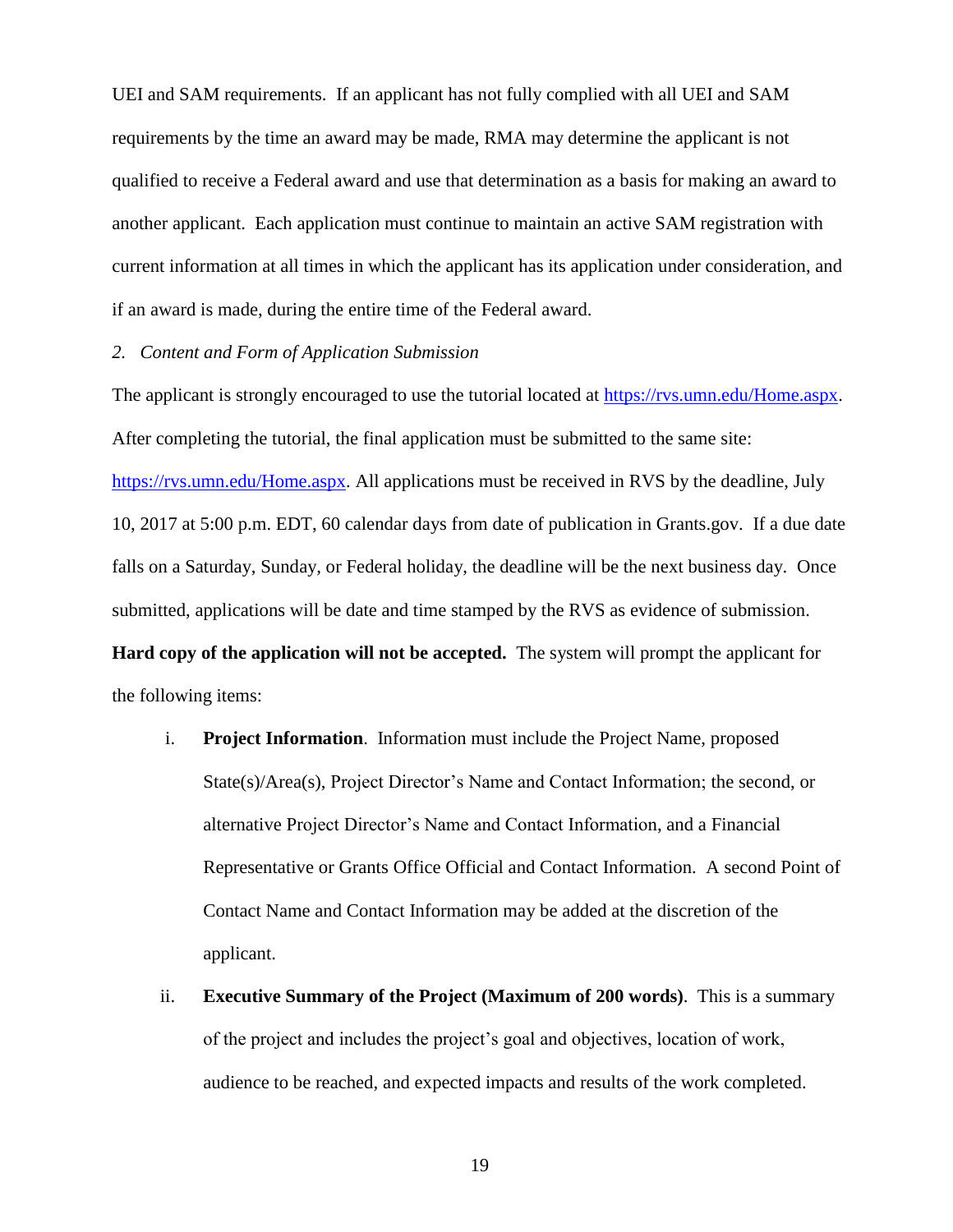- iii. **Proposed Results.** Applicants must clearly identify the specific actions producers will take as a result of the education activities. In a table format, you must explain what producers will learn, achieve, or apply as a result of participating in the project. The applicant must select a Producer action which describes what program participants will do relative to the specific proposed result. You may have several producer actions for a component of your program. Applicants must also include the method and/or tool that will be used to verify or measure results.
- iv. **Audience Emphasis.** Applicant must select at least one or more audiences that the project will intentionally reach.
- v. **Statement of Work (SOW).** The SOW is in a table format and must clearly identify each task associated with the work, the objective of each task specific time lines for performing the each task, and the responsible party for completing the activities listed under each task including the specific responsibilities of applicant, the applicant's partner(s), and RMA's substantial involvement. Tasks that directly involve producer participants, such as workshops, must estimate the number of participants to be reached. The SOW should demonstrate the logical progression of task's that will lead your target audience to achieve the project's proposed results. The SOW must be very clear on who does what, where, and when, as well as, the objective for each task.
- vi. **Proposal Narrative (Maximum of 1000 words).** The proposal narrative is a description of work to be done, why the work is important, who will benefit from the work and any additional explanation of the expected results entered under Proposed Results that you want to communicate. The narrative should (a) discuss specific crop insurance education and risk management training to be developed for use with producers; (b) identify the location and number of meetings that will be held; (c)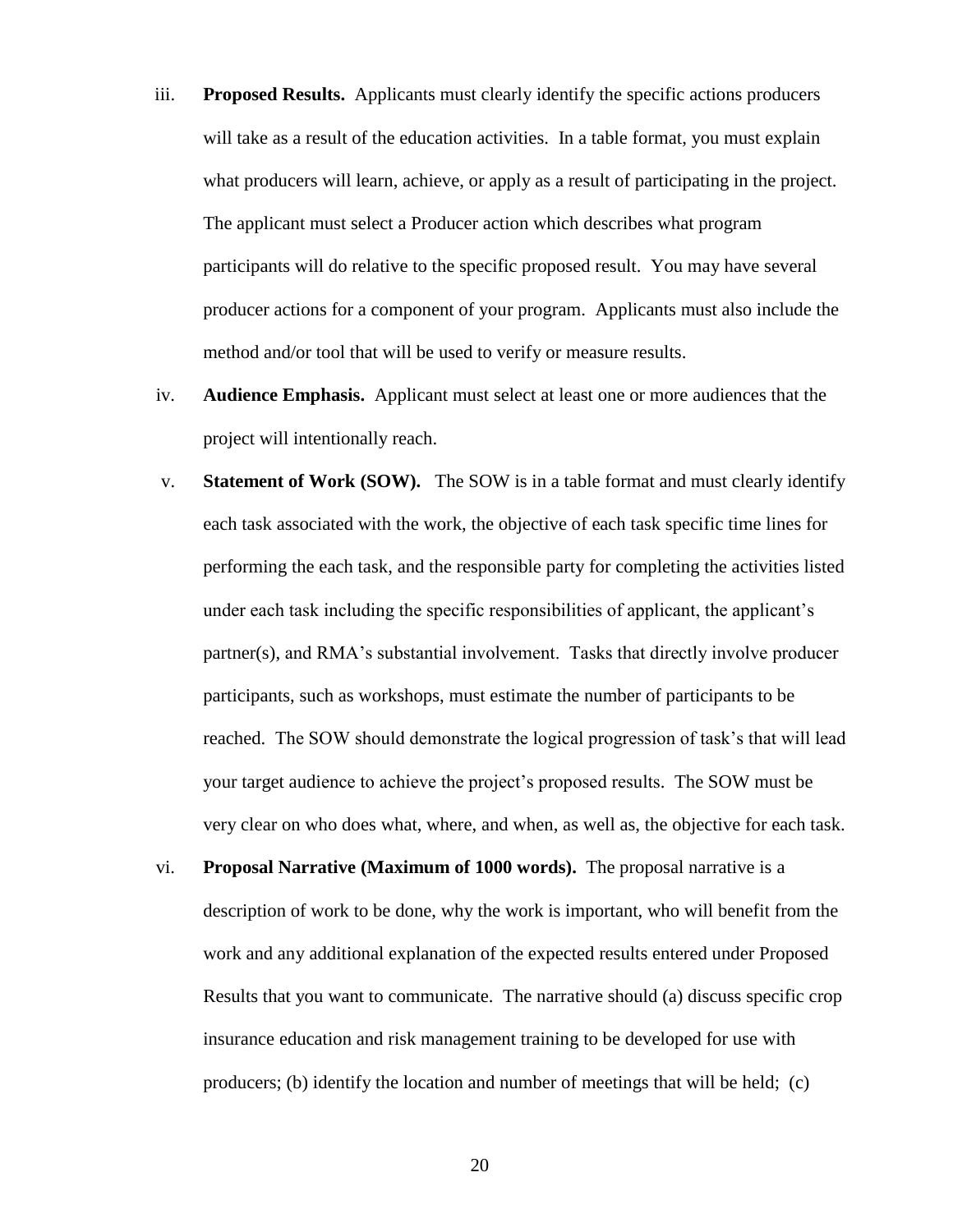reasonably estimate the total number of producers for each session or meeting identified in the SOW that will be reached through (i) direct face-to face educational activities with an explanation of how the number was determined and (ii) through other means such as direct mailings, website, etc. with an explanation of how the number was determined; (d) provide an estimate of the number of training hours that will be conducted with an explanation of how the number was determined; (e) provide an estimated cost per producer with an explanation of how the cost was determined; (f) discuss the methodology and resulting measures used to evaluate the results of the education and training delivered to producers, (g) provide an explanation of who the target audience is and why they were chosen; and (h) identify clear and reasonable producer outcomes that demonstrate a changes of behavior directly linked to the proposed educational activities.

- vii. **Innovative Approach.** Applicants are encouraged to introduce new ideas or methods of reaching their targeted audience; propose alternative versus traditional strategies to manage agriculture risks; and/or provide innovative risk management education training, materials, or tools. Applicants should build upon, or collaborate with, previously funded projects, as applicable.
- viii. **Team and Partners.** There are three subsections under Team and Partners. (1) Key Personnel: This section must list key personnel by title, role, and responsibilities including specific tasks and subtasks in the SOW designated to them. Key personnel have the primary responsibility for the leadership of the project and actively participate in the development, delivery, and management. Key personnel may include the Project Director, Co-Project Director, and essential partner(s) or consultant(s) whose contributions are essential to the success of the project. Resumes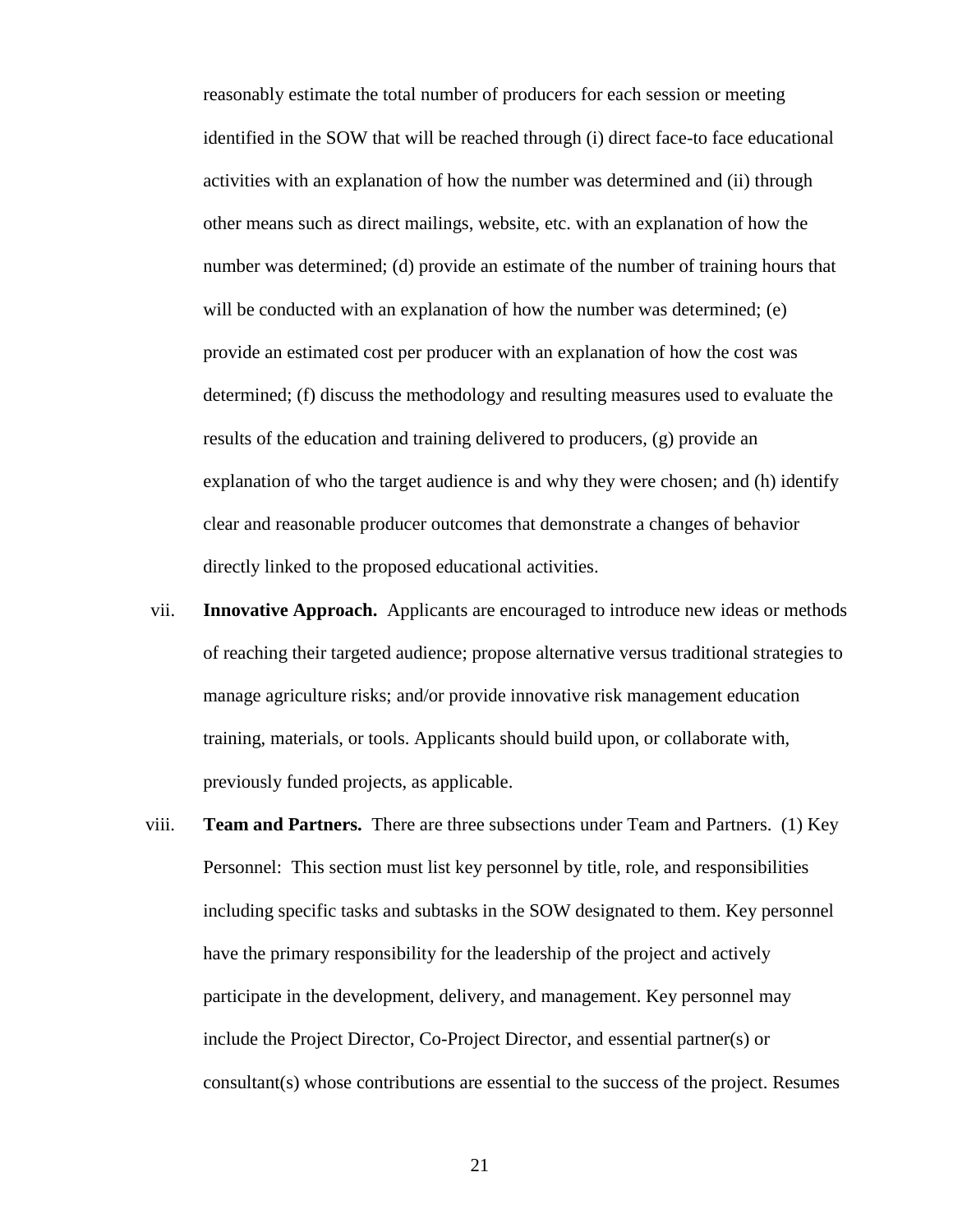of key personnel are strongly encouraged, and may be uploaded as additional documentation in RVS. (2) Organizational Capacity: The organizational capacity of the applicant must demonstrate RMA that designated key personnel, contracted employees, partners or consultants working on the project have the skills, knowledge, and experience to do the work described in the SOW and have the necessary resources to add other team members as necessary to complete the work. (3) Letters of Commitment: All partners of the applicant working on the project must submit a Letter of Commitment which clearly states that the named partner will work with the applicant on the project, if awarded, as well as the role and responsibilities assigned.

- ix. **Budget Narrative.** The budget must show the total cost for the project and include a detailed budget narrative that clearly describes how category costs listed on the SF 424-A are derived. The budget narrative must also include the cost per producer and provide enough detail for reviewers to easily understand how costs were determined, and how they relate to the tasks listed in the SOW. There must be a relationship between work planned and performed to the costs incurred.
- x. **Priority Commodities.** This section must list the Priorities Commodities addressed as defined in Section A 4.
- xi. **RMA Substantial Involvement.** This section must describe RMA assistance as defined under RMA Substantial Involvement in Section B 7.
- xii. **Required Documents.** To be downloaded from the RVS resource page [\(https://rvs.umn.edu/Resources/RMA/\)](https://rvs.umn.edu/Resources/RMA/), completed and uploaded prior to submission of the application).
	- A completed OMB Standard Form 424, "Application for Federal Assistance."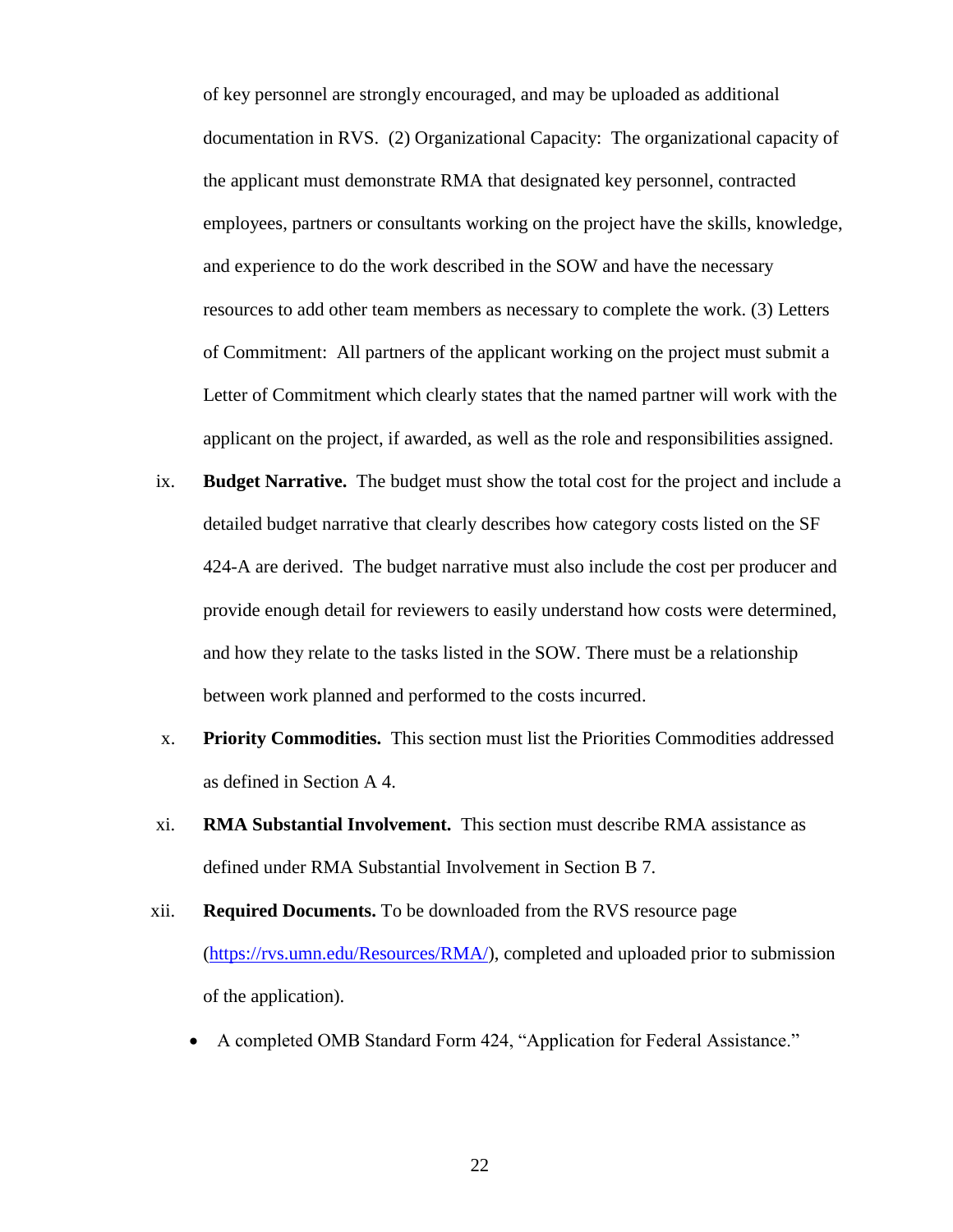- A completed OMB Standard Form 424-A, "Budget Information for Non-Construction Programs." Federal funding requested (the total of direct and indirect costs) that includes the funding amount requested.
- A completed OMB Standard Form 424-B, "Assurances for Non-Constructive Programs."
- A completed and signed OMB Standard Form LLL, Disclosure of Lobbying Activities.
- A completed and signed AD-1049, Certification Regarding Drug-Free Workplace.
- Current and Pending Report. This form contains a document called the Current and Pending Report. On the Current and Pending Report you must state for this fiscal year if this application is a duplicate application or overlaps substantially with another application already submitted to or funded by another USDA Agency, including RMA, or other private organization. The percentage of each person's time associated with the work to be done under this project must be identified in the application. The total percentage of time for both "Current" and "Pending" projects must not exceed 100 percent of each person's time. Applicants must list all current public or private employment arrangements or financial support associated with the project or any of the personnel that are part of the project, regardless of whether such arrangements or funding constitute part of the project under this Announcement (supporting agency, amount of award, effective date, expiration date, expiration date of award, etc.). If the applicant has no projects to list, " $N/A$ " should be shown on the form. An application submitted under this RFA that duplicates or overlaps substantially with any application already reviewed and funded (or to be funded) by any other organization or agency, including but not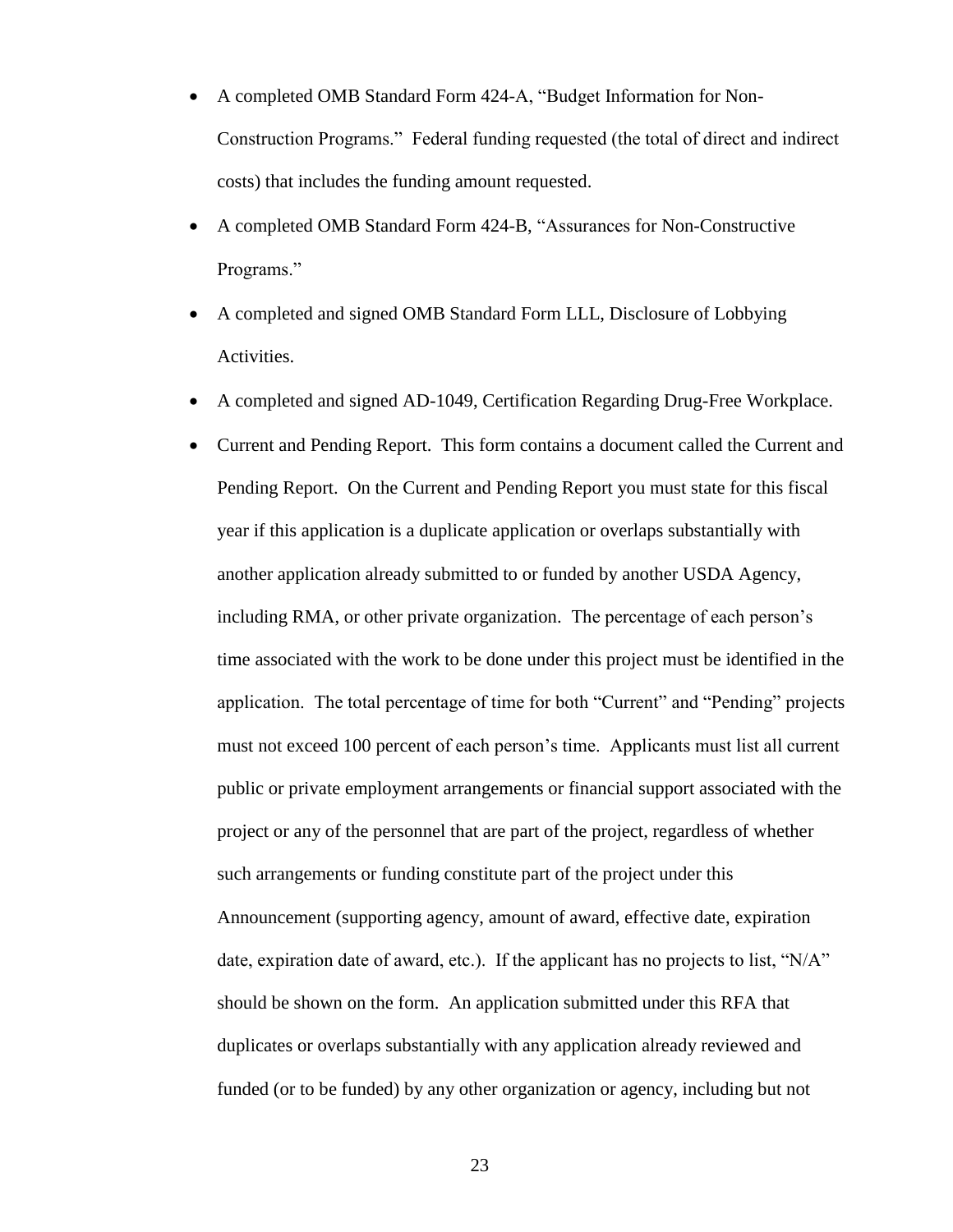limited to other RMA, USDA, and Federal government programs, will not be funded under this program. RMA reserves the right to reject your application based on the review of this information.

 Letters of Commitment. A Letter of Commitment is required from each partner or consultant partner of the applicant who will do the specific task as identified in the SOW. The Letters must (1) be dated within 45 days of the submission and (2) list the specific tasks to be done.

# **Applications that do not include the items listed above will be considered incomplete, will not receive further consideration, and will be rejected.**

## *3. Funding Restrictions*

RMA cooperative partnership agreement funds may not be used to:

- i. Plan, repair, rehabilitate, acquire, or construct a building or facility including a processing facility;
- ii. Purchase, rent, or install fixed equipment;
- iii. Repair or maintain privately owned vehicles;
- iv. Pay for the preparation of the cooperative agreement application;
- v. Fund political activities;
- vi. Purchase alcohol, give-away promotional items, or entertainment;
- vii. Lend money to support farming or agricultural business operation or expansion;
- viii. Pay entrance fees, conference registration fees, or other expenses to conferences or similar activities for any person **not** on the agenda or **not** working at an event booth promoting RMA programs or the RMA funded project. These expenses will not be paid for the recipient's Board of Directors, family members or similar entities;
- ix. Pay costs associated 501(c) applications; and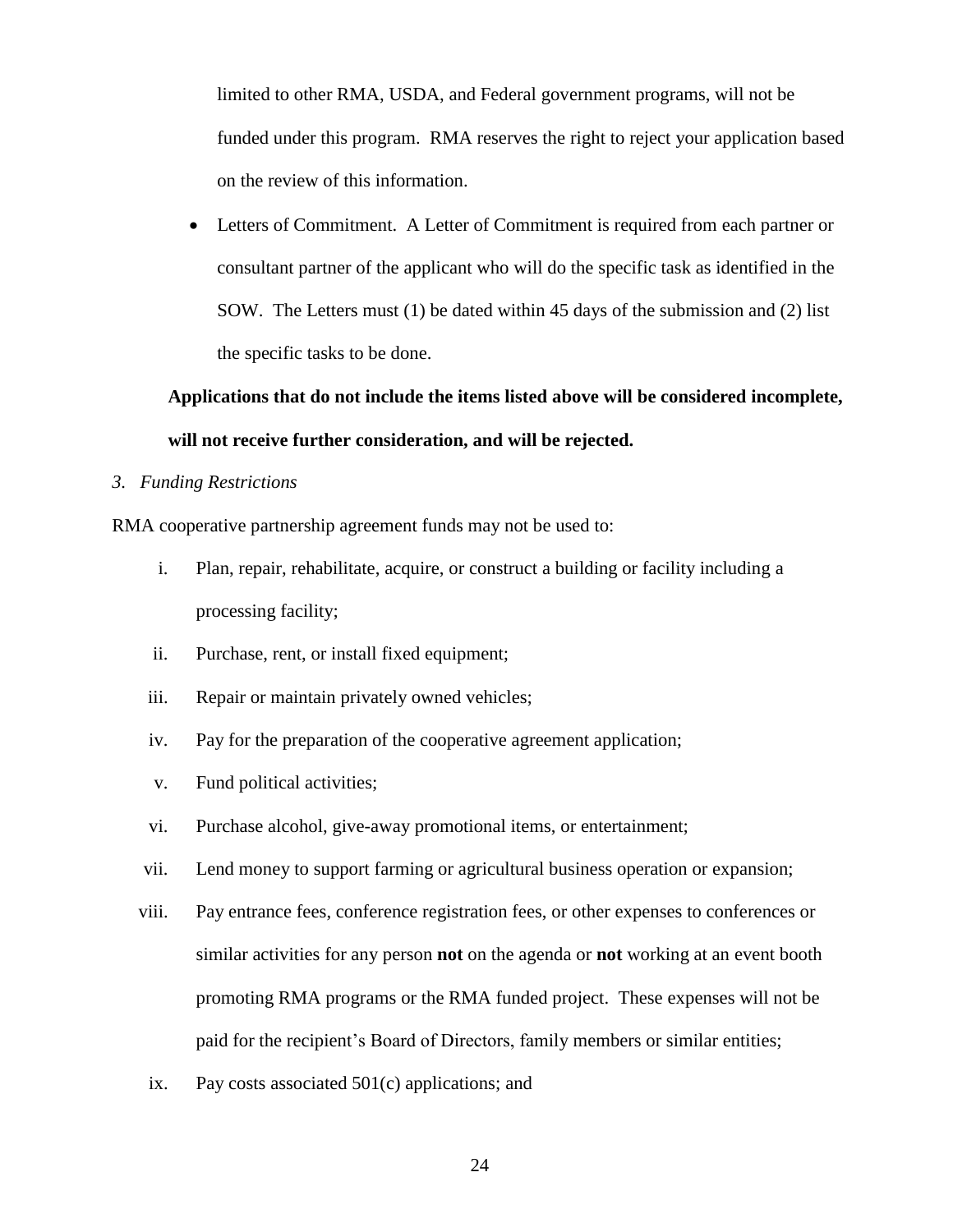- x. Fund any activities prohibited in 2 CFR Parts 200 and 400, as applicable.
- *4. Indirect Cost Rates*
	- i. Indirect costs allowed for projects submitted under this Announcement will be limited to ten (10) percent of the total direct cost of the cooperative partnership agreement. Therefore, when preparing budgets, applicants should limit their requests for recovery of indirect costs to the lesser of their institution's official negotiated indirect cost rate or 10 percent of the total direct costs.
	- ii. RMA reserves the right to negotiate final budgets with successful applicants.
- *5. Other Submission Requirements*

Applicants are entirely responsible for ensuring that RMA receives a complete application package by July 10, 2017 at 5:00 p.m. EDT at the following website:

[http://rvs.umn.edu/Home.aspx.](http://rvs.umn.edu/Home.aspx) **RMA strongly encourages applicants to submit applications well in advance of the deadline.** Application packages submitted after the deadline will be rejected with no exceptions granted. Rejected applications will be retained during the RFA process, but will not be made an award.

## **Section E. Application Review Information**

#### *1. Criteria*

Applications submitted under the Risk Management Education Partnerships Program will be evaluated according to the following criteria:

#### **Project Results – Maximum 50 points available**

Each application must demonstrate the project benefits and results to producers, warrant the funding requested. Applications will be considered according to the extent they can: (a) identify the specific actions producers will likely take as a result of the educational activities described in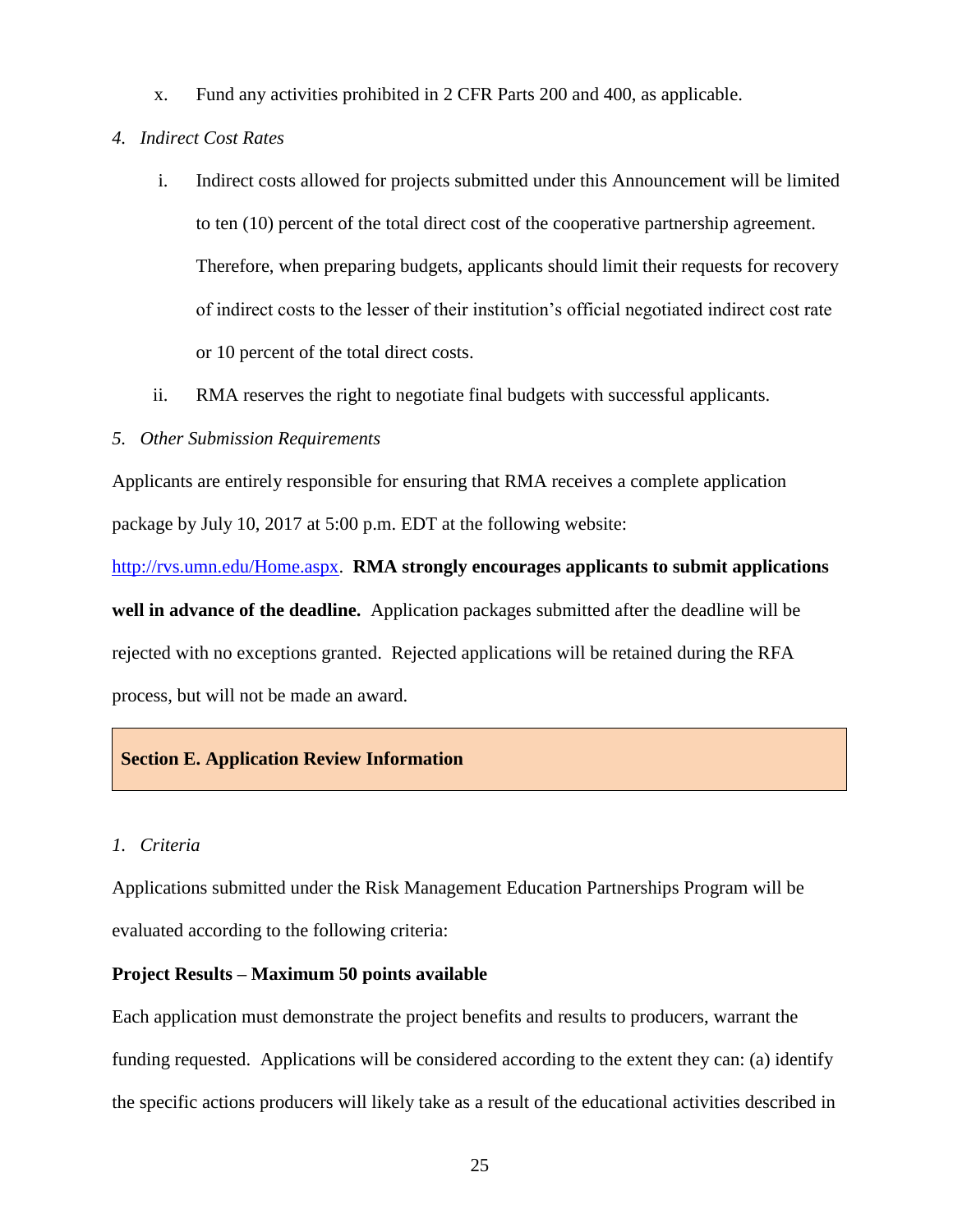the Proposed Results; (b) identify the specific measures for evaluating results including, but not limited to, a change in producer behavior, resulting in (i) understanding crop insurance program and other risk management tools, (ii) evaluating what risk management options works best for his/her operation, and (iii) developing and implementing a specific course of action (e.g., participation in crop insurance programs, creating a risk management plan or other risk management activities) listed in the Proposal Narrative; and (c) compare work described in the Proposal Narrative and the SOW (e.g., work to be done; detailed project tasks and how RMA substantial involvement is directly included) against the Budget Narrative (e.g. cost of work to be done) to the Proposed Results (e.g., benefits to the producers). Higher consideration will be given to applications demonstrating: (a) a clear description of the crop insurance education and risk management training to be delivered; (b) alignment with priorities listed in Section A, 3, 4 and 5; (c) an explanation of the intended audiences and why these groups were chosen; (d) identifies clear and reasonable producer outcomes demonstrating a change of behavior directly linked to the proposed educational activities; (e) well-designed methods for measuring the project's results; and (f) the best use of funds for the number of producers reached at the cost per producer.

## **Key Personnel and Organizational Capacity – Maximum 20 points available**

Each application must demonstrate an ability to implement sound and effective project management practices. Higher consideration in this category will be awarded to applications that demonstrate organizational skills, leadership, and experience in delivering services or programs that assist agricultural producers in the designated State. Applications must designate an alternate individual to assume responsibility as Project Director in the event the original Project Director is unable to finish the project. Applications that will employ, or have access to, personnel who have experience in directing local educational programs that benefit agricultural producers in the respective state(s) will receive higher consideration in this category. In addition, each application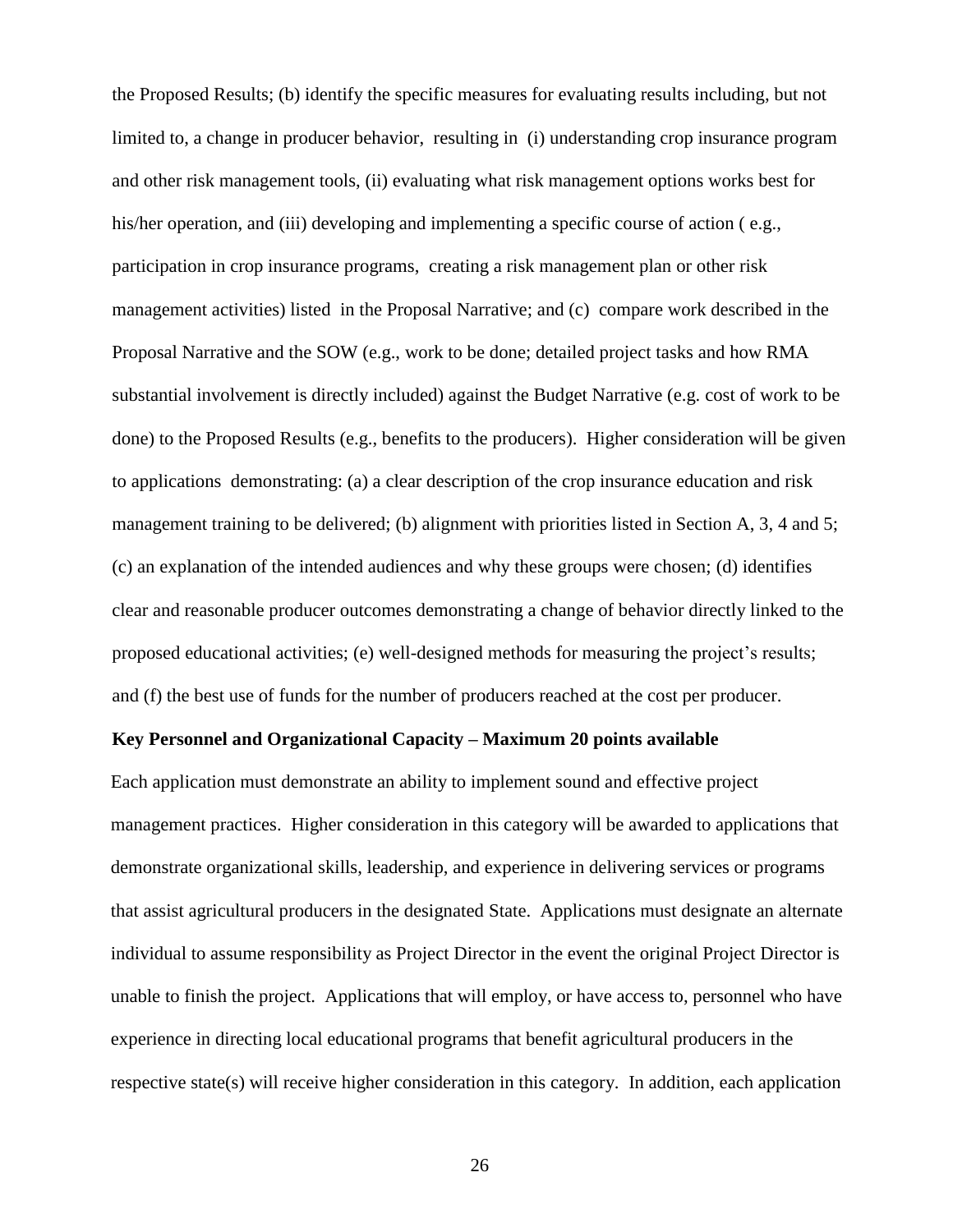must list all partners working on the project, their titles, and how they will contribute to the deliverables and activities listed in the application. Applications will receive higher consideration to the extent that the application demonstrates: (a) that partnership commitments are in place for the express purpose of delivering the program in this announcement; (b) that partners are contributing to the project and involved in recruiting producers to attend the training; (c) that a substantial effort has been made to partner with organizations that can meet the needs of producers in the designated state(s); and (d) statements from each partner regarding the number of producers that partner is committed to recruit for the project that would support the estimates specified under the Project Impacts criterion. No points will be given if a partner is listed but there is no corresponding Letter of Commitment from the partner who is listed in the application.

## **Innovative Approach – Maximum 30 points available**

Applications should state the extent to which the project employs innovative approaches to reach producers and/or provide them with innovative training, materials, or tools; and propose alternative versus traditional strategies to manage agriculture risks; that are clearly tied into RMA's project results and priorities. Previously funded applicants must also provide how well your proposed project builds upon or collaborates with any Risk Management Education project you were a part of, or alternatively, how this is a totally unique and innovative project from those previously funded.

#### *2. Review and Selection Process*

RMA does not permit applicants to nominate reviewers or propose exclusion of reviewers in the program review and selection process. Applications will be evaluated using a two-part process. First, each application will be screened (initial review) to ensure that it meets the requirements in this Announcement, including that applicants have a DUNS number and are registered in SAM. Applications that do not meet the requirements of this announcement or are incomplete will not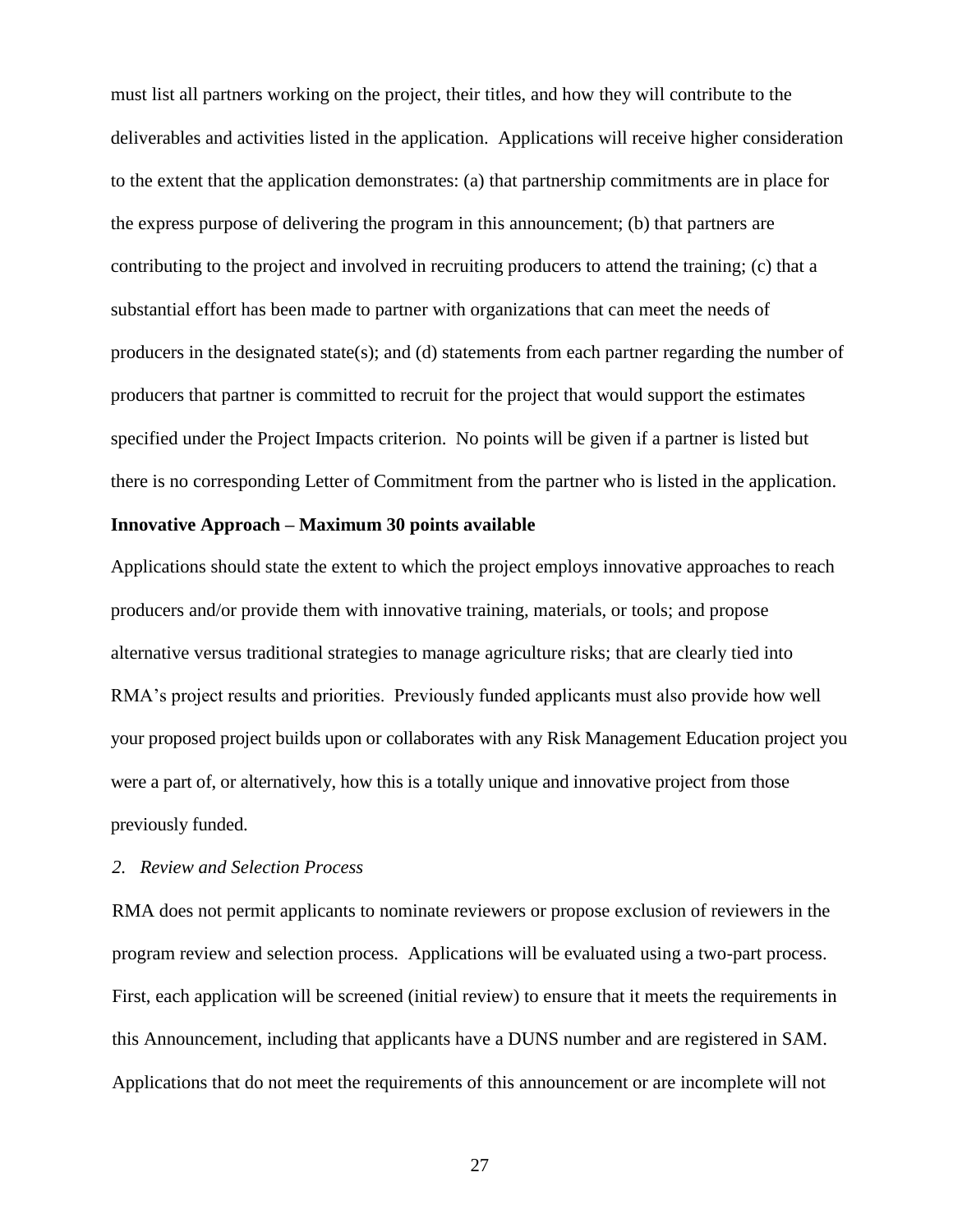receive further consideration during the next process. Applications that meet announcement requirements will be presented to a review panel for consideration. Applicants past performance will also be considered during the review process.

Second, the review panel will review and meet to consider and discuss the merits of each application. Reviewers will be drawn from USDA, other Federal agencies, and public and private organizations. After considering the merits of all applications within the funding categories, panel members will come to a consensus on which applications best meet the criteria listed above. The review panel will report the results of the evaluation to the Administrator of RMA, Manager of FCIC. The panel's report will include the recommended applicants to receive cooperative partnership agreements for each funding category. **Funding will not be provided for an application that is "highly similar" to a higher-scoring application.** "Highly similar" is defined as one that proposes to reach producers, farmers and ranchers who are likely to be reached by another applicant that scored higher by the panel and provides the same general educational material. An organization, or group of organizations in partnership, may apply for funding under other FCIC or RMA programs, in addition to the program described in this Announcement. However, if the Administrator of RMA, Manager of FCIC, determines that an application recommended for funding is sufficiently similar to a project that has been funded or has been recommended to be funded under this or another RMA or FCIC program, then the Administrator may elect not to fund that application in whole or in part, depending upon the extent of the similarity or duplicity of applications. The Administrator of RMA will consider panel recommendations and may consider additional factors, such as geographic distribution or specific USDA priorities and needs of the agency, diversity of projects, as well as the Administrator's confidence in a prospective recipient's ability to perform award requirements satisfactorily including, but not limited to, past performance. USDA may not fund an application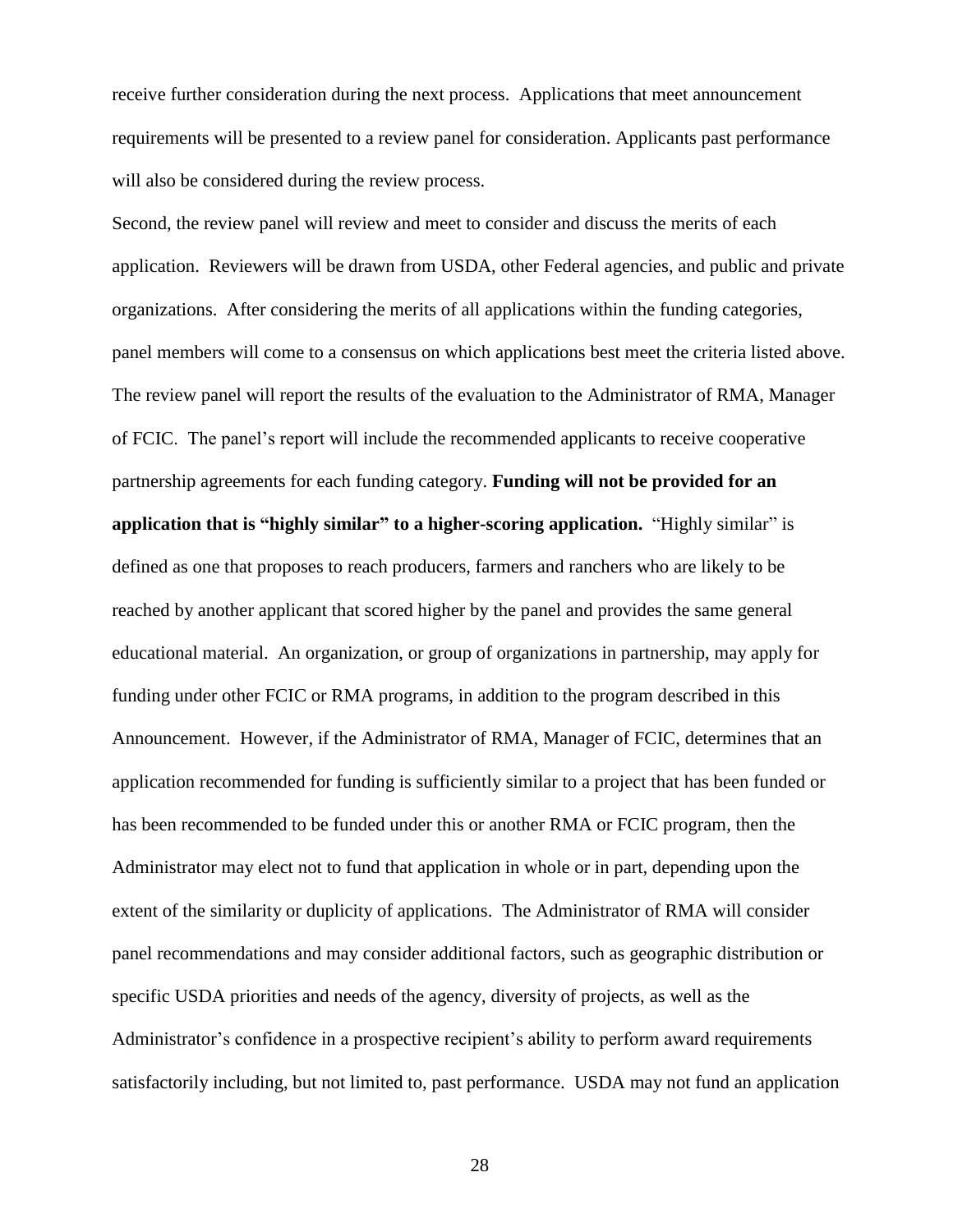based upon, among other requirements, one or more of the above-mentioned factors. The Administrator of RMA will make the final determination on those applications that will be awarded funding.

#### **Section F. Award Administration Information**

#### *1. Information Contained in a Federal Award*

- i. General Federal Award Information. The Federal awarding agency must include the following general Federal award information in each Federal award:
	- a. Recipient name (which must match the name associated with its unique entity identifier as defined at 2 CFR 25.315);
	- b. Recipient's unique entity identifier;
	- c. Unique Federal Award Identification Number (FAIN);
	- d. Federal Award Date (see §200.39 Federal award date);
	- e. Period of Performance Start and End Date;
	- f. Amount of Federal Funds Obligated by this action;
	- g. Total Amount of Federal Funds Obligated;
	- h. Total Amount of the Federal Award;
	- i. Budget Approved by the Federal Awarding Agency;
	- j. Total Approved Cost Sharing or Matching, where applicable;
	- k. Federal award project description, (to comply with statutory requirements (e.g., FFATA);
	- l. Name of Federal awarding agency and contact information for awarding official,
	- m. CFDA Number and Name;
	- n. Identification of whether the award is R&D; and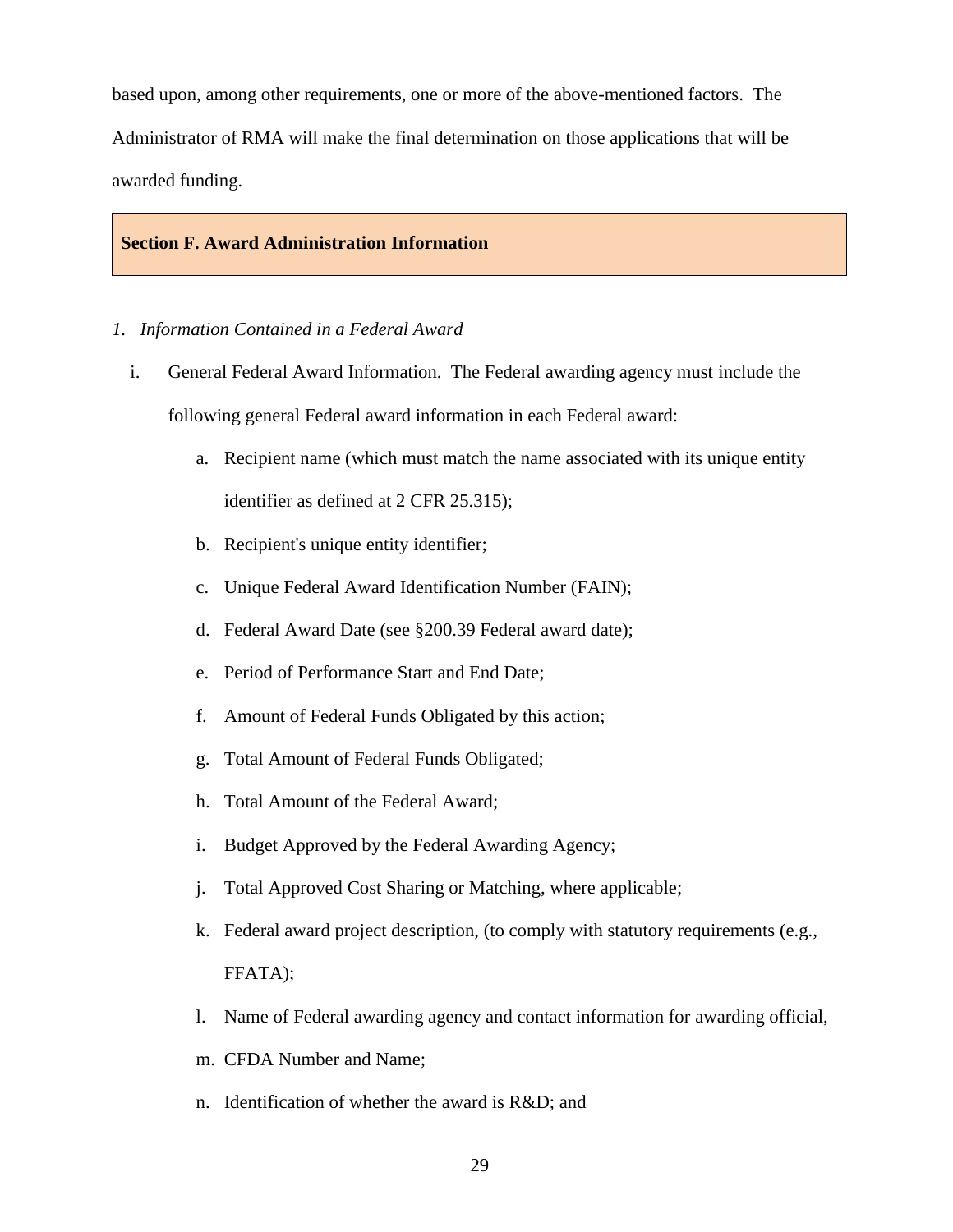- o. Indirect cost rate for the Federal award (including if the de minimis rate is charged per §200.414 Indirect [F&A] costs).
- ii. General Terms and Conditions (1) Federal awarding agencies must incorporate the following general terms and conditions either in the Federal award or by reference, as applicable:
	- a. Administrative requirements implemented by the Federal awarding agency as specified in this part.
	- b. National policy requirements. These include statutory, executive order, other Presidential directive, or regulatory requirements that apply by specific reference and are not program-specific. See §200.300 Statutory and national policy requirements.
	- c. Recipient integrity and performance matters. If the total Federal share of the Federal award may include more than \$500,000 over the period of performance, the Federal awarding agency must include the term and condition available in Appendix XII—Award Term and Condition for Recipient Integrity and Performance Matters. See also §200.113 Mandatory disclosures.
	- d. The Federal award must include wording to incorporate, by reference, the applicable set of general terms and conditions. The reference must be to the website at which the Federal awarding agency maintains the general terms and conditions.
	- e. If a non-Federal entity requests a copy of the full text of the general terms and conditions, the Federal awarding agency must provide it.
	- f. Wherever the general terms and conditions are publicly available, the Federal awarding agency must maintain an archive of previous versions of the general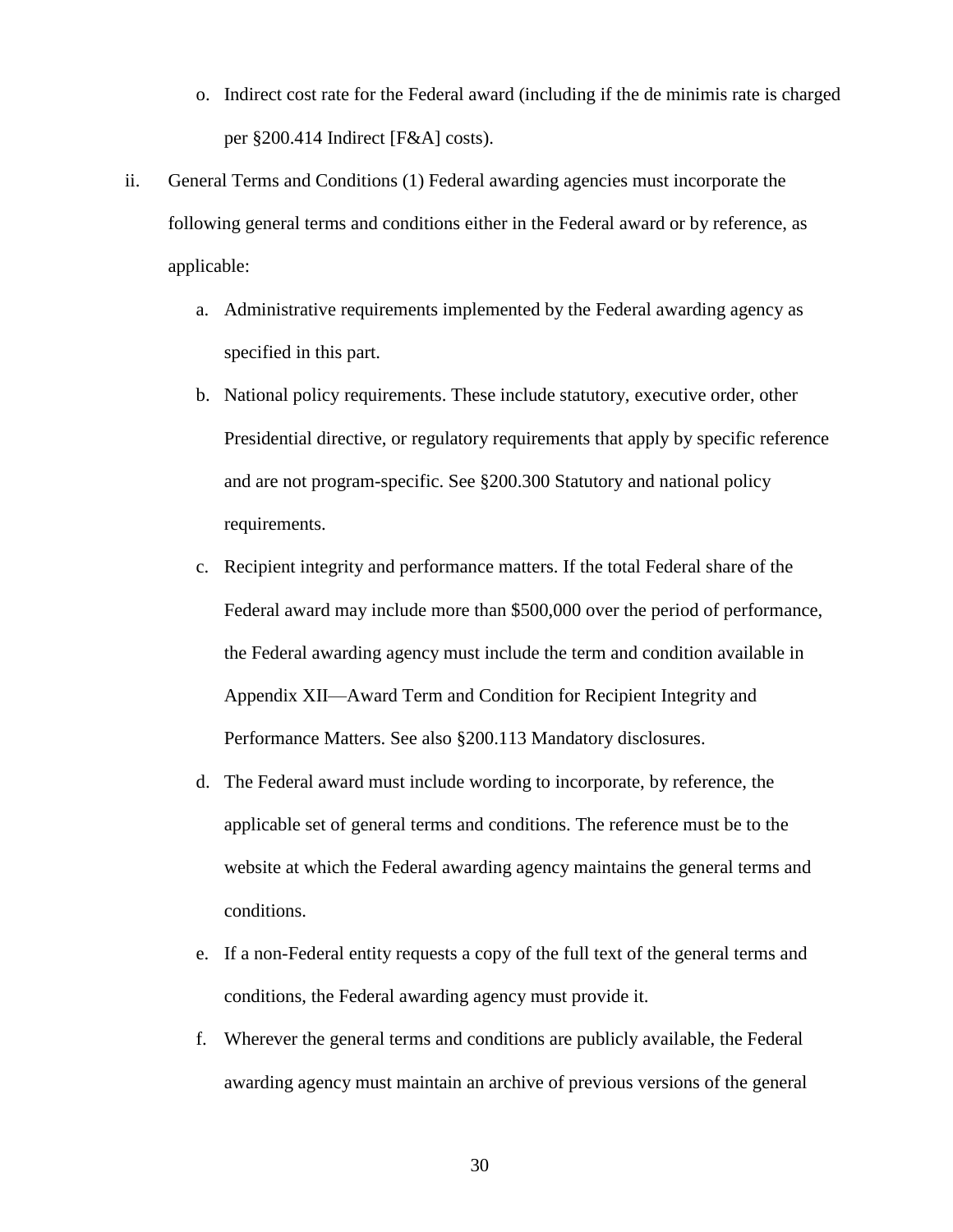terms and conditions, with effective dates, for use by the non-Federal entity, auditors, or others.

- g. Federal Awarding Agency, Program, or Federal Award Specific Terms and Conditions. The Federal awarding agency may include with each Federal award any terms and conditions necessary to communicate requirements that are in addition to the requirements outlined in the Federal awarding agency's general terms and conditions. Whenever practicable, these specific terms and conditions also should be shared on a public website and in notices of funding opportunities (as outlined in §200.203 Notices of funding opportunities) in addition to being included in a Federal award. See also §200.206 Standard application requirements.
- iii. Federal Award Performance Goals. The Federal awarding agency must include in the Federal award an indication of the timing and scope of expected performance by the non-Federal entity as related to the outcomes intended to be achieved by the program. In some instances (e.g., discretionary research awards), this may be limited to the requirement to submit technical performance reports (to be evaluated in accordance with Federal awarding agency policy). Where appropriate, the Federal award may include specific performance goals, indicators, milestones, or expected outcomes (such as outputs, or services performed or public impacts of any of these) with an expected timeline for accomplishment. Reporting requirements must be clearly articulated such that, where appropriate, performance during the execution of the Federal award has a standard against which non-Federal entity performance can be measured. The Federal awarding agency may include program-specific requirements, as applicable. These requirements should be aligned with agency strategic goals, strategic objectives or performance goals that are relevant to the program. See also OMB Circular A-11, Preparation, Submission and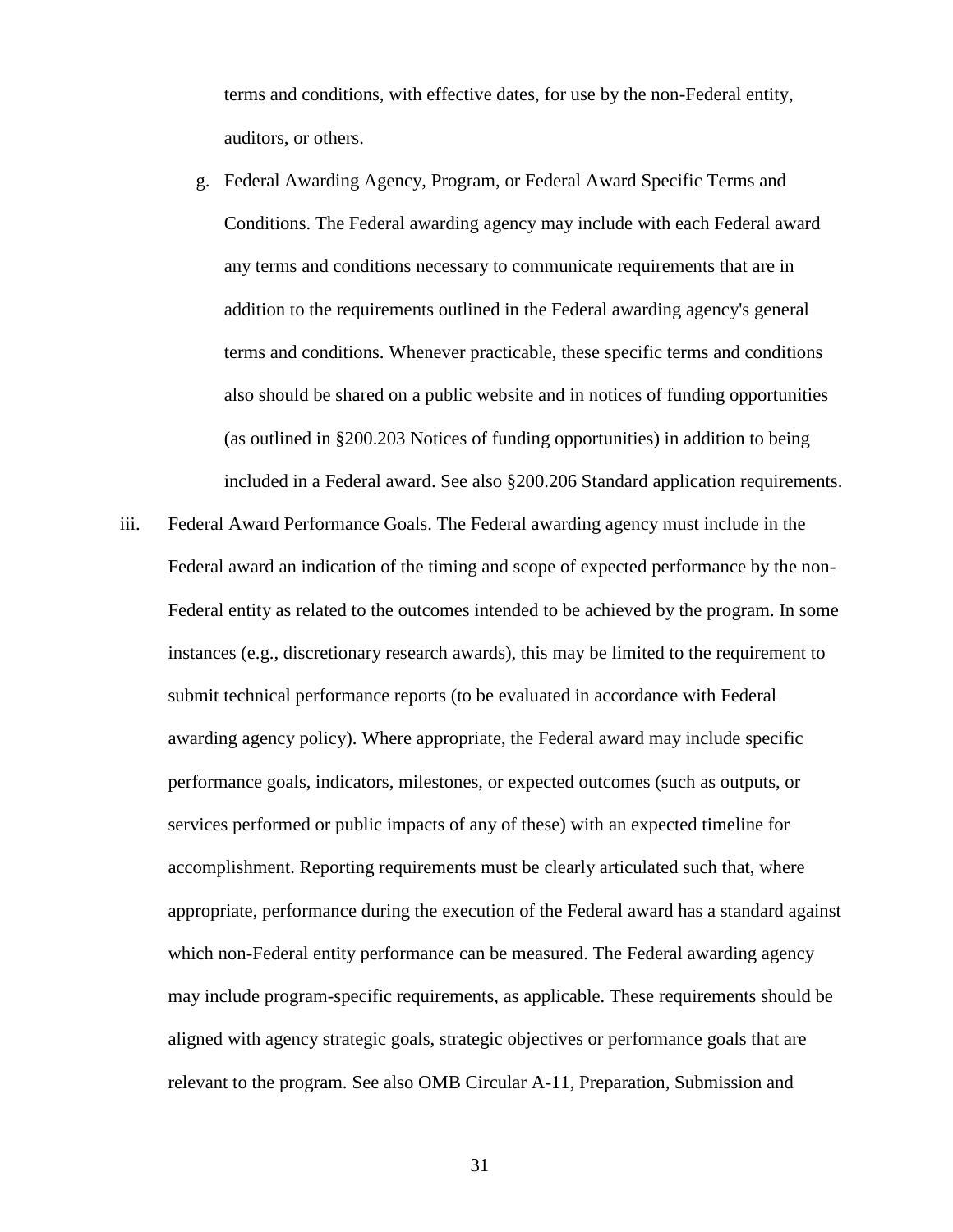Execution of the Budget Part 6 for definitions of strategic objectives and performance goals.

- iv. Any other information required by the Federal awarding agency.
- v. SAM and UEI requirements as found in Attachment B;
- vi. Subaward and executive compensation requirements as found in Attachment C;
- vii. Trafficking in persons requirements from 2 C.F.R. 175.15(b);
- viii. Drug-free workplace requirement from 2 C.F.R part 421, which adopts the Governmentwide implementation at 2 C.F.R. part 182 of the Drug-Free Workplace Act 1988, Sections 5152-5158;
- ix. Applicable administrative requirements, national policy requirements, and any other general award terms and conditions, including though not limited to RMA-specific terms and conditions at [http://www.rma.usda.gov/aboutrma/agreements/;](http://www.rma.usda.gov/aboutrma/agreements/) and
- x. Other information or provisions required by RMA to carry out its respective awarding activities or to accomplish the purpose of a particular award.

Following approval by the Administrator of RMA, Manager of FCIC, recipients will be notified by email of the applications selected for funding. Within the limit of funds available for such a purpose, the Administrator will enter into a cooperative agreements with the recipients. After a Notice of Award has been issued, and a signed copy by all Parties (including RMA) has been received in the Risk Management Education Division the authority to begin work and draw down funds for the purpose of conducting the activities listed in the agreement may commence. All funds provided to the recipient by RMA must be expended solely for the purpose for which the funds are obligated in accordance with the approved agreement and any applicable Federal law. No commitment of Federal assistance beyond the project period is made or implied for any award resulting from this notice.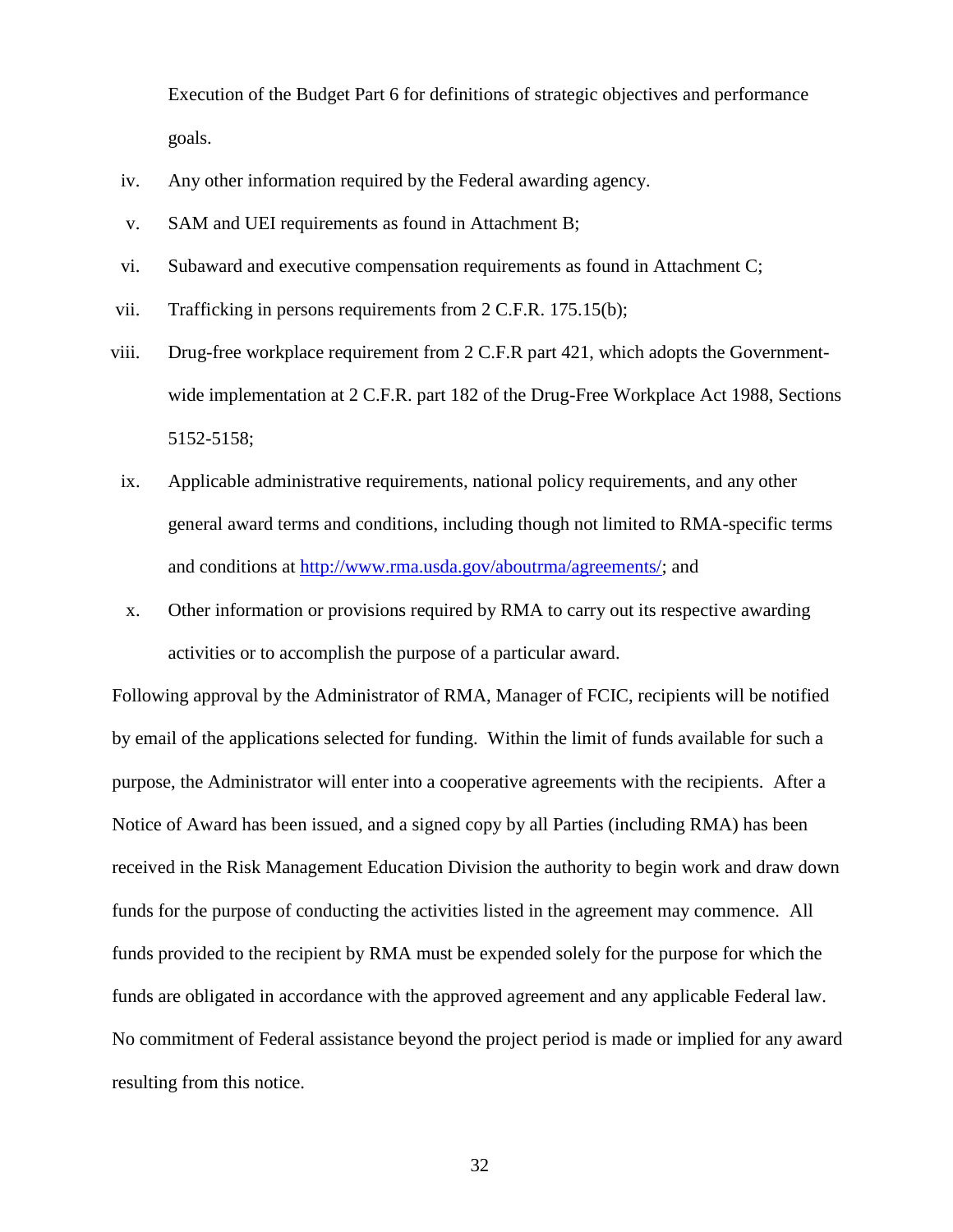Notification to applicants for whom funding is denied will be sent to applicants after final funding decisions have been made. Applicants can review their application's panel comments, which will be available in the RVS.

## *2. Administrative and National Policy Requirements*

## *i. Requirement to acknowledge USDA support.*

Recipients will be required to acknowledge USDA support according to 2 CFR Part 415. Recipients shall use the following acknowledgment on all publications and audiovisuals supported by the RMA cooperative agreement: This material/event is funded in partnership by USDA, Risk Management Agency, under award number XXX-XXXX. Whenever practical, recipients shall use a USDA logo provided by RMA.

# *ii. Requirement to Provide Project Materials and Information to an RMA-selected Representative*

Recipients will be required to provide RMA educational materials, tools, webpages or similar items no later than 10 business days before use in the public domain for the purpose of RMA review and approval. Educational materials cannot be used without RMA approval. Recipients will also be required to assist RMA in evaluating the effectiveness of its educational programs by notifying RMA of upcoming trainings, meetings, and by providing documentation of educational activities, materials, and related information to any representative(s) selected by RMA for program evaluation purposes.

#### *iii. Access to Panel Review Information*

Applicants can review their application's panel comments made available in the RVS. Information will not include the identity of the reviewers.

*iv. Confidential Aspects of Applications and Awards*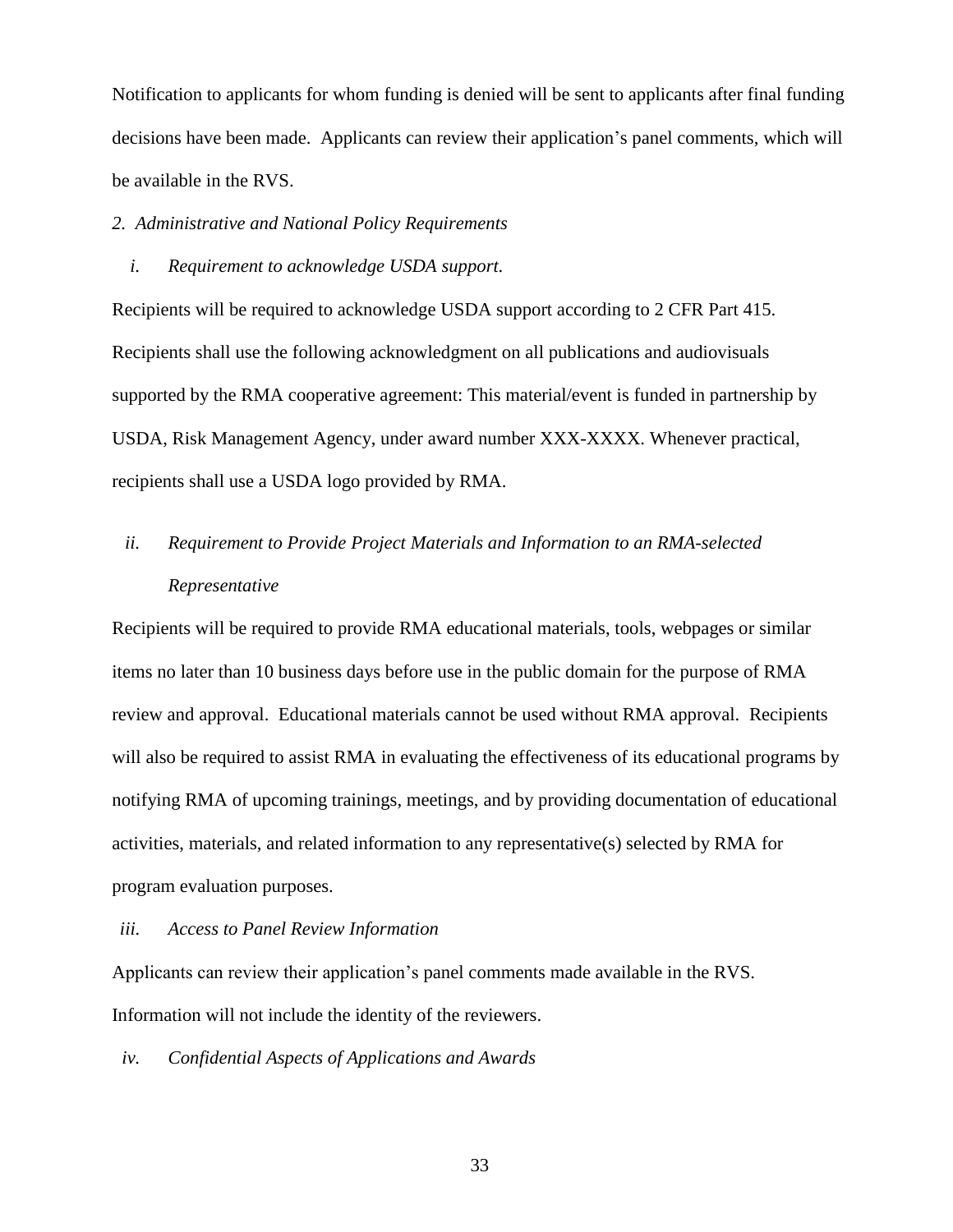The names of applicants, the names of individuals identified in the applications, the content of applications, and the panel evaluations of applications will all be kept confidential, except to those involved in the review process, to the extent permitted by law. In addition, the identities of review panel members will remain confidential throughout the entire review process and will not be released to applicants. When an application results in a cooperative partnership agreement, that agreement becomes a part of the official record of RMA transactions, available to the public upon specific request. Information that the Secretary of Agriculture determines to be of a confidential, privileged, or proprietary nature will be held in confidence to the extent permitted by law. Therefore, any information that the applicant wishes to be considered confidential, privileged, or proprietary should be clearly marked within an application, including the basis for such designation. The original copy of an application that does not result in an award will be retained by RMA for a period of one year. Other copies will be destroyed. Copies of applications not receiving awards will be released only with the express written consent of the applicant or to the extent required by law. An application may be withdrawn at any time prior to award.

## *v. Risk Assessment*

Awards will receive a risk assessment and are subject to enhanced monitoring based on program risk factors to ensure that federal funds are being used in accordance with the specified requirements in the agreement and managed appropriately as required. This risk assessment will be an indicator of programmatic or financial vulnerability in the management of federal funds. All awards will be subject to, among other requirements, applicable requirements of 2 C.F.R. §200.205.

## *vi. Audit Requirements*

All cooperative agreements will be subject to, among other requirements, applicable audit requirements of 2 C.F.R. subtitle A, and 2 C.F.R. subtitle B, chapter IV. Agreement holders must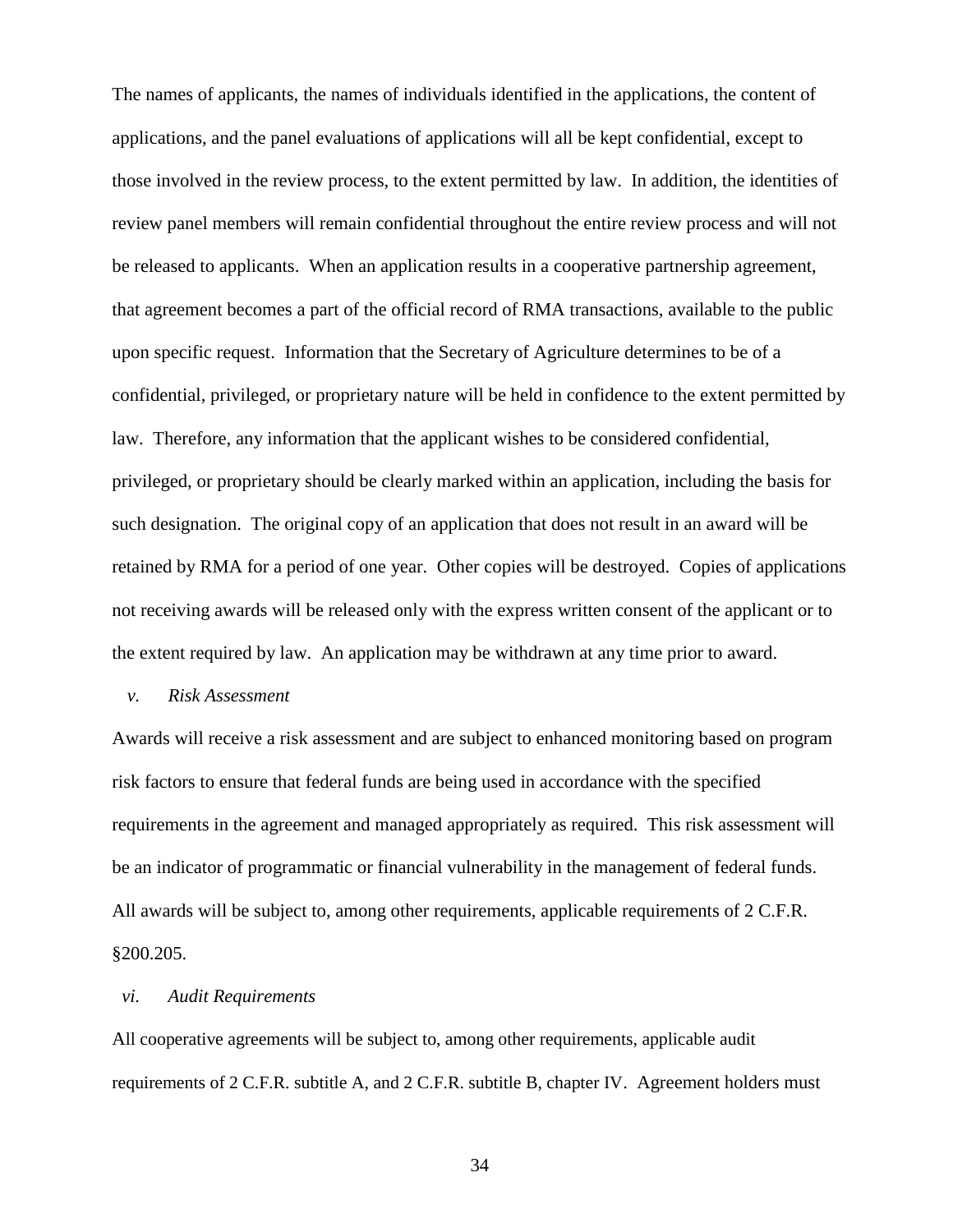send a copy of the management decision letter, if applicable, to RME Grants and Agreements Specialists by e-mail: [RMA.Risk-ED@rma.usda.gov.](mailto:RMA.Risk-ED@rma.usda.gov)

#### *vii. Prohibitions and Requirements Regarding Lobbying*

All cooperative agreements will be subject to the requirements of 2 C.F.R. part 200 and 418, "Uniform Administrative Requirements, Cost Principles, and Audit Requirements for Federal Awards" and "New Restrictions on Lobbying," respectively. A signed copy of the certification and disclosure forms must be submitted with the application and are available at the address and telephone number listed in Section G, Agency Contact.

Departmental regulations published at 2 C.F.R part 418 imposes prohibitions and requirements for disclosure and certification related to lobbying on recipients of Federal contracts, grants, cooperative partnership agreements and loans. It provides exemptions for Indian Tribes and tribal organizations. Current and prospective recipients, and any subcontractors, are prohibited from using Federal funds, other than profits from a Federal contract, for lobbying Congress or any Federal agency in connection with the award of a contract, grant, cooperative partnership agreement or loan. In addition, for each award action in excess of \$100,000 (\$150,000 for loans) the law requires recipients and any subcontractors to complete a certification in accordance with Appendix A to Part 418 and a disclosure of lobbying activities in accordance with Appendix B to Part 418. The law establishes civil penalties for non-compliance.

# *viii. Representation Regarding the Prohibition on Using Funds under Grants and Cooperative Agreements with Entities that Require Certain Internal Confidentiality Agreements*

By submission of its proposal or application, the applicant represents that is does not require any of its employees, contractors, or subrecipients seeking to report fraud, waste, or abuse to sign or comply with internal confidentially agreements or statements prohibiting or otherwise restricting those employees, contractors, or subrecipients from lawfully reporting that waste, fraud, or abuse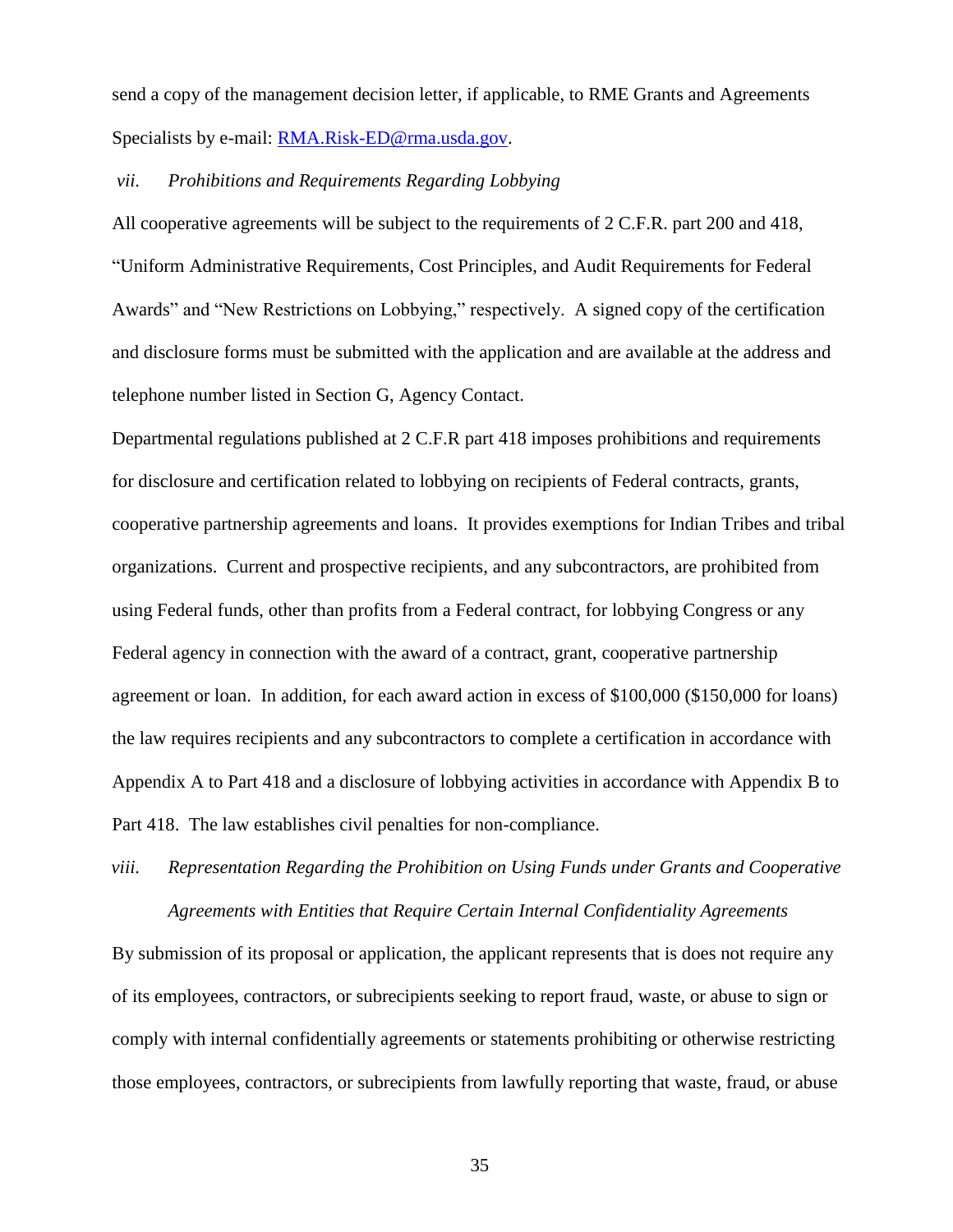to a designated investigative or law enforcement representative of a Federal department or agency authorized to receive such information. Note that: (1) the basis for this representation is a prohibition in Sections 743, 744 of the Consolidated Appropriations Act, 2016, Pub. L. 114-113, (Division E, Title VII, General Provisions Government-wide) and any successor provisions of law on making funds available through grants and cooperative agreements to entities with certain internal confidentiality agreements or statements; and (2) Section 744 states that it does not contravene requirements applicable to Standard Form 312, form 4414, or any other form issued by a Federal department or agency governing the nondisclosure of classified information.

## *ix. Applicable OMB Circulars*

All cooperative partnership agreements funded as a result of this notice will be subject to the requirements contained in all applicable OMB circulars at Government Publishing Office website: [https://www.ecfr.gov/cgi-bin/text-idx?tpl=/ecfrbrowse/Title02/2cfr200\\_main\\_02.tpl.](https://www.ecfr.gov/cgi-bin/text-idx?tpl=/ecfrbrowse/Title02/2cfr200_main_02.tpl)

#### *x. Requirement to Assure Compliance with Federal Civil Rights Laws*

Recipients and all partners/collaborators of all cooperative agreements funded as a result of this notice are required to know and abide by Federal civil rights laws, which include, but are not limited to, Title VI of the Civil Rights Act of 1964 (42 U.S.C. § 2000d et. seq.); 7 C.F.R. part 15 and Executive Order 13166, Limited English Proficiency (LEP). RMA requires that recipients submit an Assurance Agreement (Civil Rights), assuring RMA of this compliance prior to the beginning of the project period. Although recipients are required to report on their civil rights compliance using demographic data among other methodologies, recipients are not required to collect demographic data directly from producers until such time as RMA has an approved form and process in place for that purpose.

#### *xi. Requirement to Participate in a Post Award Teleconference*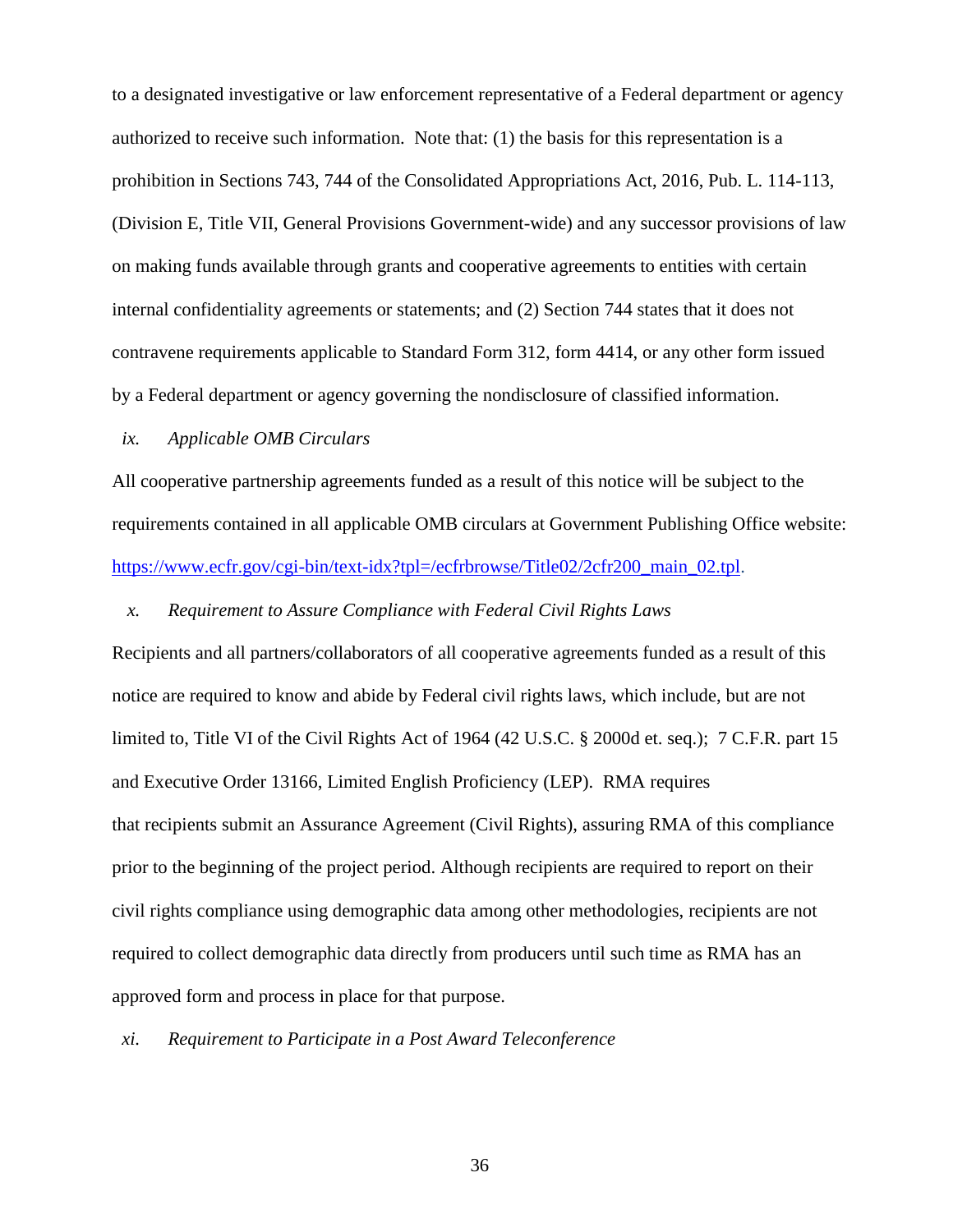RMA requires that project leaders participate in a post award teleconference to become fully aware of agreement requirements and for delineating the roles of RMA personnel and the procedures that will be followed in administering the agreement and will afford an opportunity for the orderly transition of agreement duties and obligations if different personnel are to assume post-award responsibility.

*xii. Requirement to Participate in a Post Award Civil Rights Training* 

RMA requires that project leaders participate in a post award Civil Rights and EEO training to become fully aware of Civil Rights and EEO law and requirements.

## *3. Reporting Requirements*

Recipients will be required to submit quarterly financial reports (OMB Standard Form 425) throughout the project period, as well as a final program and financial report not later than 90 days after the end of the project period. The quarterly progress reports and final program reports MUST be submitted through RVS. The website address is [https://rvs.umn.edu/Home.aspx.](https://rvs.umn.edu/Home.aspx)

## **Section G. Agency Contact**

FOR FURTHER INFORMATION CONTACT: Applicants and other interested parties are encouraged to contact USDA-RMA-RME Grants and Agreements Specialists by e-mail:

[RMA.Risk-ED@rma.usda.gov](mailto:RMA.Risk-ED@rma.usda.gov)

Applicants may also obtain information regarding this announcement from the RMA website at:

[http://www.rma.usda.gov/aboutrma/agreements.](http://www.rma.usda.gov/aboutrma/agreements)

## **Section H. Additional Information**

*1. The Restriction of the Expenditure of Funds to Enter into Financial Transactions*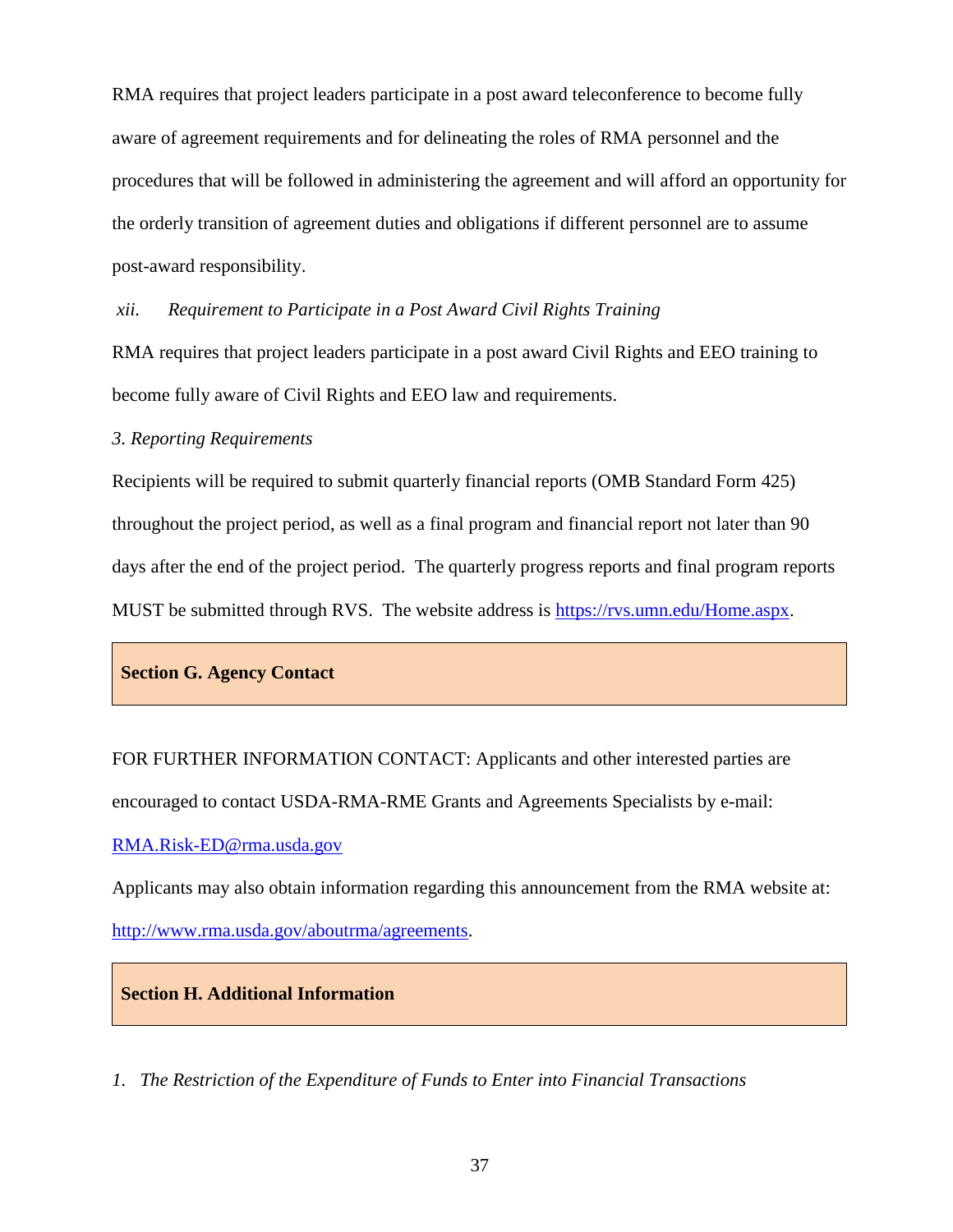The Agriculture, Rural Development, Food and Drug Administration, and Related Agencies Appropriations Act, 2012 (P.L.112-55) contains the restriction of the expenditure of funds to enter into financial transactions Corporations that have been convicted of felonies within the past 24 months or that have federal tax delinquencies where the agency is aware of the felonies and/or tax delinquencies.

#### Section 738 (Felony Provision)

None of the funds made available by this Act may be used to enter into a contract, memorandum of understanding, or cooperative agreement with, make a grant to, or provide a loan or loan guarantee to any corporation that was convicted (or had an officer or agency of such corporation acting on behalf of the corporation convicted) of a felony criminal violation under any Federal or State law within the preceding 24 months, where the awarding agency is aware of the conviction, unless the agency has considered suspension or debarment of the corporation, or such officer or agent, and made a determination that this further action is not necessary to protect the interest of the Government.

## Section 739 (Tax Delinquency Provision)

None of the funds made available by this Act may be used to enter into a contract, memorandum of understanding, or cooperative agreement with, make a grant to, or provide a loan or loan guarantee to, any corporation that [has] any unpaid Federal tax liability that has been assessed, for which all judicial and administrative remedies have been exhausted or have lapsed, and that is not being paid in a timely manner pursuant to an agreement with the authority responsible for collecting the tax liability, where the awarding agency is aware of the unpaid tax liability, unless the agency has considered suspension or debarment of the corporation and made a determination that this further action is not necessary to protect the interests of the Government.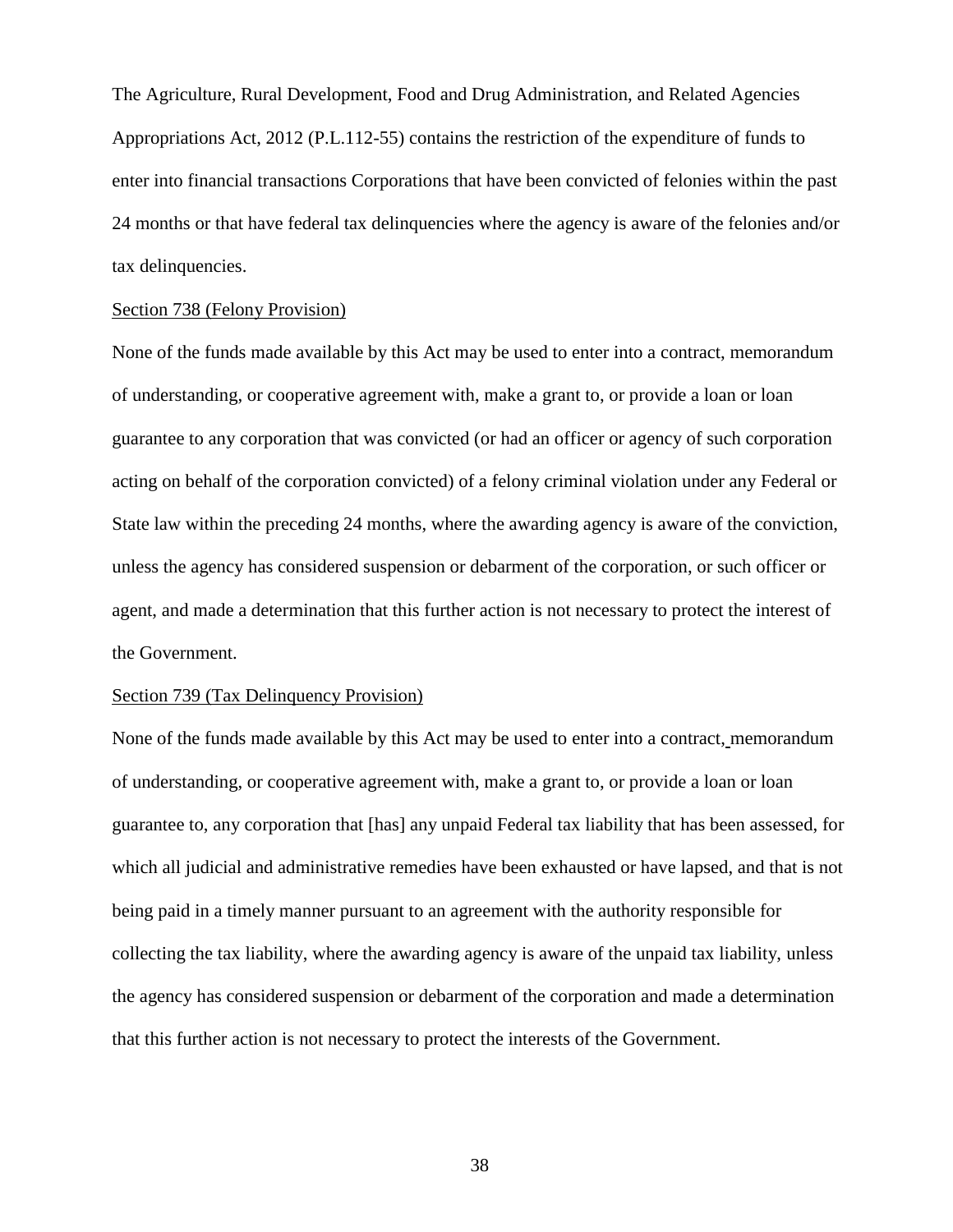*2. Required Registration with the System for Award Management (SAM) for Submission of Proposals*

Under the Federal Funding Accountability and Transparency Act of 2006, the applicant must comply with the additional requirements set forth in Attachment B regarding the Dun and Bradstreet Universal Numbering System (DUNS) Requirements and the SAM Requirements found at 2 C.F.R. part 25. For the purposes of this RFA, the term "you" in Attachment B will mean "applicant". The applicant will comply with the additional requirements set forth in Attachment C regarding Sub-awards and Executive Compensation. For the purpose of this RFA, the term "you" in Attachment C will mean "applicant." SAM [\(www.SAM.gov\)](http://www.sam.gov/) is a database that serves as the primary Government repository for contractor information required for the conduct of business with the Government. This database will also be used as a central location for maintaining organizational information for organizations seeking and receiving grants from the Government. Such organizations must register in SAM prior to the submission of applications. A DUNS number is needed for SAM registration. For information about how to register in SAM, access [www.SAM.gov](http://www.sam.gov/)*.* Allow a minimum of 5 business days to complete the SAM registration.

| <b>Attachment A</b> |                                                        |
|---------------------|--------------------------------------------------------|
| <b>RMA Program</b>  | <b>Beginning Farmer and Rancher</b>                    |
| <b>References</b>   | (http://www.rma.usda.gov/help/faq/farmer_rancher.html) |
|                     | <b>Cover Crops</b>                                     |
|                     | (http://www.rma.usda.gov/help/faq/index.html)          |
|                     | <b>Crop Insurance Policies</b>                         |
|                     | (http://www.rma.usda.gov/policies/2017policy.html      |
|                     | <b>Drought</b>                                         |
|                     | (http://www.rma.usda.gov/help/faq/index.html)          |
|                     | <b>Livestock Programs</b>                              |
|                     | (http://www.rma.usda.gov/livestock/)                   |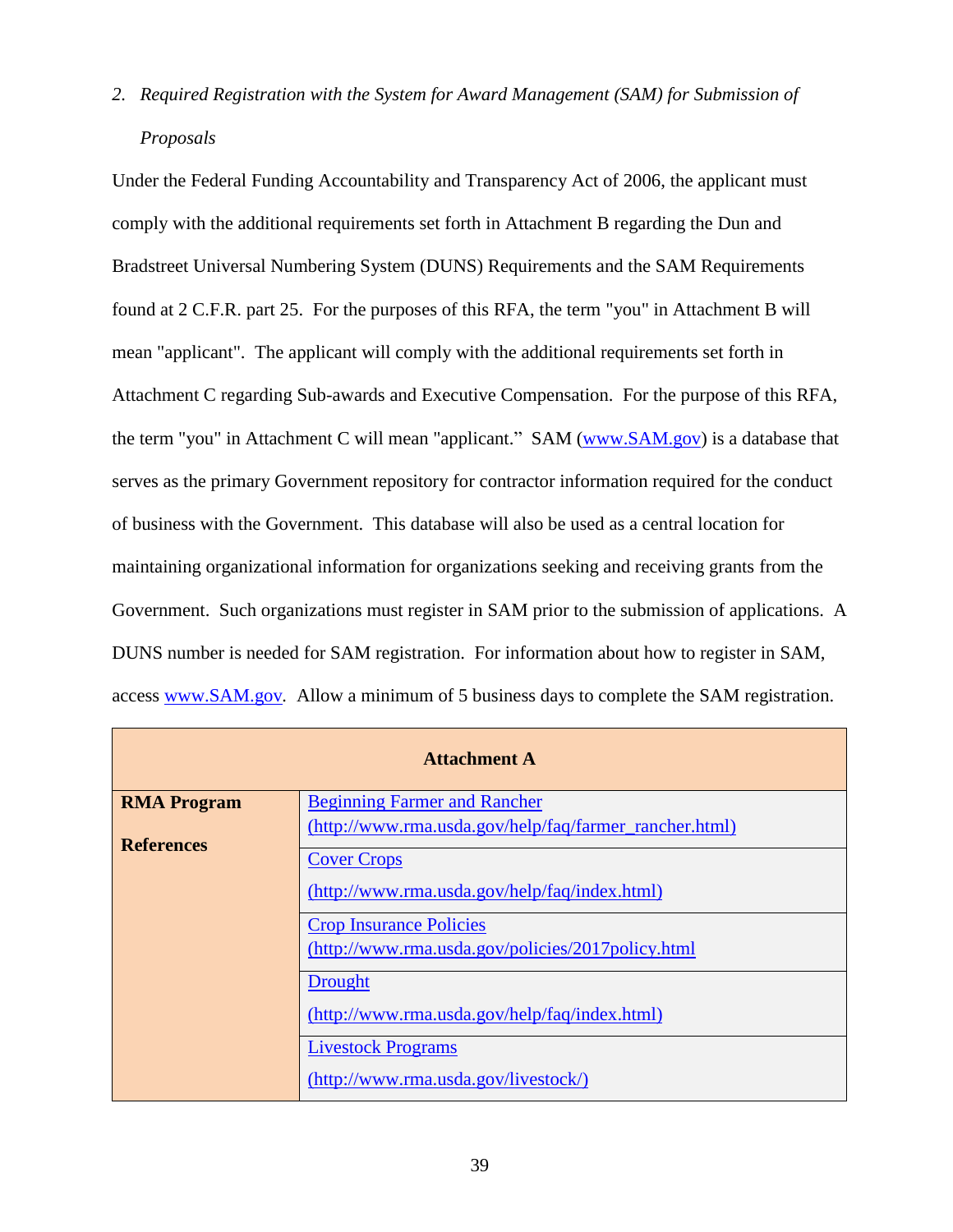| <b>Organic Crops</b>                                    |
|---------------------------------------------------------|
| (http://www.rma.usda.gov/news/currentissues/organics/)  |
| Pasture, Rangeland and Forage (PRF)                     |
| (http://www.rma.usda.gov/news/currentissues/prevented/) |
| <b>Prevented Planting</b>                               |
| (http://www.rma.usda.gov/news/currentissues/prevented/) |
| <b>Whole-Farm Revenue Protection Program</b>            |
| (http://www.rma.usda.gov/policies/wfrp.html)            |

## **Attachment B**

- I. System for Award Management (SAM) Registration and Universal Identifier Requirements
	- A. Requirement for SAM

Unless you are exempted from this requirement under 2 CFR 25.110, you as the recipient must maintain the currency of your information in SAM until you submit the final financial report required under this award or receive the final payment, whichever is later. This requires that you review and update the information at least annually after the initial registration, and more frequently if required by changes in your information or another award term.

B. Requirement for Unique Entity Identifier (UEI)

If you are authorized to make subawards under this award, you:

1. Must notify potential subrecipients that no entity (see definition in paragraph C of this award term) may receive a subaward from you unless the entity has provided its unique entity identifier to you.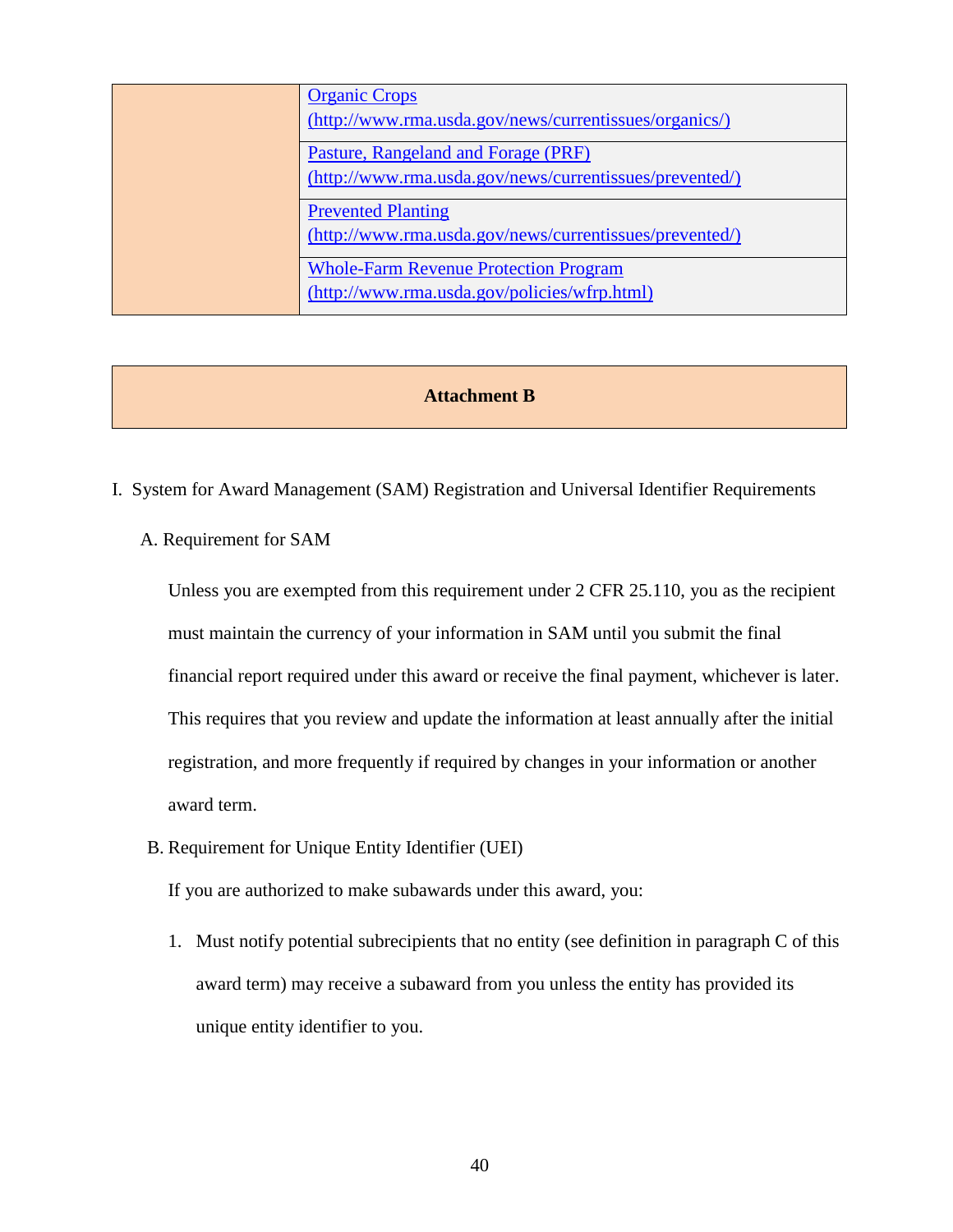- 2. May not make a subaward to an entity unless the entity has provided its unique entity identifier to you.
- C. Definitions

For purposes of this award term:

- 1. SAM means the Federal repository into which an entity must provide information required for the conduct of business as a recipient. Additional information about registration procedures may be found at [www.SAM.gov.](http://www.sam.gov/)
- 2. Unique entity identifier means the identifier required for SAM registration to uniquely identify business entities.
- 3. Entity, as it is used in this award term, means all of the following, as defined at 2 CFR part 25, subpart C:
	- a. A Governmental organization, which is a State, local government, or Indian Tribe;
	- b. A foreign public entity;
	- c. A domestic or foreign nonprofit organization;
	- d. A domestic or foreign for-profit organization; and
	- e. A Federal agency, but only as a subrecipient under an award or subaward to a non-Federal entity.
- 4. Subaward:
	- a. This term means a legal instrument to provide support for the performance of any portion of the substantive project or program for which you received this award and that you as the recipient award to an eligible subrecipient.
	- b. The term does not include your procurement of property and services needed to carry out the project or program (for further explanation, see 2 CFR 200.330).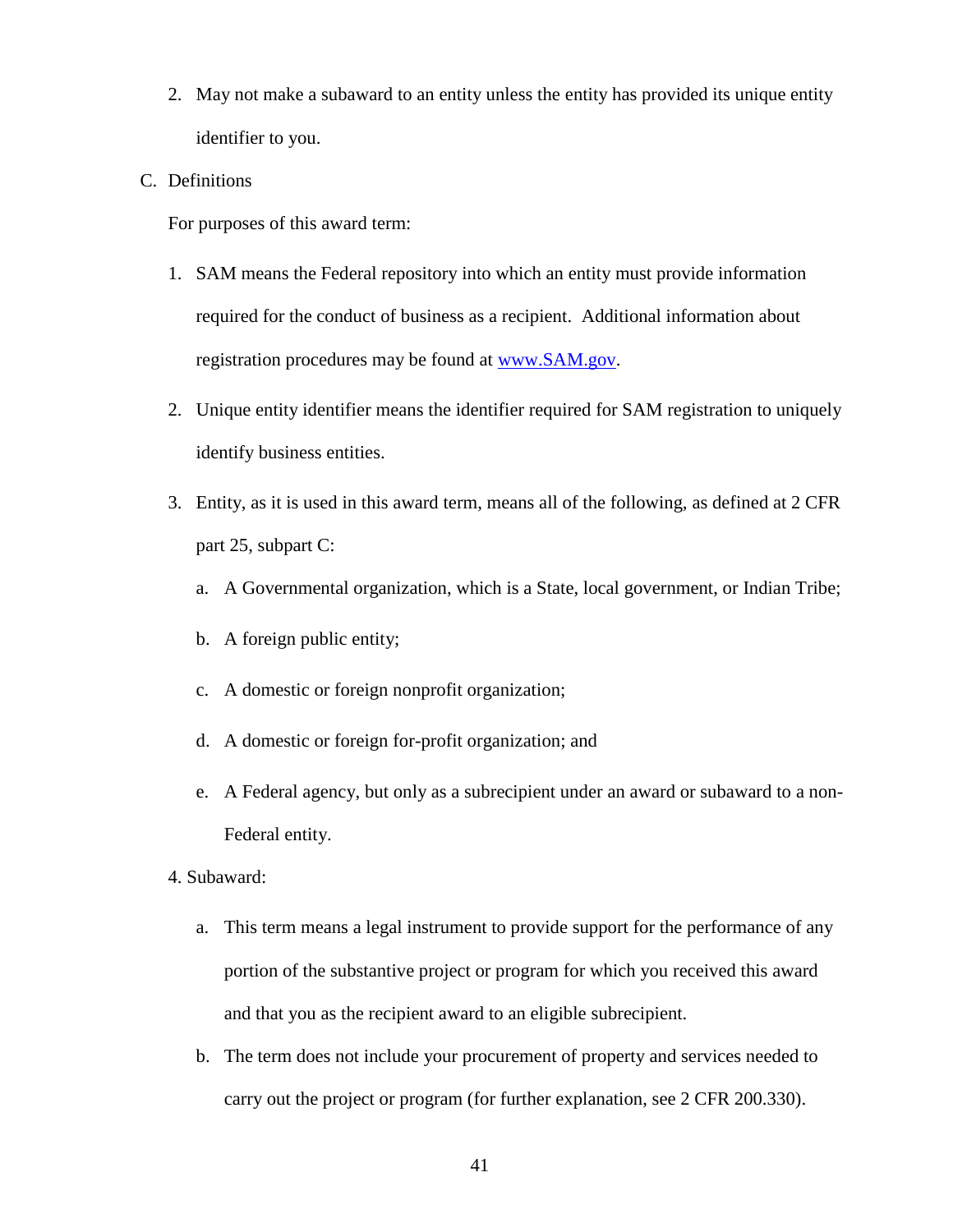- c. A subaward may be provided through any legal agreement, including an agreement that you consider a contract.
- 5. Subrecipient means an entity that:
	- a. Receives a subaward from you under this award; and
	- b. Is accountable to you for the use of the Federal funds provided by the subaward.
- 6. Farm Financial Benchmarking means:
	- a. the process of comparing the performance of an agricultural enterprise against the performance of other similar enterprises, through the use of comparable and reliable data, in order to identify business management strengths, weaknesses, and steps necessary to improve management performance and business profitability; and
	- b. benchmarking of the type conducted by farm management and producer associations consistent with the activities described in or funded pursuant to Section 5925f of this title 7 U.S.C. § 1502(b)(7).

## **Attachment C**

- I. Reporting Subawards and Executive Compensation.
	- A. Reporting of first-tier subawards.
		- 1. Applicability. Unless you are exempt as provided in paragraph d. of this award term, you must report each action that obligates \$25,000 or more in Federal funds that does not include Recovery funds (as defined in Section 1512(a)(2) of the American Recovery and Reinvestment Act of 2009, Pub. L. 111-5) for a subaward to an entity (see definitions in paragraph e. of this award term).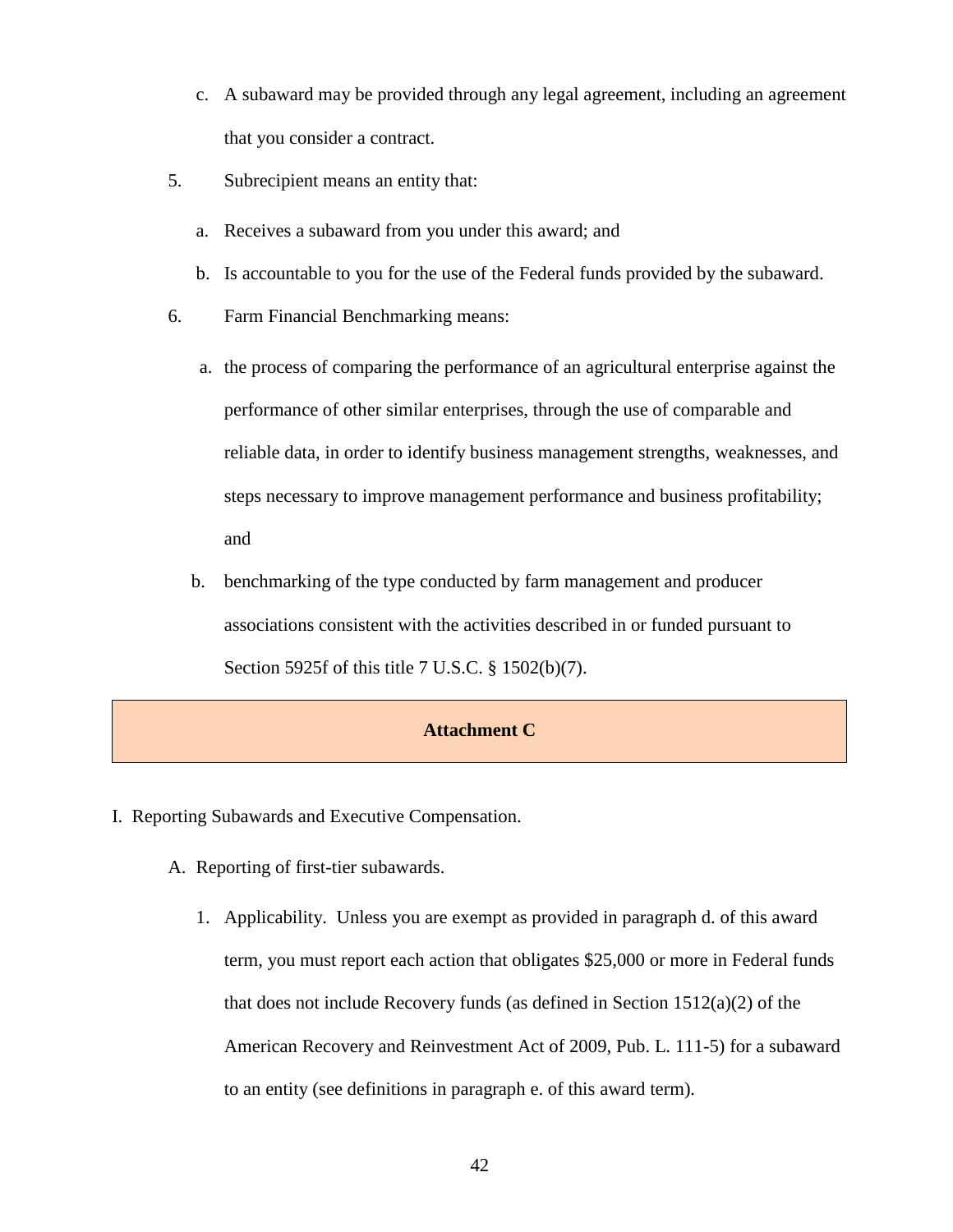- 2. Where and when to report.
	- i. You must report each obligating action described in paragraph a.1. of this award term to [http://www.fsrs.gov.](http://www.fsrs.gov/)
	- ii. For subaward information, report no later than the end of the month following the month in which the obligation was made. (For example, if the obligation was made on November 7, 2010, the obligation must be reported by no later than December 31, 2010.)
- 3. What to report. You must report the information about each obligating action that the submission instructions posted at [http://www.fsrs.gov](http://www.fsrs.gov/) specify.
- B. Reporting Total Compensation of Recipient Executives.
	- 1. Applicability and what to report. You must report total compensation for each of your five most highly compensated executives for the preceding completed fiscal year, if
		- i. The total Federal funding authorized to date under this award is \$25,000 or more;
		- ii. In the preceding fiscal year, you received-
			- (A) 80 percent or more of your annual gross revenues from Federal procurement contracts (and subcontracts) and Federal financial assistance subject to the Transparency Act, as defined at 2 CFR 170.320 (and subawards); and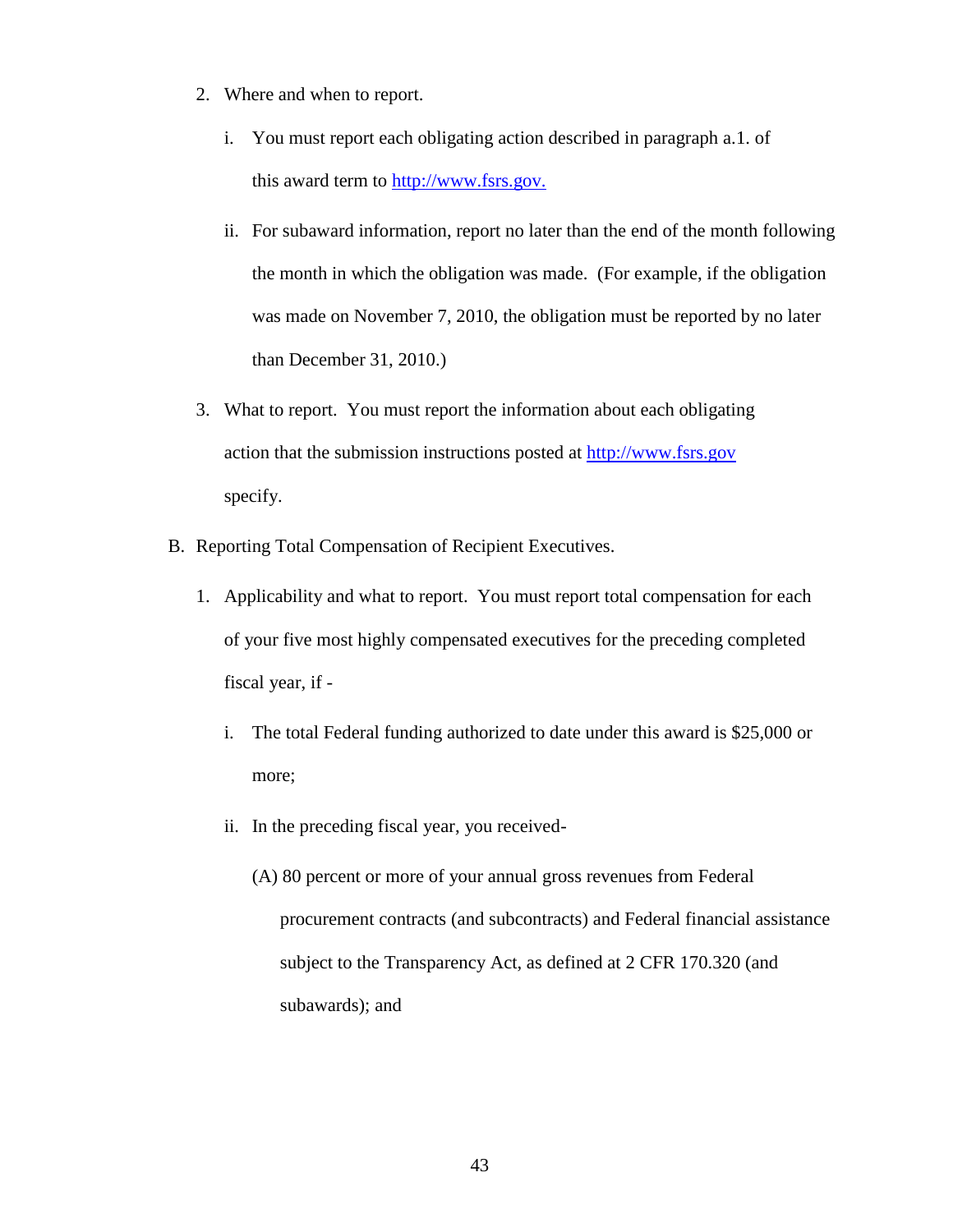- (B) \$25,000,000 or more in annual gross revenues from Federal procurement contracts (and subcontracts) and Federal financial assistance subject to the Transparency Act, as defined at 2 CFR 170.320 (and subawards); and
- iii. The public does not have access to information about the compensation of the executives through periodic reports filed under Section 13(a) or 15(d) of the Securities Exchange Act of 1934 (15 U.S.C. 78m(a), 78o(d)) or Section 6104 of the Internal Revenue Code of 1986. (To determine if the public has access to the compensation information, see the U.S. Security and Exchange Commission total compensation filings at

[http://www.sec.gov/answers/execomp.htm.](http://www.sec.gov/answers/execomp.htm))

- 2. Where and when to report. You must report executive total compensation described in paragraph b.1. of this award term:
	- i. As part of your registration profile at [http://www.SAM.gov.](http://www.sam.gov/)
	- ii. By the end of the month following the month in which this award is made, and annually thereafter.
- C. Reporting of Total Compensation of Sub recipient Executives.
	- 1. Applicability and what to report. Unless you are exempt as provided in paragraph d. of this award term, for each first-tier subrecipient under this award, you shall report the names and total compensation of each of the subrecipient's five most highly compensated executives for the subrecipient's preceding completed fiscal year, if
		- i. in the subrecipient's preceding fiscal year, the subrecipient received-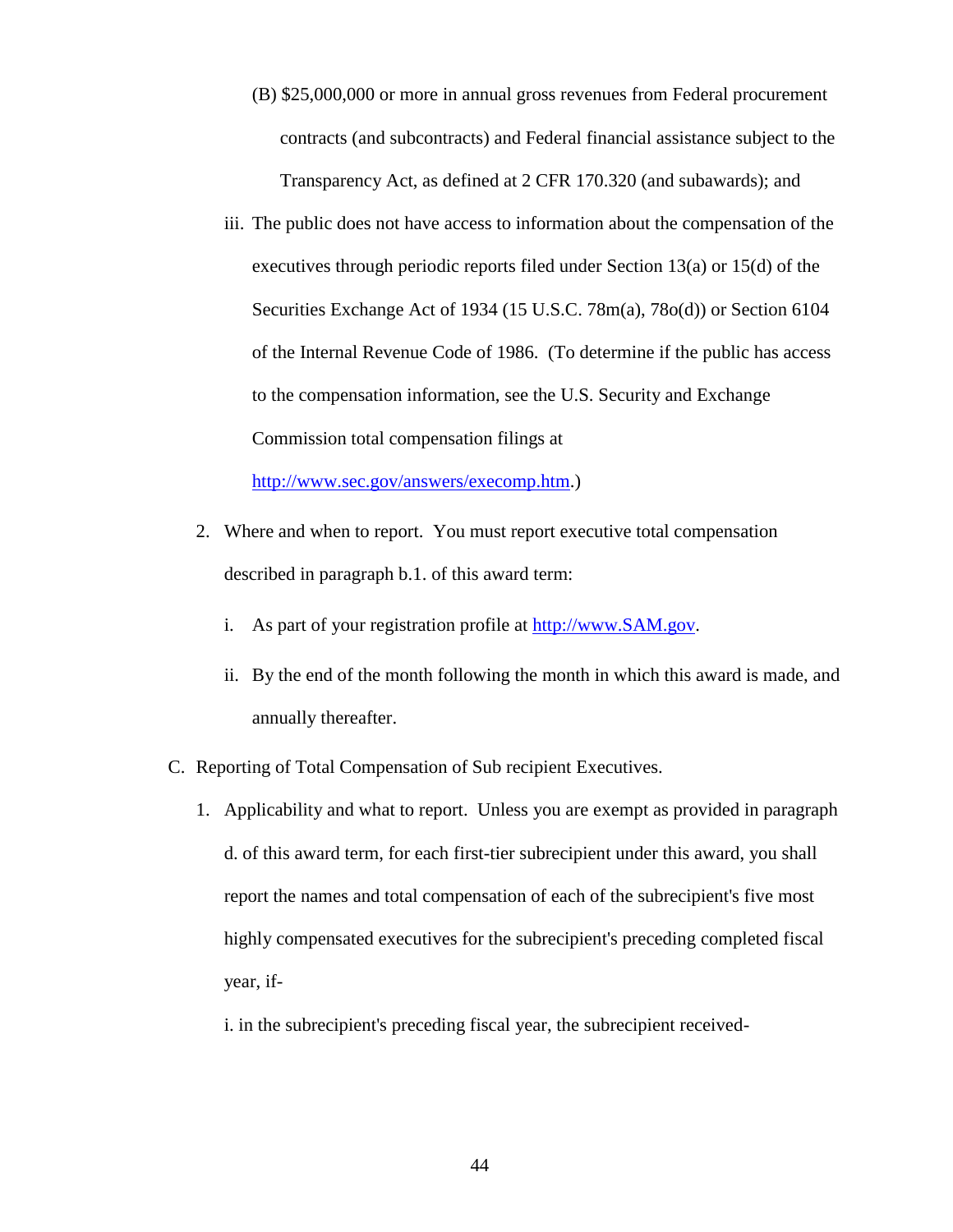- (A) 80 percent or more of its annual gross revenues from Federal procurement contracts (and subcontracts) and Federal financial assistance subject to the Transparency Act, as defined at 2 CFR 170.320 (and subawards); and
- (B) \$25,000,000 or more in annual gross revenues from Federal procurement contracts (and subcontracts), and Federal financial assistance subject to the Transparency Act (and subawards); and
- ii. The public does not have access to information about the compensation of the executives through periodic reports filed under Section 13(a) or 15(d) of the Securities Exchange Act of 1934 (15 U.S.C. 78m(a), 78o(d)) or Section 6104 of the Internal Revenue Code of 1986. (To determine if the public has access to the compensation information, see the U.S. Security and Exchange Commission total compensation filings at

[http://www.sec.gov/answers/execomp.htm.](http://www.sec.gov/answers/execomp.htm)).

- 2. Where and when to report. You must report subrecipient executive total compensation described in paragraph c.1. of this award term:
	- i. To the recipient.
	- ii. By the end of the month following the month during which you make the subaward. For example, if a subaward is obligated on any date during the month of October of a given year (i.e., between October 1 and 31), you must report any required compensation information of the subrecipient by November 30 of that year.
- D. Exemptions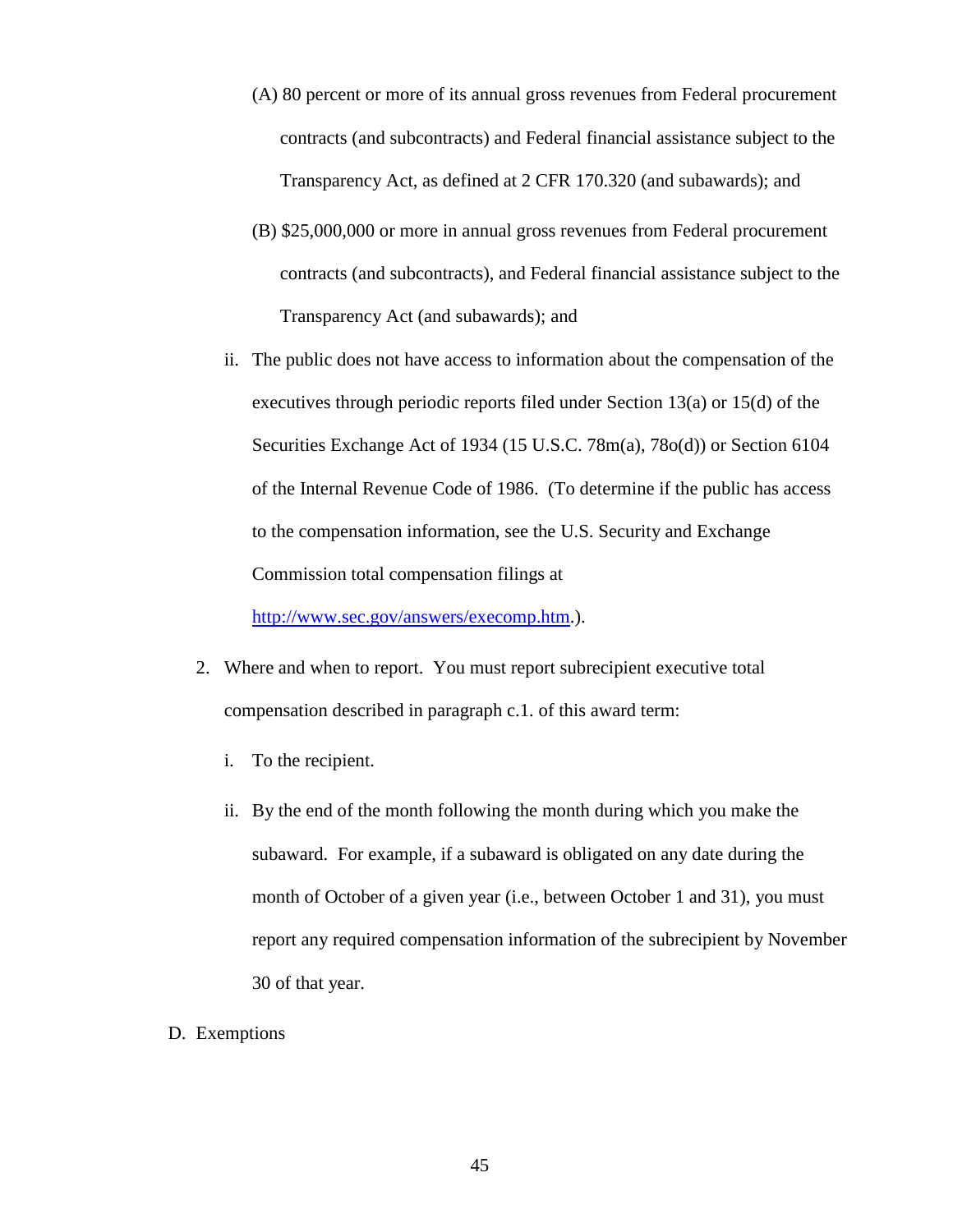If, in the previous tax year, you had gross income, from all sources, under

\$300,000, you are exempt from the requirements to report:

- i. Subawards, and
- ii. The total compensation of the five most highly compensated executives of any sub recipient.
- E. Definitions. For purposes of this award term:
	- 1. Entity means all of the following, as defined in 2 CFR part 25:
		- i. A Governmental organization, which is a State, local government, or Indian tribe;
		- ii. A foreign public entity;
		- iii. A domestic or foreign nonprofit organization;
		- iv. A domestic or foreign for-profit organization;
		- v. A Federal agency, but only as a subrecipient under an award or subaward to a non-Federal entity.
	- 2. Executive means officers, managing partners, or any other employees in management positions.
	- 3. Subaward:
		- i. This term means a legal instrument to provide support for the performance of any portion of the substantive project or program for which you received this award and that you as the recipient award to an eligible subrecipient.
		- ii. The term does not include your procurement of property and services needed to carry out the project or program (for further explanation, see Sec. \_\_ .210 of the attachment to OMB Circular A-133, "Audits of States, Local Governments, and Non-Profit Organizations").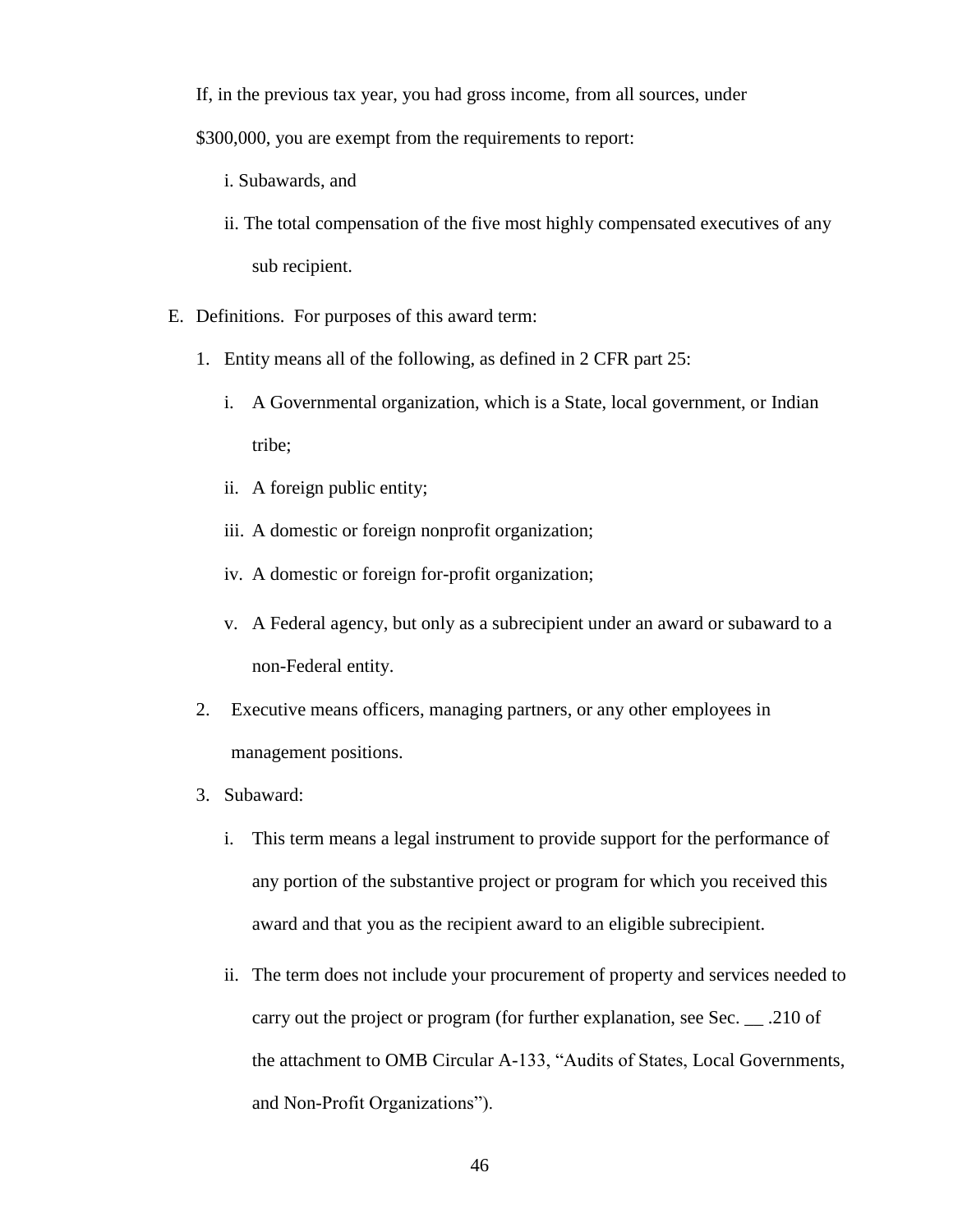- iii. A subaward may be provided through any legal agreement, including an agreement that you or a subrecipient considers a contract.
- 4. Subrecipient means an entity that:
	- i. Receives a sub award from you (the recipient) under this award; and
	- ii. Is accountable to you for the use of the Federal funds provided by the subaward.
- 5. Total compensation means the cash and noncash dollar value earned by the executive during the recipient's or subrecipient's preceding fiscal year and includes the following (for more information see 17 CFR 229.402 $(c)(2)$ ):
	- i. Salary and bonus.
	- ii. Awards of stock, stock options, and stock appreciation rights. Use the dollar amount recognized for financial statement reporting purposes with respect to the fiscal year in accordance with the Statement of Financial Accounting Standards No. 123 (Revised 2004) (FAS 123R), Shared Based Payments.
	- iii. Earnings for services under non-equity incentive plans. This does not include group life, health, hospitalization or medical reimbursement plans that do not discriminate in favor of executives, and are available generally to all salaried employees.
	- iv. Change in pension value. This is the change in present value of defined benefit and actuarial pension plans.
	- v. Above-market earnings on deferred compensation which is not tax-qualified.